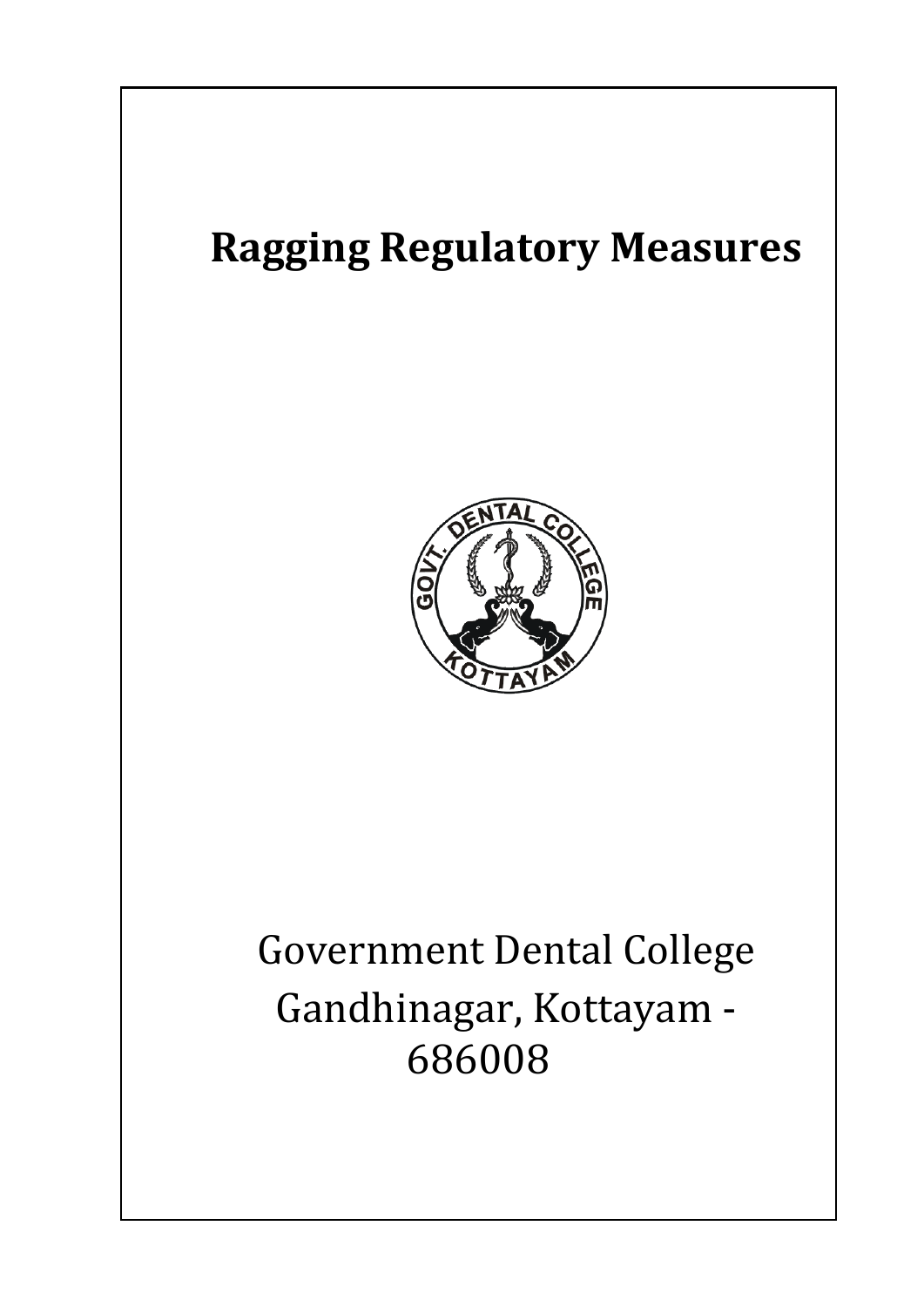# **Contents**

# (Ragging Regulatory Measures)

| 1.                  |                                                                 |  |
|---------------------|-----------------------------------------------------------------|--|
| 2.                  |                                                                 |  |
| 3.                  |                                                                 |  |
| 4.                  |                                                                 |  |
| 5.                  |                                                                 |  |
| 6.                  |                                                                 |  |
| 7.                  |                                                                 |  |
| 8.                  |                                                                 |  |
| 9.                  |                                                                 |  |
| 10.                 |                                                                 |  |
| 11.                 |                                                                 |  |
| 12.                 |                                                                 |  |
| 13.                 |                                                                 |  |
| 14.                 |                                                                 |  |
| 15.                 |                                                                 |  |
| 16.                 |                                                                 |  |
| <b>ANNEXURE I</b>   | ÷.                                                              |  |
| <b>ANNEXURE II</b>  | PERFORMA TO BE SUBMITTED BY THE STUDENT 25<br>$\epsilon$        |  |
| <b>ANNEXURE III</b> | ¥,                                                              |  |
| <b>ANNEXURE IV</b>  | $\bullet$                                                       |  |
| <b>ANNEXURE V</b>   | ÷.                                                              |  |
|                     |                                                                 |  |
|                     | ANNEXURE VII :                                                  |  |
|                     | ANNEXURE VIII :<br>THE DCI REGULATIONS ON CURBING THE MENACE OF |  |
|                     |                                                                 |  |
| <b>ANNEXURE IX</b>  | THE KERALA PROHIBITION OF RAGGING ACT, 1998 42<br>$\mathcal{L}$ |  |
| <b>ANNEXURE X</b>   | ÷                                                               |  |
| <b>ANNEXURE XI</b>  | COUNCIL OF ANTI-RAGGING THE KERALA PROHIBITION OF<br>$\bullet$  |  |
|                     |                                                                 |  |
|                     | ANNEXUREXII :                                                   |  |
|                     |                                                                 |  |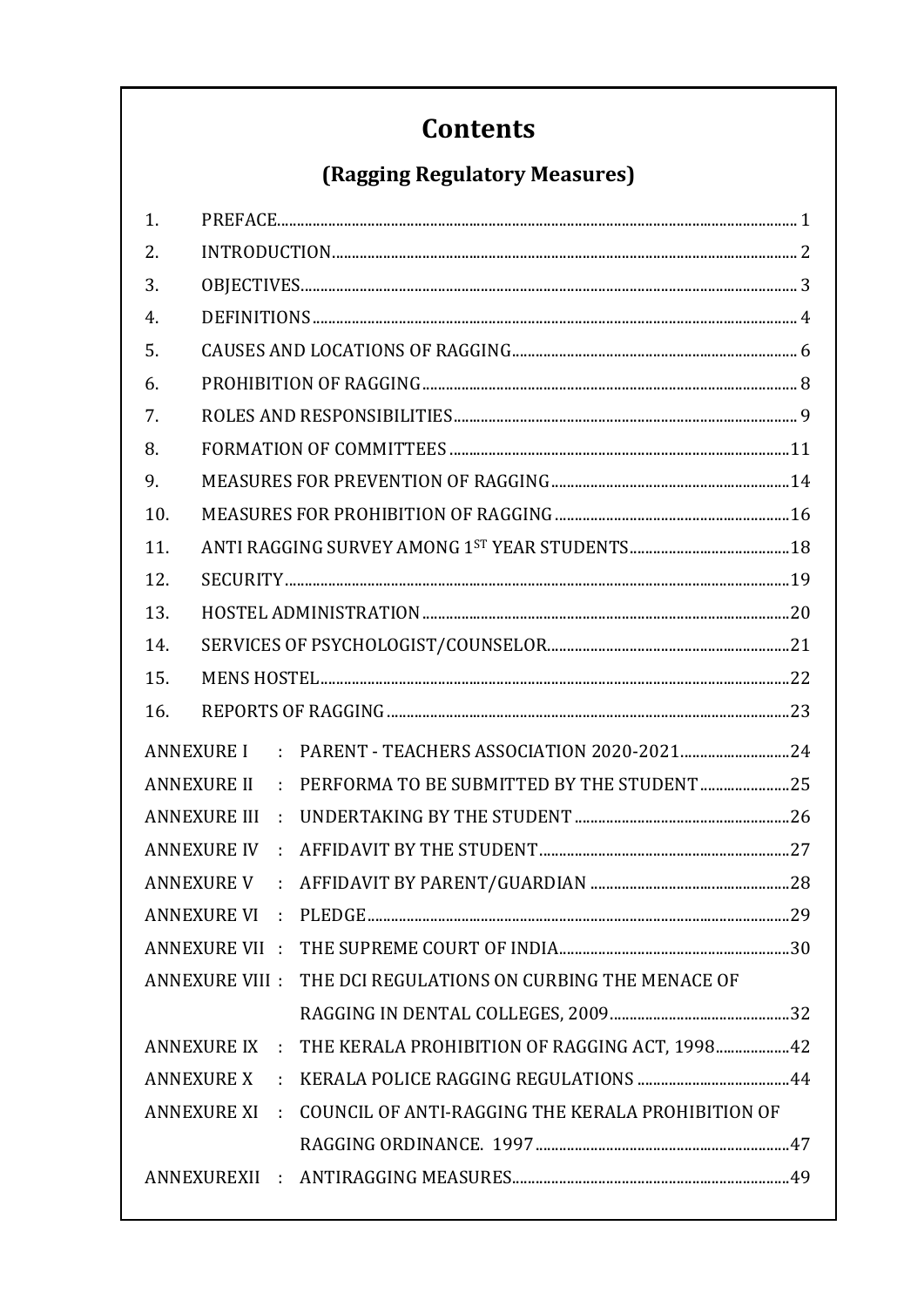### **1. PREFACE**

<span id="page-2-0"></span>Ragging in educational institutions has been a matter of concern for everyone in the country.

Ragging is a systematized form of Human Rights abuse as embodied under the Constitution of India as well as other Constitutions of the World. Over the years, all over the World and especially in South Asia, the practice of Ragging has come to be meant as an extreme harassment, terror and even physical and mental torture of the new students.

The incidence of ragging has increased over the past few years. Lacks of moral values and discipline have been the main reasons for this spurt. Increased use of alcohol has also contributed to this menace.

Various regulatory have spelled out measures to contain the menace of ragging in the educational institutions, and the Apex court of the country has also given guidelines for preventing this practice in the educational institutions.

The Government Dental College has resolved to make the institution a **"ZERO RAGGING CAMPUS"** We have initiated various measures for the prevention of ragging in and outside the campus. This document contains the regulatory measures that will be followed in the college. All efforts have been made to include the recommendations of all committees, regulatory bodies and the recommendations of the Apex court in spelling out the measures against ragging.

I sincerely thank my faculty colleagues for their valuable contribution to this manuscript and firmly believe that with their help and cooperation we will implement it in letter and spirit.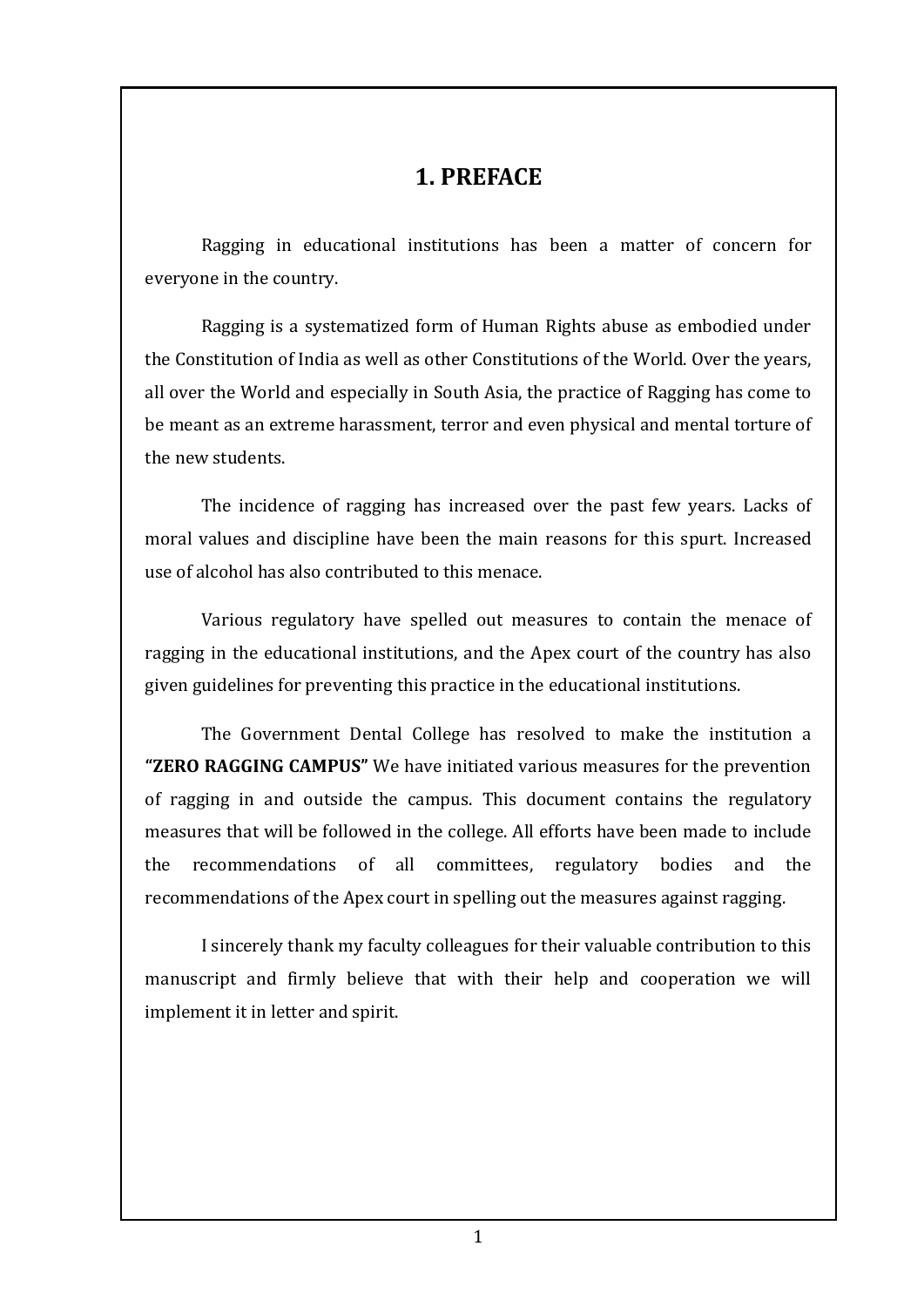## **2. INTRODUCTION**

<span id="page-3-0"></span>Began with the noble intention of meeting and making friends with the newcomers of the institute, ragging was practised as such for quite some time. Somewhere in the history, in the hands of anti-social and criminal elements the practice gained a barbaric behaviour and cruel nature to torture the fresher's up to the extent of brutal physical and mental harassment and death even.

Ragging is widespread menace in higher educational institutions including medical and engineering colleges. Media has been reporting the incidents of ragging in these institutions resulting in suicides, violence, physical injuries, sexual abuse and psychological disorders. Many more students are subjected to this inhuman and barbaric behavior which usually goes unreported.

Various regulatory bodies have given their recommendations to curb the menace of ragging in educational institutions. The Apex court of the country has also issued instruction based on the recommendations of the Raghvan Committee. Separate guidelines have also been issued by the Medical Council of India and the University Grant Commission in the country in this regard.

The Government of Kerala has also discussed this matter at length in a high powered committee in March, 1997 and directed the authorities to take measures based on the guidelines that flows from the Hon'ble Supreme Court or otherwise to curb the increasing menace of ragging in academic institutions.

The state of Kerala has also promulgated an ordinance called *"The Kerala Prohibition of Ragging Ordinance 1997"* and *"Prohibition of Ragging Act 1998"* to provide for the prevention of the evil practice of Ragging in educational institutions in the state of Kerala. (Details are annexed)

Based on these instructions and the guidelines, Anti Ragging Measures have been proposed in this institution to be followed by one and all.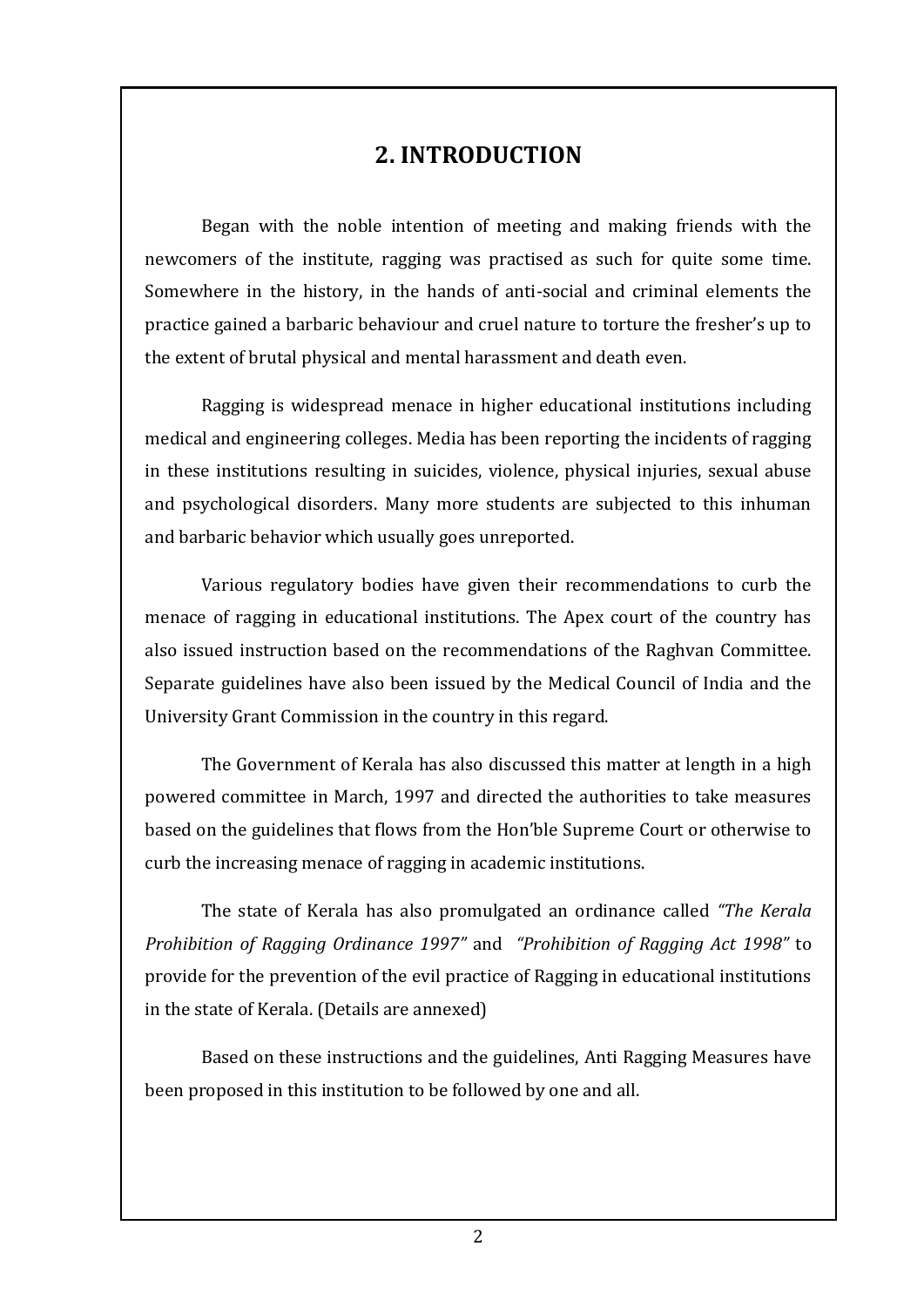## **3. OBJECTIVES**

#### <span id="page-4-0"></span>**2.1 General Objective**

2.1.1 To make Campus of Government Dental College Kottayam, and institute with "Zero Tolerance for Ragging" and Ragging free Zone by weeding out ragging in all its forms.

#### **2.2 Specific Objectives**

- 2.2.1 To absolutely prohibit ragging within or outside the college campus.
- 2.2.2 To prevent the occurrence of ragging by following anti ragging measures in the institution.
- 2.2.3 To provide punishment to those indulging in ragging as per the guidelines by the court of law.
- 2.2.4 To sensitize students, staff and parents to adopt measures that will prevent ragging.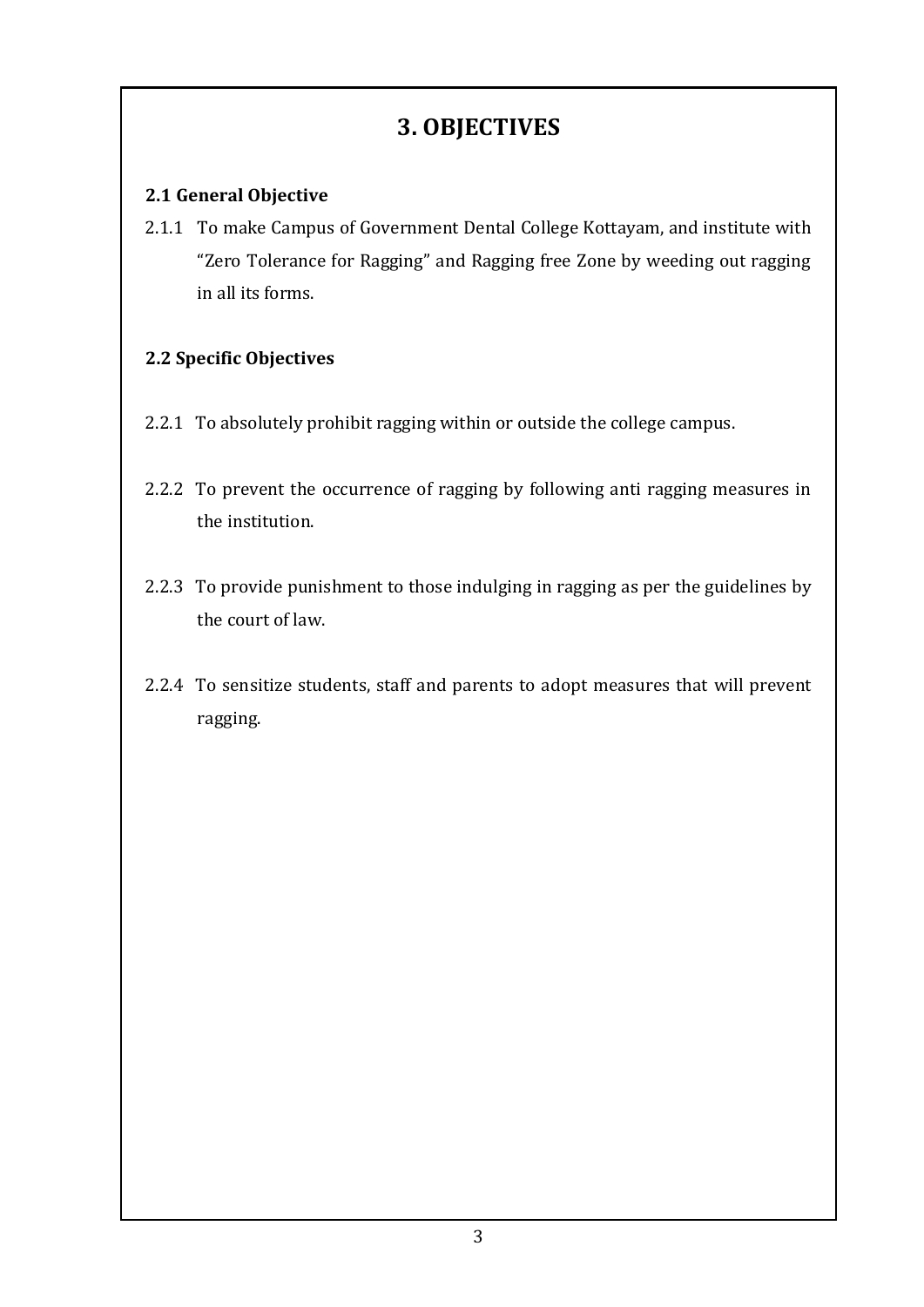## **4. DEFINITIONS**

<span id="page-5-0"></span>For the purposes of these Regulations:-

- **3.1 "Educational Institution"** means Government Dental College affiliated hospital (Govt. Medical College, Gandhi Nagar, Kottayam), affiliated to The Kerala University of Health Sciences, imparting Dental Education as notified by the Government of Kerala in the Official Gazette.
- **3.2 "Officer-in-Charge"** means and includes persons appointed as:
	- i. Principal of the college
	- ii. Vice Principal
	- iii. Course co-ordinators
	- iv. Dean of faculty
	- v. Heads of teaching departments
	- vi. Staff advisor
	- vii. Librarian of the college.
	- viii. Chief warden and other wardens
	- ix. Hostel house keepers

#### **3.3** "**Ragging"** means the following:

Any act, conduct or practice by which dominant power of senior students, former students or outsiders, is brought to bear on students freshly enrolled or students who are in any way considered junior by other students and includes individual or collective acts or practices which:

- i. Involve physical or psychological assault or threat or use of force or wrongful confinement or restraint; or
- ii. Violate the status, dignity and honor of such students; or
- iii. Expose students to ridicule and contempt and affect their self-esteem; or
- iv. Entail verbal abuse and aggression, indecent gesture and obscene behavior.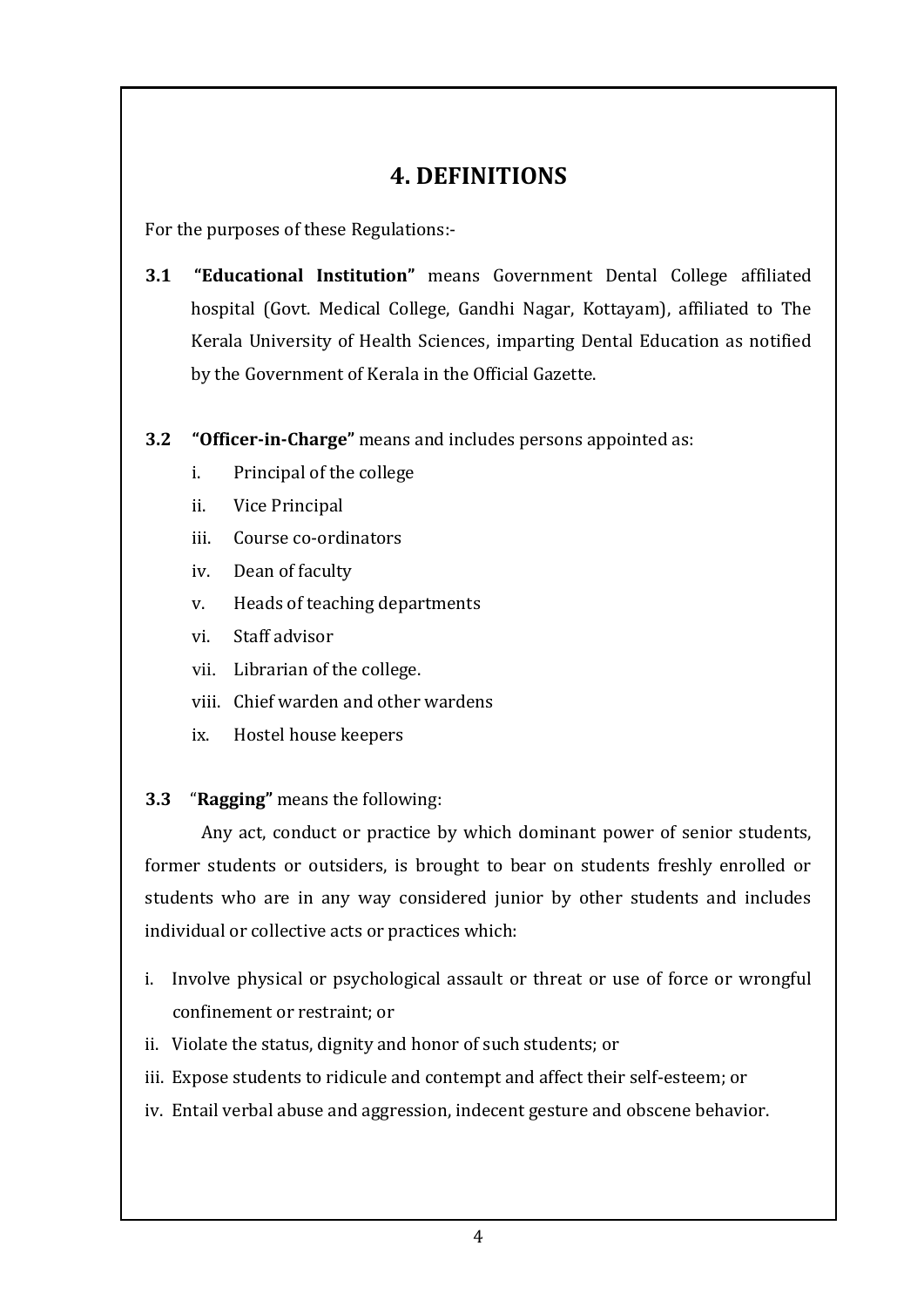### **3.4 "Appropriate Authorities"** means the following:

- i. Vice Chancellor of the Kerala University of Health Sciences.
- ii. Principal Secretary, Health and FW Department Government of Kerala.
- iii. Dental Council of India
- iv. Director Medical Education
- v. Dean faculty of Dentistry, KUHS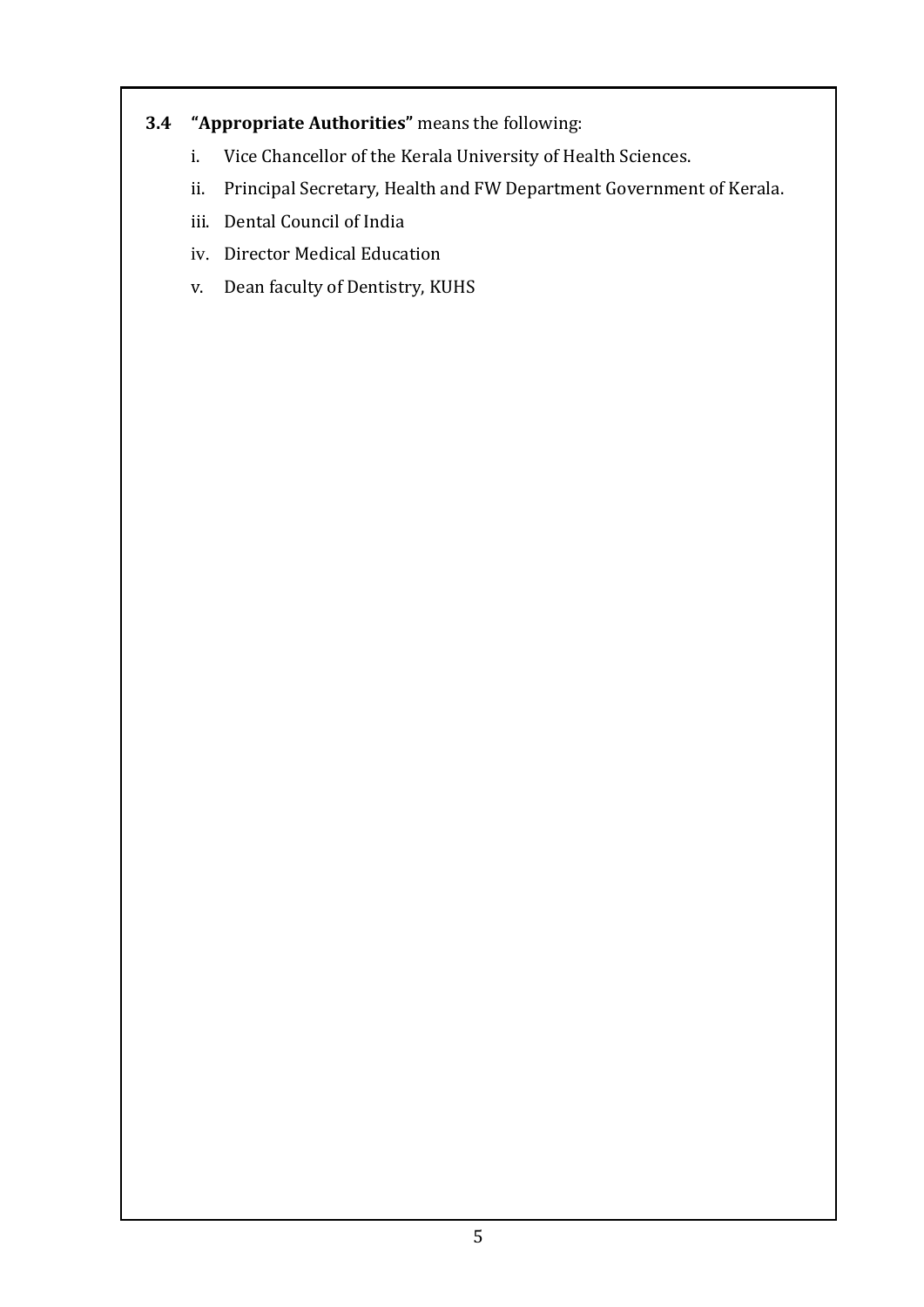# **5. CAUSES AND LOCATIONS OF RAGGING**

#### <span id="page-7-0"></span>**4.1 Causes of ragging**

The main causes for indulging in ragging are:

- 4.1.1 Eagerness of seniors to show off their power, authority and superiority.
- 4.1.2 An attitude of backlash: a "do-unto-others what others did to you."
- 4.1.3 Importance the seniors get in the initial stages of admission by helping and guiding the new comers for various things in the absence of or ineffectiveness of institutional mechanism to help them at that point, resulting in their getting indebted to seniors and thereby feeling compelled to do their biddings.

#### **4.2 Causes for the increase in the incidence of ragging**

Among the main causes, one can cite the **following:**

- 4.2.1 Lack of morality, erosion of values and discipline.
- 4.2.2 External pressure of power that hinder enforcement and action against students with powerful connection.
- 4.2.3 Lack of authorities on the part of teachers.
- 4.2.4 The powers and moral authority of the Wardens and other functionaries have eroded over the years, as many of them may not be committed to their work, but take up such responsibilities for the sake of perks attached to those offices.
- 4.2.5 Lack of interest and involvement in such matters among majority of faculty members.
- 4.2.6 Fear among students subjected to ragging that the Head of the Departments and others may be pressurized later on for withdrawal of complaints or for revocation of the orders of punishment.
- 4.2.7 Fear among students subjected to ragging that the authorities may not be there always with them and that they have to live in the same hostel and complete the course. Hence they refuse to complain and bear silently.
- 4.2.8 Fear among student that if the person who ragged is punished upon his complaint, then the powerful senior may take revenge upon him later.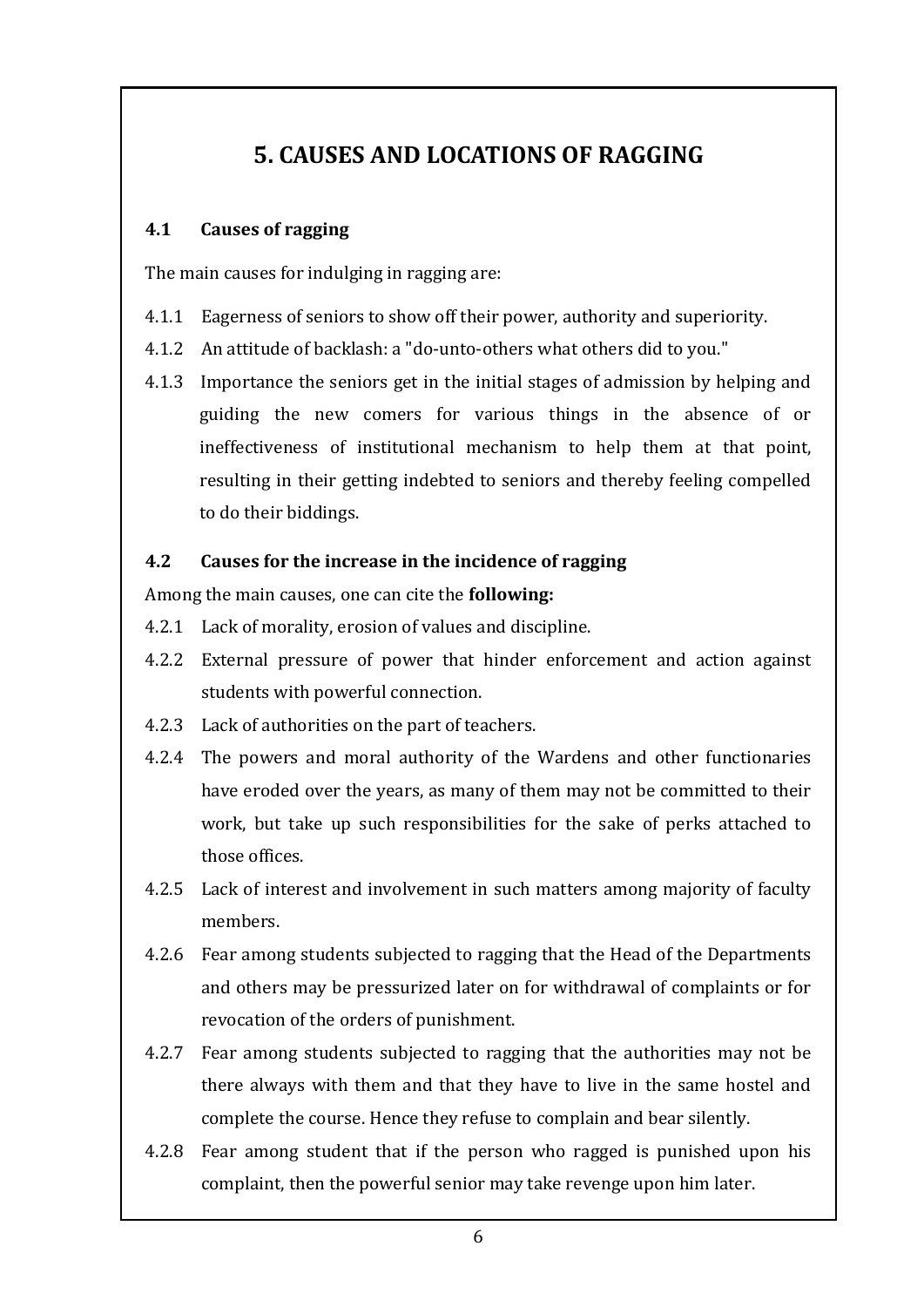- 4.2.9 Fear that they and/or their family members may be harassed and victimized by the perpetrators of this menace.
- 4.2.10 Indulgence of parents with too much money to students leading to incidence of alcoholism, drug abuse etc.
- 4.2.11 Easy access to Alcohol and other psychoactive substances in the campus.
- 4.2.12 Hushing up or downplaying of the reported cases by the authorities.

#### **4.3 Vulnerable locations for ragging**

Ordinarily, places which are most vulnerable for ragging are:

- i. Hostel blocks and mess**,**
- ii. Vacant class rooms.
- iii. Hospital,
- iv. Canteen,
- v. Stadium or playground,
- vi. Student activity centres,
- vii. Bus stands.
- viii. Favorite joints of students in the vicinity.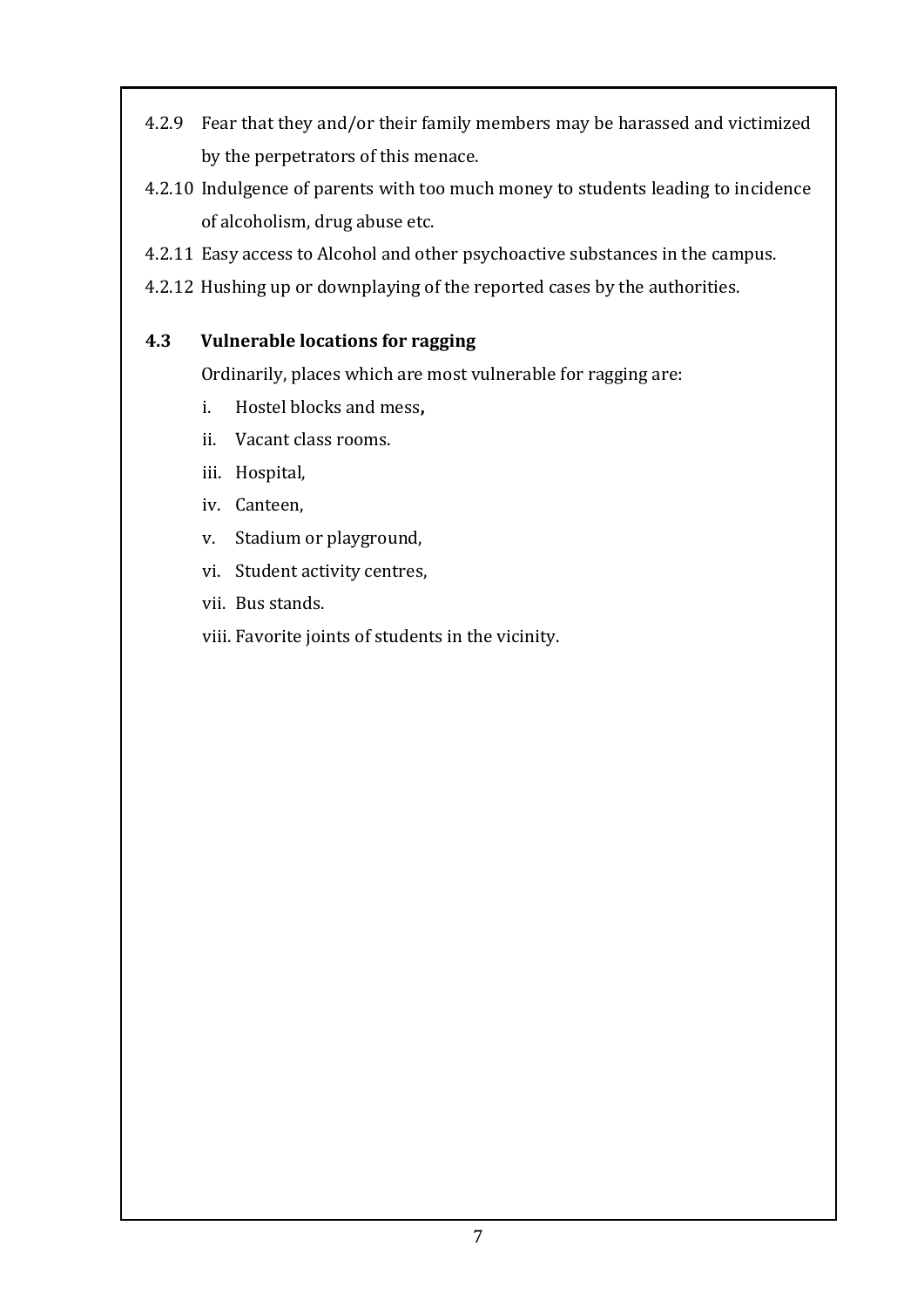# **6. PROHIBITION OF RAGGING**

<span id="page-9-0"></span>Ultimate objective of these regulatory measures will be to make this campus

Ragging free and **"Zero Tolerance for Ragging Campus".**

- 5.1 No person shall practise ragging in any form, within or outside the premises of the college.
- 5.2 Any person who contravenes the provision listed above shall, on conviction, be punished as per provisions of the Kerala Prohibition of Ragging Act 1998.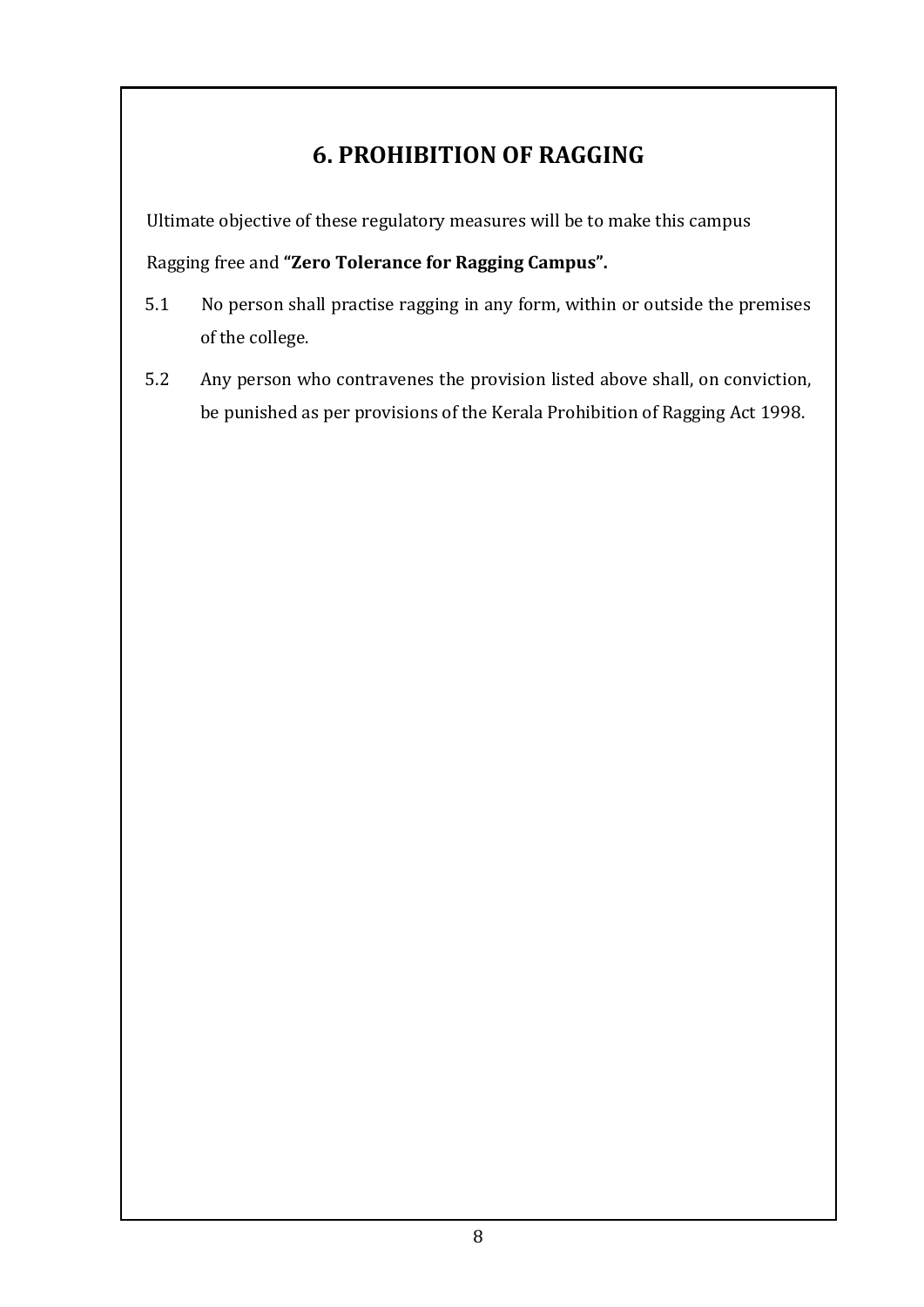## **7. ROLES AND RESPONSIBILITIES**

<span id="page-10-0"></span>Preventing the menace of ragging in the college and making the campus **Zero Ragging Zone** will be the moral responsibility and accountability of the entire institution starting from the principal to the lowest level employee. Such person shall be bound to take immediate action if any case of ragging is noticed or brought to the notice or reported to any staff member of the institution.

- 6.1 Every person who is the Officer- in Charge of the college or who is in the service or pay of or remunerated by the college to do any work assigned to him/ her in connection with the maintenance of discipline therein, shall be bound to take immediate action on the occurrence of any incident of ragging and to report it to the anti ragging squad, the Principal or the **"Officer-in-Charge"** defined at para 3.2 above. The report should also include the identity of those who have engaged in ragging and the nature of the incident.
- 6.2 This will include teaching as well as non teaching staff. Non Teaching staff has to be incorporated in Anti Ragging Squad of the college.
- 6.3 Anti ragging complaints, in whatever form or from whatever source these may emanates, shall be dealt with immediately and appropriately. The action will also be conveyed to the appropriate authorities. The identity of the complainant will be kept confidential.
- 6.4 In all cases a First Information Report (FIR) will be filed without exception by the college authorities with the local Police authority.
- 6.5 Any decision of the parent/guardian to file their own FIR directly will not absolve the college authorities from filing their own FIR.
- 6.6 Such incidents will also be reported to the district administration like Superintendent of Police and the state authorities.
- 6.7 Any person who contravenes the above provisions shall, on conviction, be punished as per provisions of the Kerala Prohibition of Ragging Act 1998.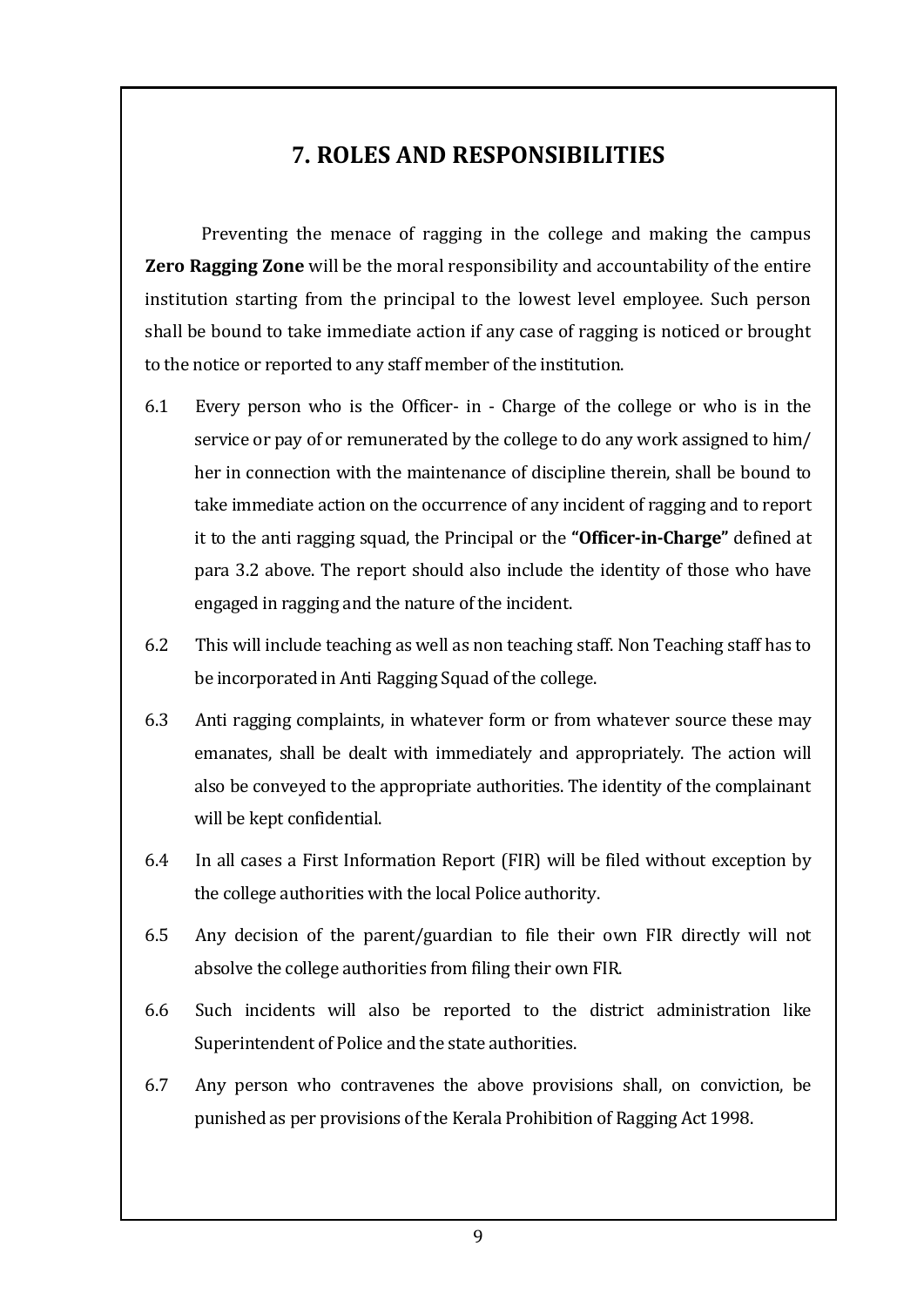- 6.8 Every offence shall be cognizable, non bailable and compoundable with the permission of the court.
- 6.9 The head of the institution or an officer, directly or primarily in-charge of supervision for the proper maintenance of discipline in the college, if knowingly omits to check and report or connives or abets the commission of the offence (Para 3.3), shall be punished for a term which may extend to two years or with fine which may extend to twenty five thousand rupees, or with both.
- 6.10 Whenever any student(s) or, as the case may be, the parents or guardian or a teacher, the non teaching staff or an Officer-in-Charge makes a complaint, in writing, of ragging to the principal, the principal shall, without prejudice to the foregoing provisions, within 24 hours of the receipt of the complaint, enquire into it and, if, prima facie, it is found true, suspend the student $(s)$  found guilty.
- 6.11 Where, on enquiry by the principal, it is proved that prima facie there is no substance in the complaint of ragging; he shall intimate the fact, in writing, to the complainant.
- 6.12 The anti ragging punishment will vary from:
	- i. Imprisonment
	- ii. Permanent Expulsion from the institution
	- iii. Suspension from the institution
	- iv. Permanent Expulsion from Hostel
	- v. Suspension from Hostel
	- vi. Fine with a public apology
	- vii. Fine
	- viii. Withholding of any form of financial grant (scholarship etc)
	- ix. Withholding of result of examination
	- x. Debarring from representation in college events
- 6.13 Anti Ragging Regulations will also be got printed in the form of booklet and will be given to the students and the parents at the time of admission. It will also form an important part of any information given to students at the time of admission and during the entire course.

They will give their informed undertaking in the form of an affidavit based on these regulations.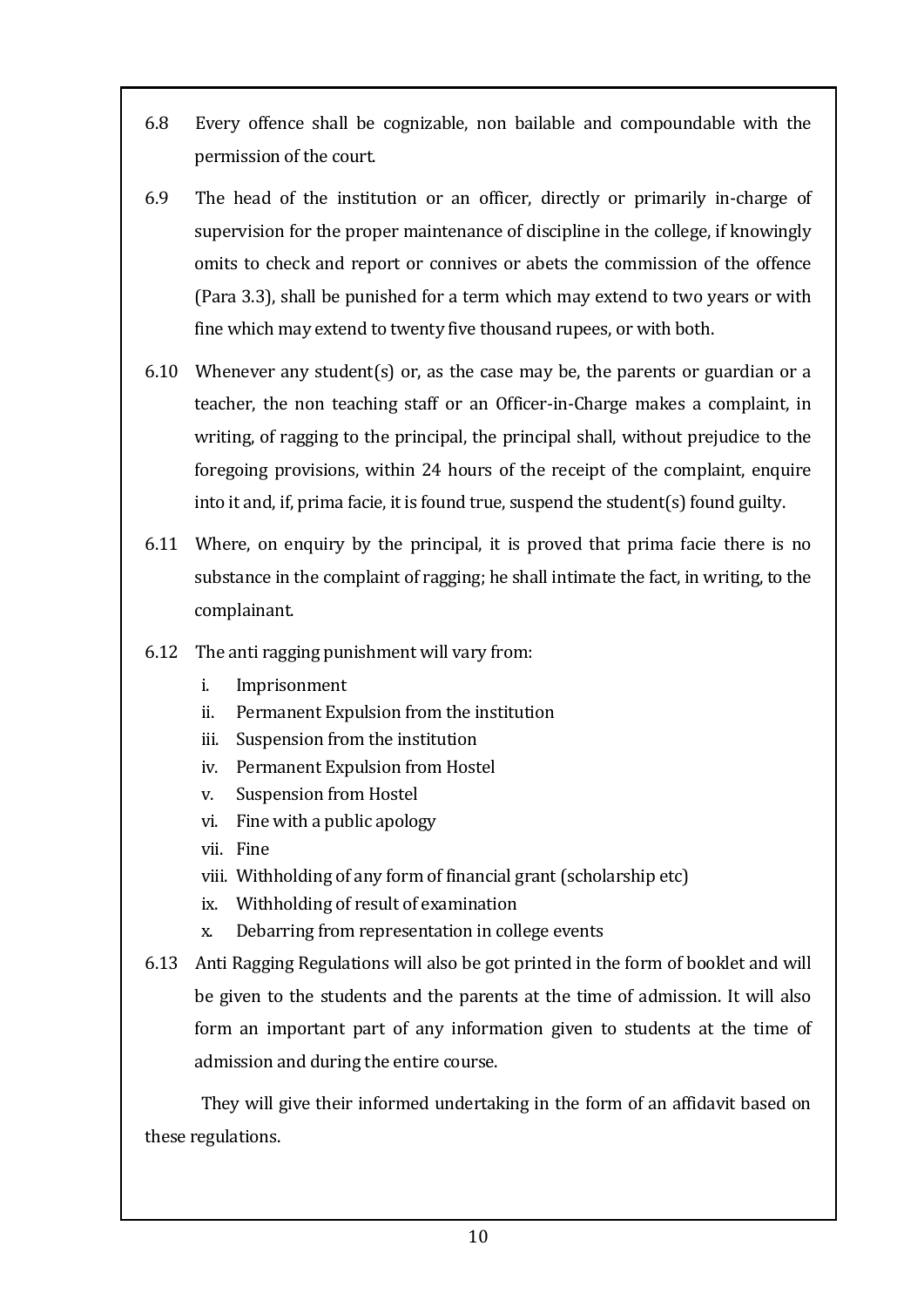## **8. FORMATION OF COMMITTEES**

<span id="page-12-0"></span>To assist authorities in curbing the menace of ragging, various committees have been formed in the college. These committees and associations will support the college authorities in deciding all matters relating to ragging.

#### **7.1 Anti Ragging Committee**

There will be an Anti Ragging Committee with members from various segments of the society.

7.1.1 This committee will have the following **members:**

- i. Principal of the college as chairperson
- ii. Vice president Parent Teacher Association
- iii. Secretary Parent Teacher Association
- iv. Senior Faculty Member (4) including minimum 1 women representative
- v. Wardens of the Hostel
- vi. Students Union Chairman
- vii. Sub Inspector of Police Gandhi Nagar Kottayam
- viii. Administrative Officer as Representative of Non-Teaching Staff
- 7.1.2 This committee will decide and finalise Anti Ragging Regulations for the institution. It will also be an advisory committee for all anti ragging measures that will be finalized at College Council Level.
- 7.1.3 This committee will meet monthly from August to October. After that it will meet quarterly from November to July. In all there will be 6 meetings in one year.

#### **7.2 Anti Ragging Squad**

There will be two Anti Ragging Squads, for the hostels.

- 7.2.1 This squad will have the following members:
	- i. Wardens of the hostels
	- ii. Two female faculty members
	- iii. Two male faculty members
	- iv. One male senior resident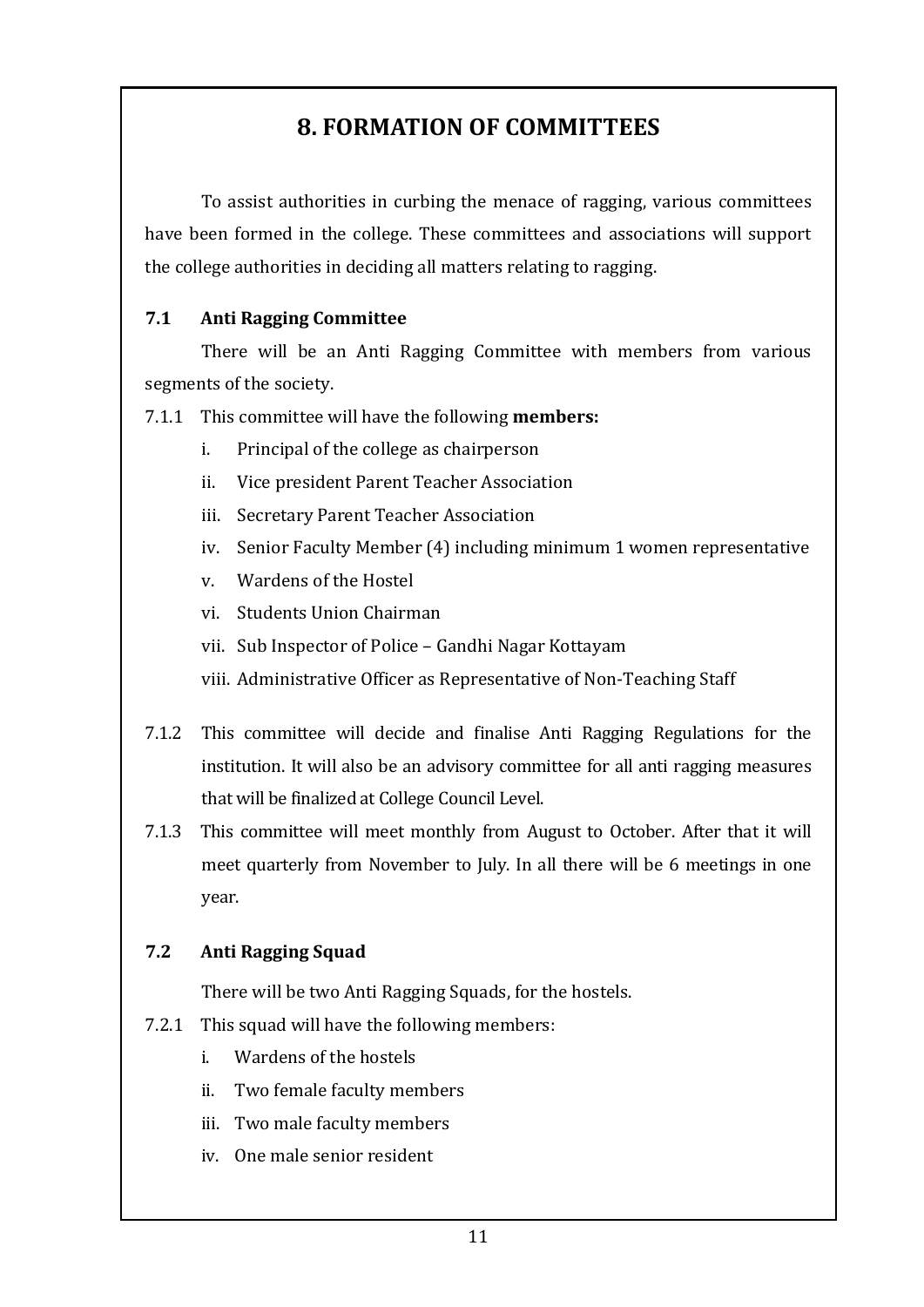- v. One female senior resident
- vi. Housekeepers of the hostel
- vii. Securities of the hostel
- 7.2.2 This squad will conduct regular and surprise checking at various places, hostels and class rooms, from time to time and will appraise the Principal's office.

#### **7.4 Parent – Teacher Association**

- 7.4.1 Parent- Teacher association will be constituted at the start of each academic session in the institution to discuss various issues pertaining to the students and give recommendations to the college authorities.
- 7.4.2 This association will have members from both parents and teachers.
- 7.4.3 Principal shall be the president of the association
- 7.4.4 The structure of this association will be:

| President       | Principal               |
|-----------------|-------------------------|
| Vice President  | Parent                  |
| Secretary       | Faculty                 |
| Joint Secretary | Faculty                 |
| Treasurer       | Faculty                 |
| Members:        | Faculty and Parents (6) |

7.4.5 This association will also advocate to the parents for promptly bringing to the notice of the Principal any incident of ragging.

#### **7.5 The Students Union**

- 7.5.1 The Students Union can play an important role in curbing ragging and other activities of indiscipline in and out side the college campus.
- 7.5.2 Student union election will be held during the second and third week of the academic session as per the instructions received from KUHS. This has been approved by the Hon'ble Supreme Court on the recommendation of the JM Lyngdoh committee whereby the election should be held democratically within first 15 day of the academic session. Since no senior student will be there during first week of the academic session, these are accordingly proposed in the institution.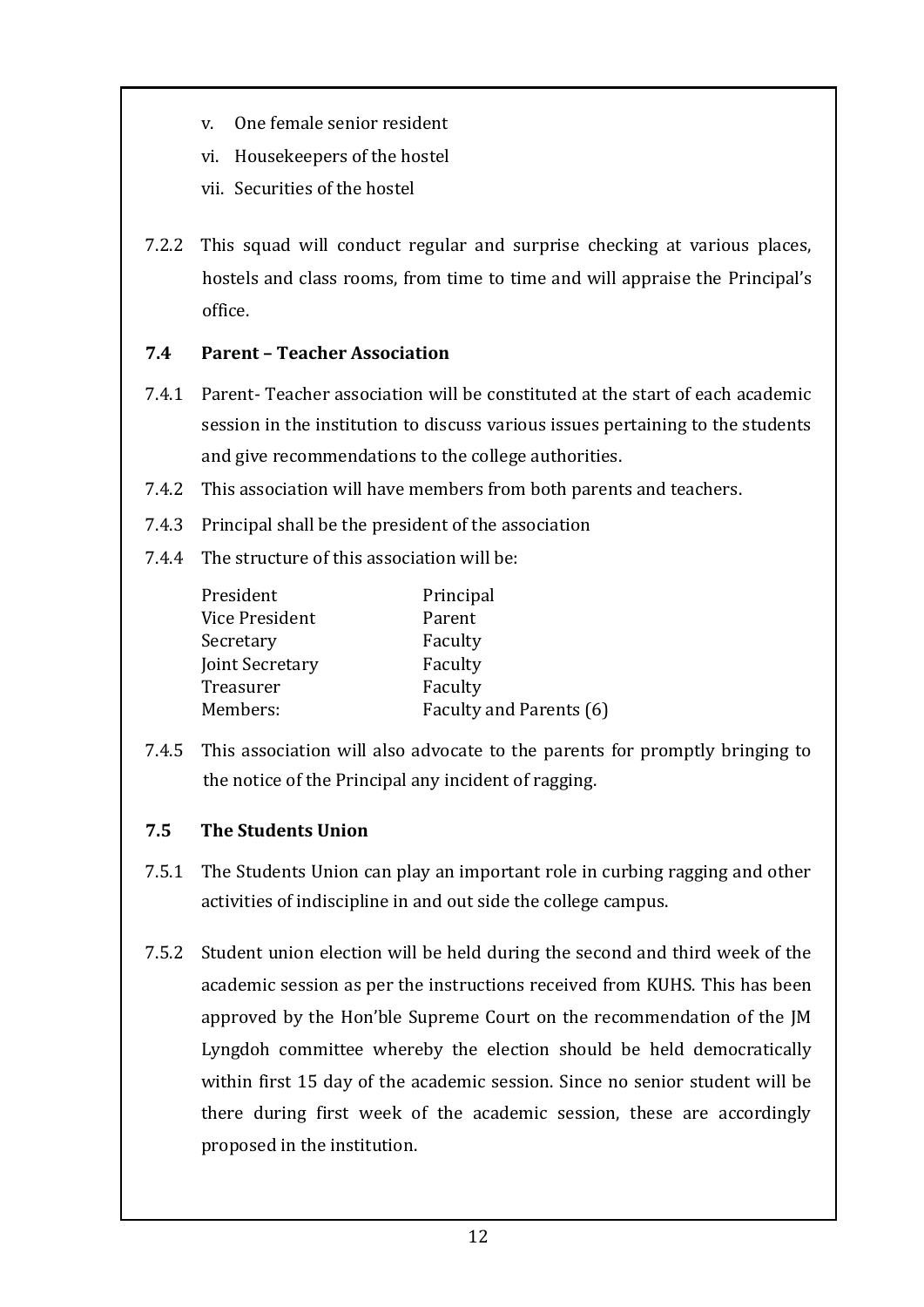- 7.5.3 This will also help in controlling ragging as the desirous contesting candidate, mostly senior, will protect  $1<sup>st</sup>$  year students from ragging for the sake of their votes.
- 7.5.4 The election will be held in democratic way.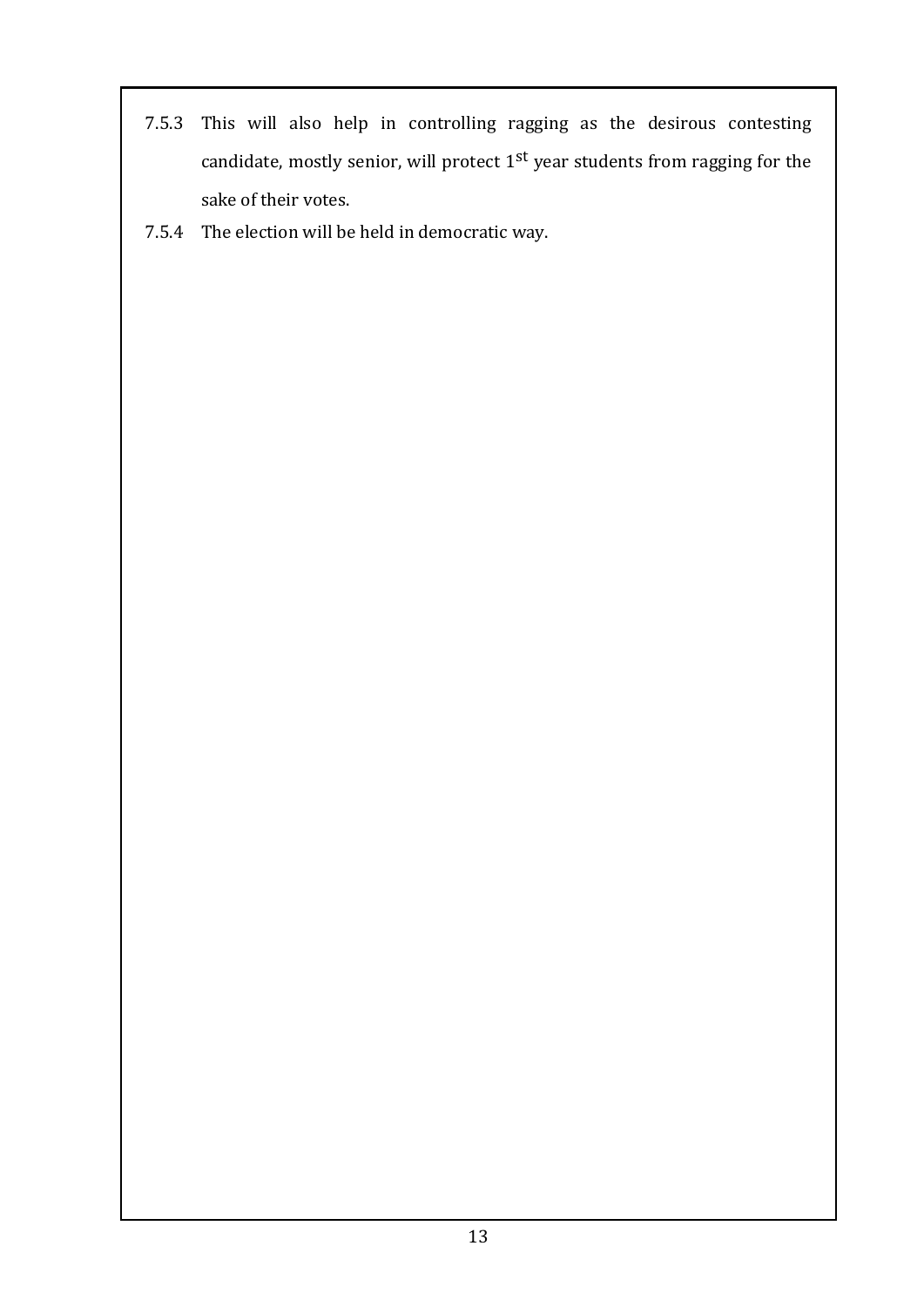## <span id="page-15-0"></span>**9. MEASURES FOR PREVENTION OF RAGGING**

- 8.1 The printed booklet of Anti Ragging Regulations shall be provided for each candidate at the time of admission.
- 8.2 It is mandatory for all students to produce a character and conduct certificate at the time of admission from the head of institution previously studied.
- 8.3 A primed leaflet detailing when and to whom one has to turn for information, help and guidance for various purposes, addresses and telephone numbers of such persons, etc. given to each fresher at the time of admission and will be pasted at strategic location so that the new students need not look up to the seniors for help in such matters and get indebted to them and start doing things, right or wrong, at their behest. This will reduce their dependence on their seniors and the latter will loose the moral authority to command.
- 8.4 The leaflet mentioned above will also make these students aware about their rights as bona fide students of the institution. They will be communicated through this leaflet that should desist from doing anything against their will even if ordered by the seniors, that they have nothing to fear as the institution cares for them and will not tolerate any atrocities against them.
- 8.5 The institution through the leaflet mentioned above shall explain to the new entrants the arrangements for their induction and orientation which promote efficient and effective means of integrating them fully as students.
- 8.6 The leaflet mentioned above shall contain a calendar of events and activities laid down by the institution to facilitate and complement familiarization of juniors with the academic environment of the institution.
- 8.7 The community at large and the students in particular will be made aware of the dehumanizing effect of ragging inherent in its perverse forms. For this, big posters, preferably multicolored, will be prominently displayed on all Notice Boards of all departments, buildings/hostels as well as at all vulnerable places. A few of them will be of permanent nature in the campus.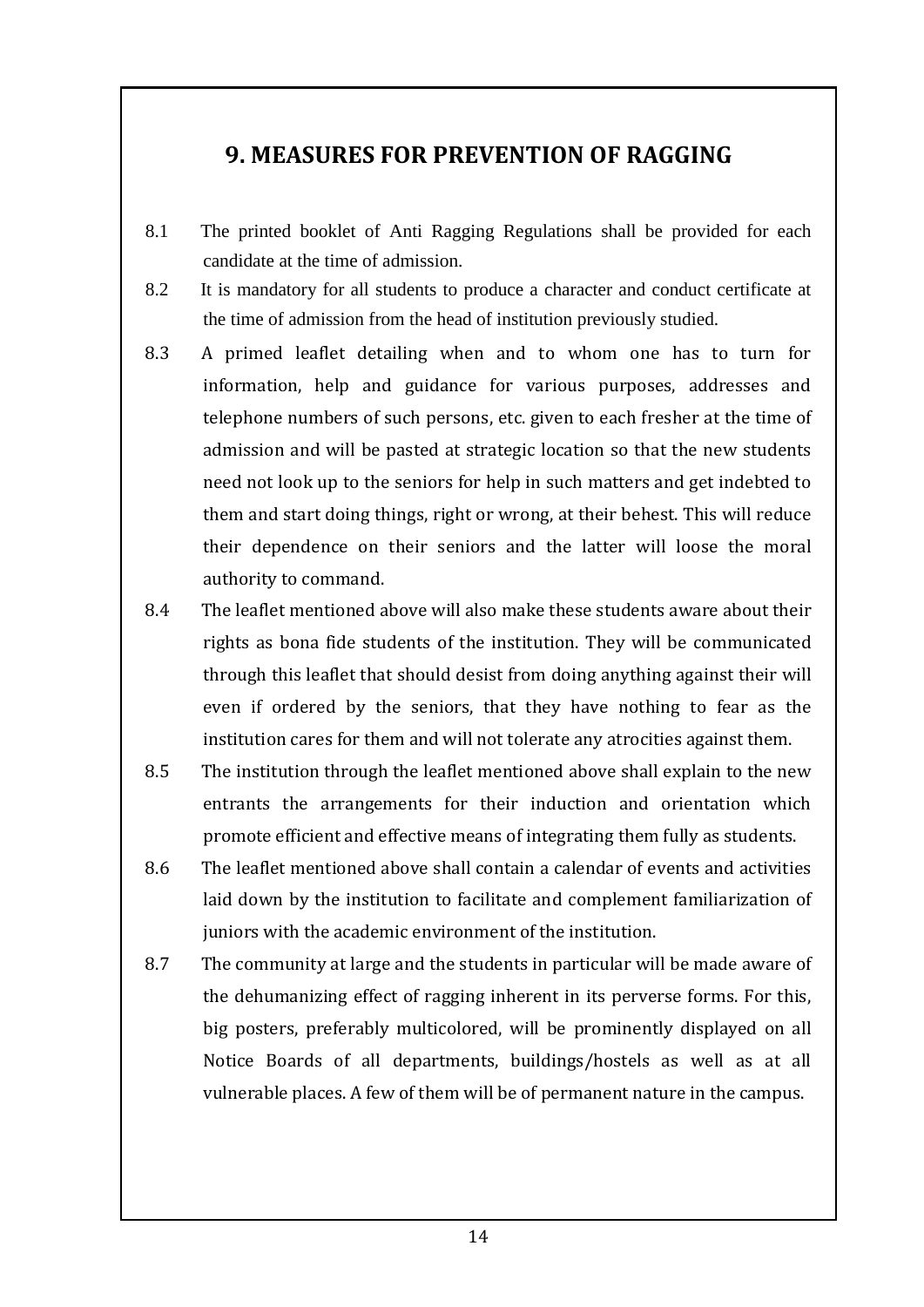These posters will also be used to send the message across that ragging is a cognizable offence and the institution means business and shall not fail to take strict action against the offenders.

- 8.4 The media will be requested to give adequate publicity to the negative aspects of ragging mainly during the months of July and August every year so that public awareness and aversion can be built up against ragging.
- 8.5 The Principal will appeal to the parents/guardians of the students who are getting promoted to the 2nd/3rd year during the PTS meetings to impress upon their wards to desist from indulging in ragging when the new academic session starts.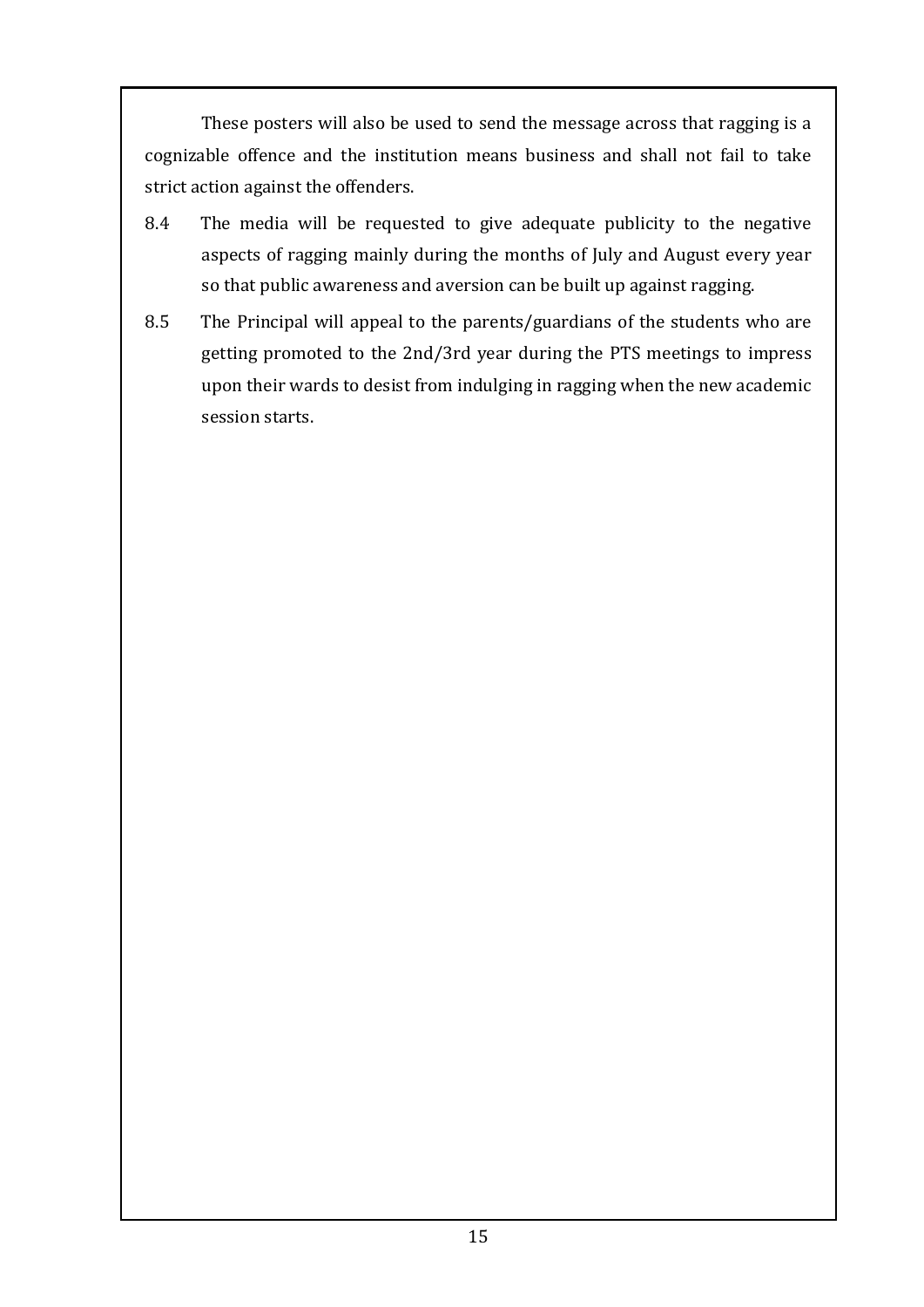## <span id="page-17-0"></span>**10. MEASURES FOR PROHIBITION OF RAGGING**

#### **9.1 Undertakings in the form of Affidavit by students and parents**

- 9.1.1 Each student and his/her parent whether fresher or senior will have to sign an undertaking that he/she has read the relevant instruction/regulations against Ragging, as well as punishment, and if the ward has been found guilty, he/she shall be proceeded against.
- 9.1.2 Such an undertaking shall be furnished at the beginning of the academic session by each student and his/her parent (Annexure III).
- 9.1.3 Such an undertaken will also be required in the form of an Affidavit at the time of admission. (Annexure IV and V)
- 9.1.4 This affidavit will be in addition to the requirement under the college prospect.
- 9.1.5 An undertaking will also be obtained from each of the employee of the college including teaching and non teaching members of the staff (Annexure VI), all contracted staff of the canteen or any watch and ward staff or the staff engaged in the maintenance work that he/ she would report promptly any case of ragging which comes to his/ her notice.

#### **9.2 Pledge against Ragging**

- 9.2.1 At the commencement of the academic session the Principal will address a meeting of various agencies like Wardens, representatives of students, parents/guardians, faculty, police and other law and order machinery with an appeal to help eradicate the menace of ragging in the institution completely.
- 9.2.2 During second week of the new academic session, a joint Pledge (Annexure VII) will be taken by each student of the college to make the college **"zero tolerance to ragging** campus**"** and maintain this throughout the year. Faculty as well as the parents will also join during this oath ceremony.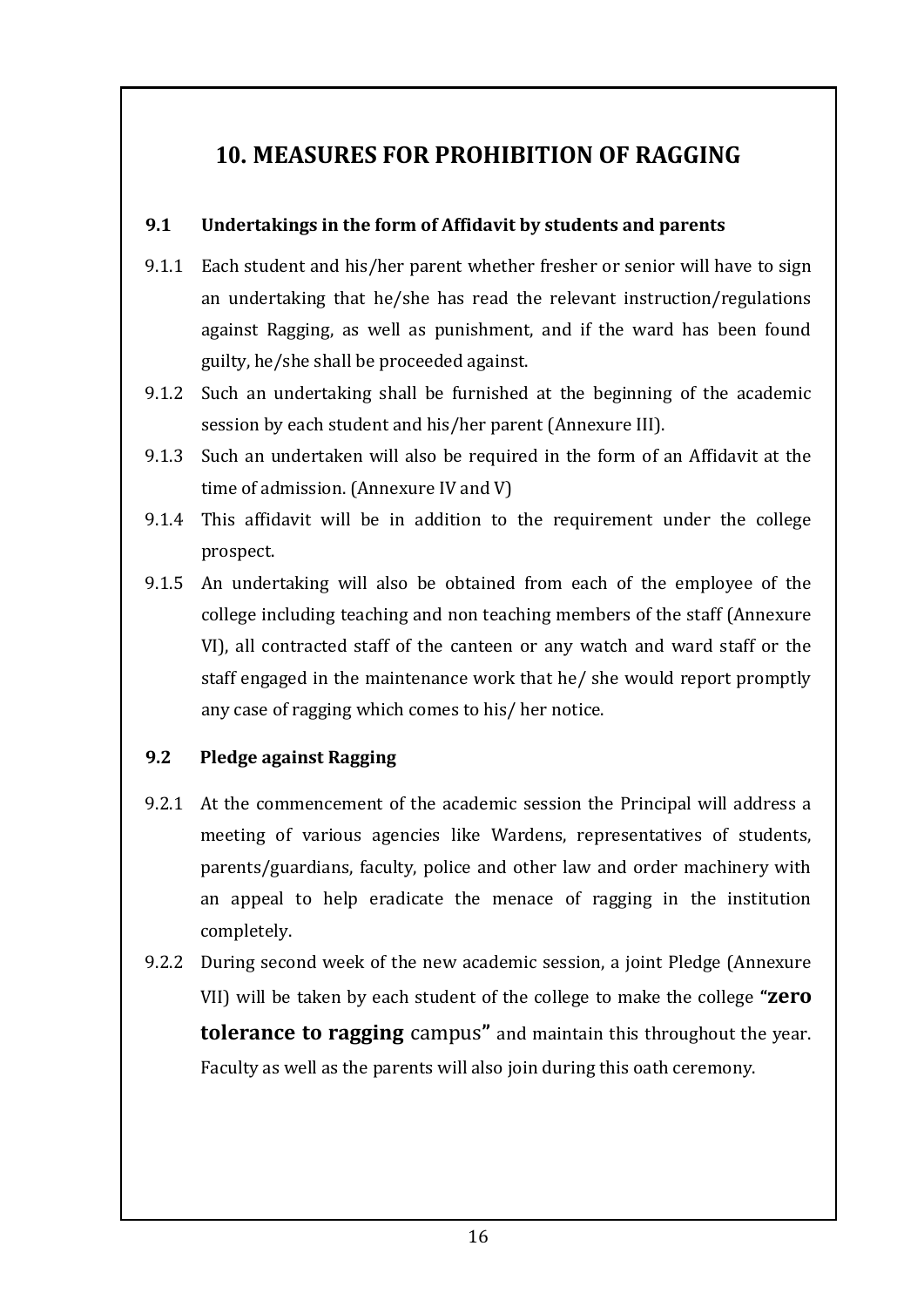#### **9.3 Movement of students**

- 9.3.1 ID card will be mandatory for each student. They will also have to carry it all the time.
- 9.3.2 A movement Register for students will be maintained at the main gate of all hostels from 10 PM to 6 AM.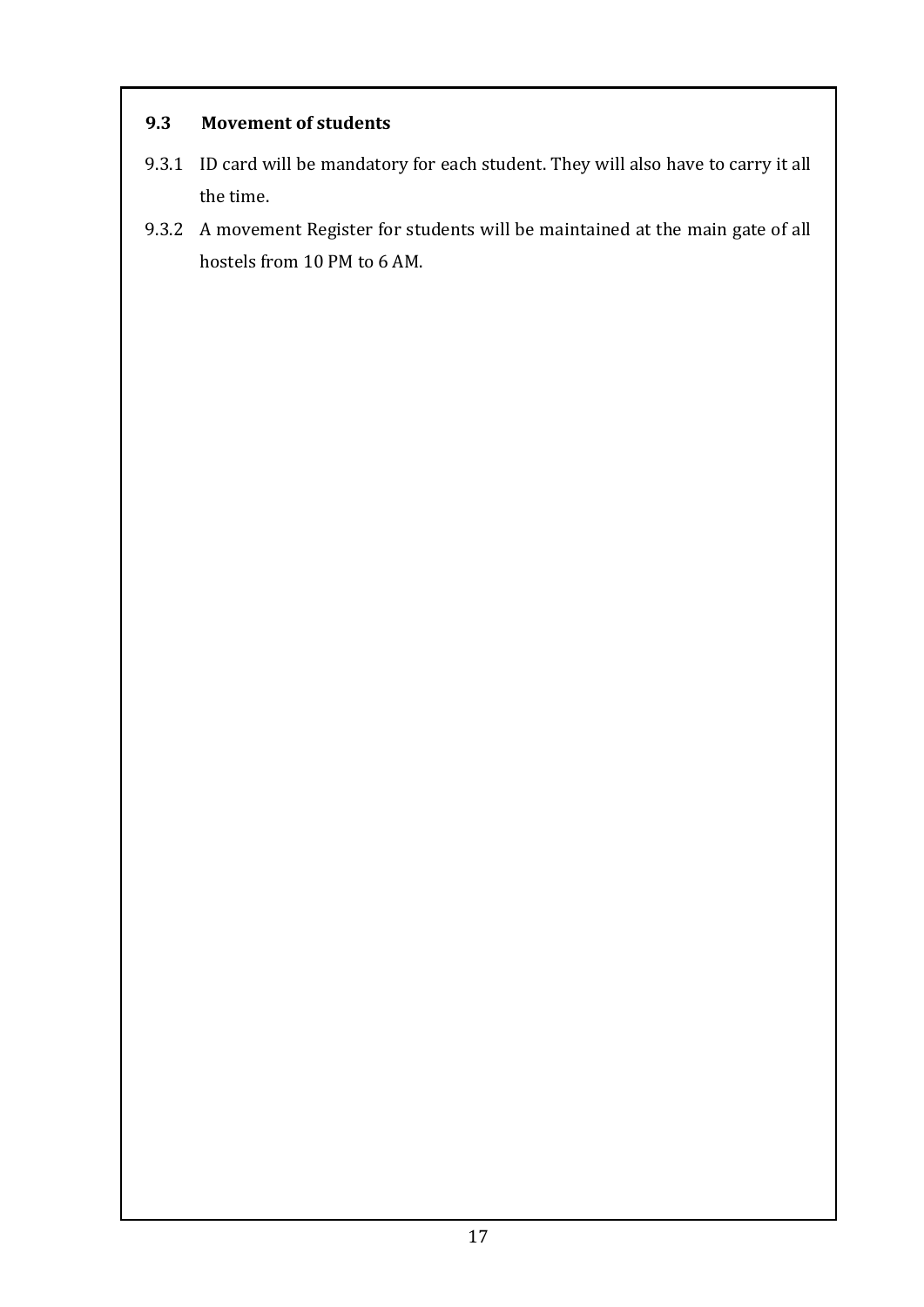# <span id="page-19-0"></span>**11. ANTI RAGGING SURVEY AMONG 1ST YEAR STUDENTS**

- 10.1 To know the knowledge and attitude of new entrants regarding ragging in the college and to assess the prevalence of ragging if any in the campus, a base line anonymous survey (Annexure VIII) will be conducted amongst them.
- 10.2 The responsibility of such survey has been entrusted to the department of Community Dentistry of the College. This department has developed the Performa for baseline as well as fortnightly survey (Annexure IX). They will conduct this survey regularly.
- 10.3 Survey data will be analyzed and reported to Principal.
- 10.4 This information will further be disseminated to the members of the Anti Ragging Committee, Government and the Dental Council of India on regular basis.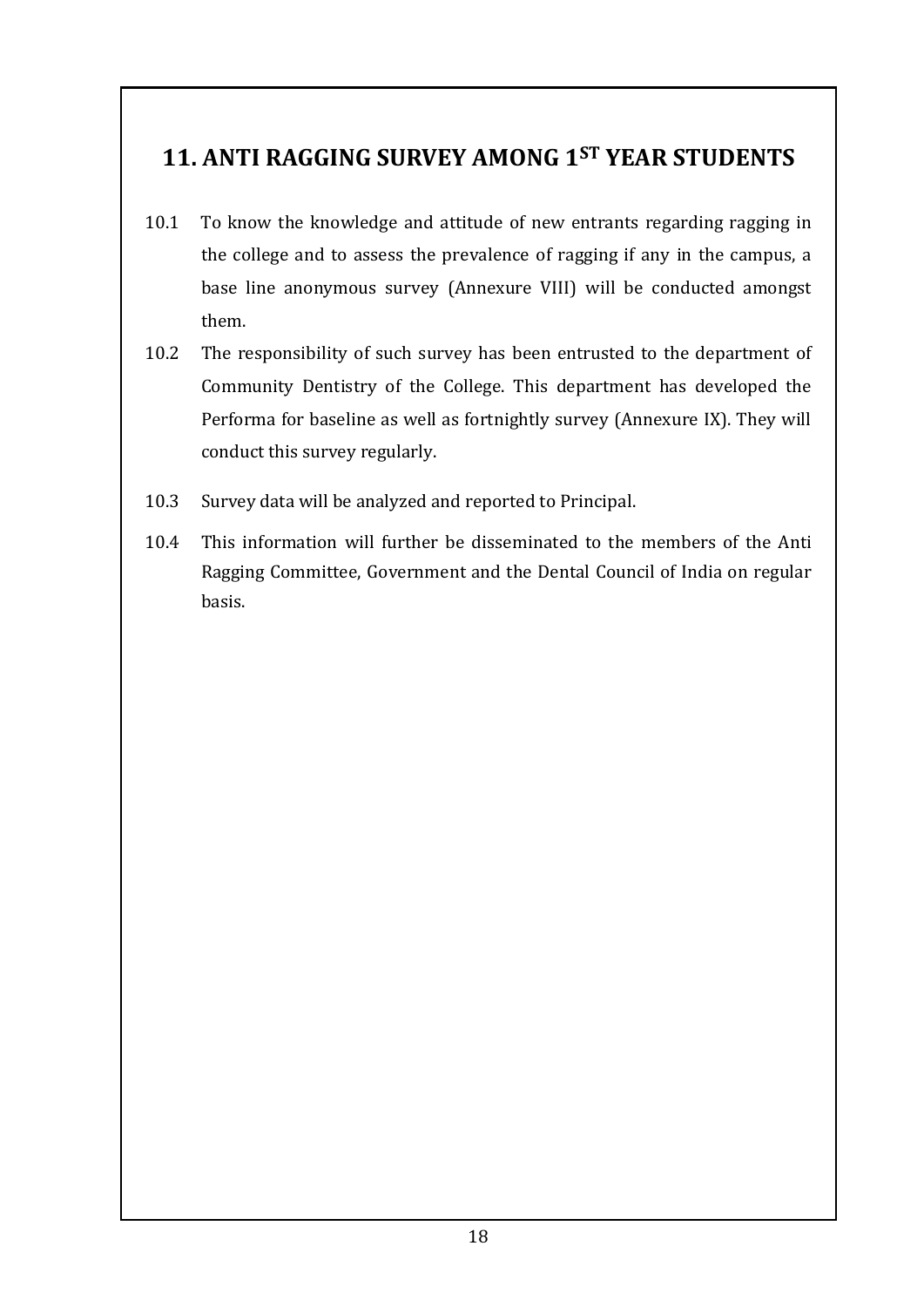## **12. SECURITY**

- <span id="page-20-0"></span>11.1 There will be a dedicated security staff under the control of Chief Warden for the hostels.
- 11.2 Security will be tightened in the premises of the institution, especially at vulnerable places. If necessary, intense security arrangements will be resorted to at these points at odd hours during the first three months of the academic session.
- 11.3 Name and phone numbers of the security personnel will be displayed on the notice board of the hostel as well in the Principal's office.
- 11.4 Closed Circuit Cameras will be installed on the main entrance and residential area of the hostels.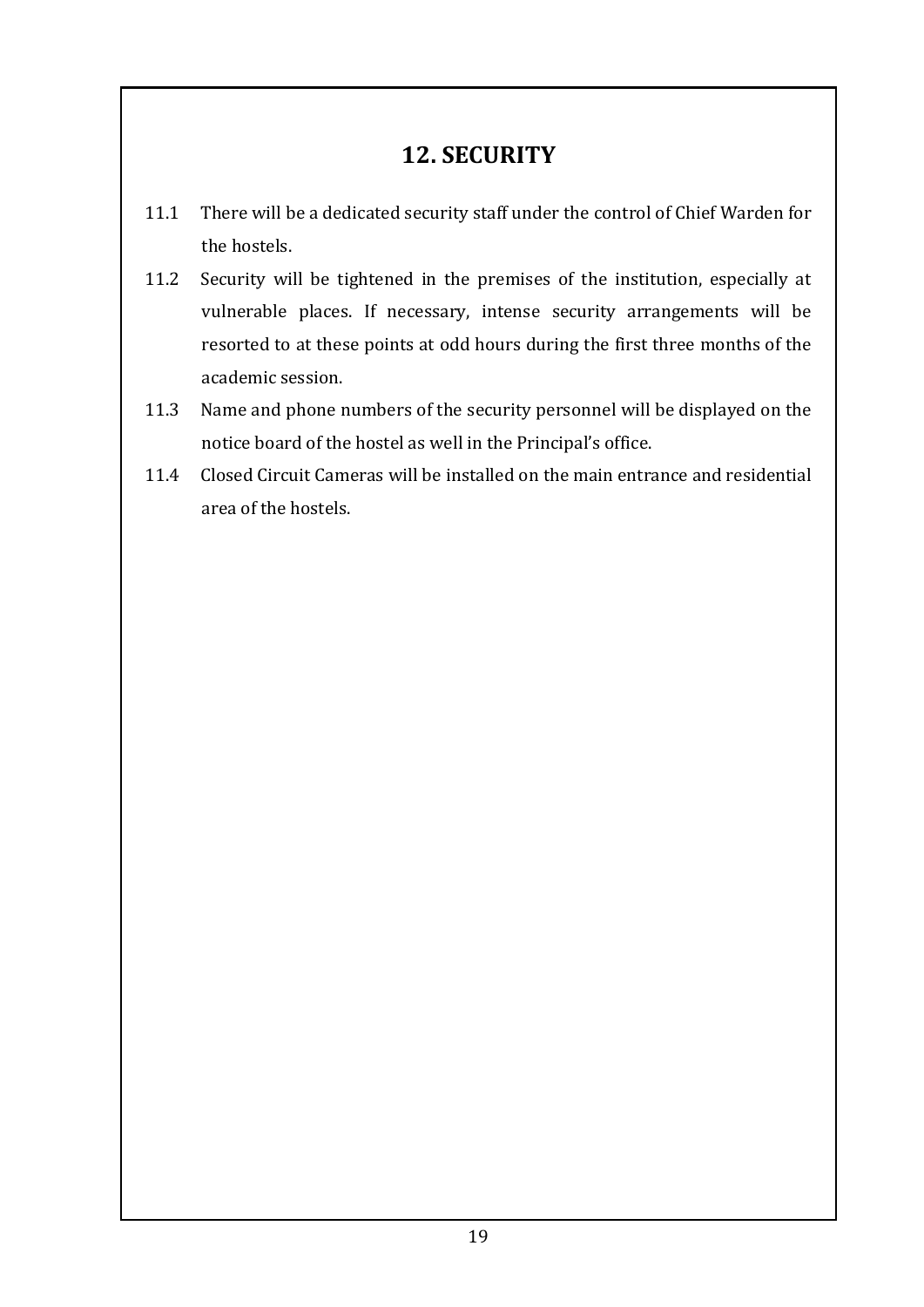## **13. HOSTEL ADMINISTRATION**

<span id="page-21-0"></span>All inmates are under the disciplinary control of Principal of Govt. Dental College with direct supervision of the warden

- 12.1 Wardens should preferably have accommodation within the hostel premises. Government will be requested in this regard
- 12.2 A Dedicated Hostel warden should be recruited who should have accommodation inside the respective hostel premises. Case will be taken up with the government.
- 12.3 One room in the hostel will be reserved as the office for the Warden and the manager. Number of hostel managers will be increased.
- 12.3 Wardens will be accessible at all hours on telephone and other mean of communication. The telephone numbers will be displayed in the hostel as well in the brochure that will be handed to the students at the time of admission.
- 12.4 The details and telephone numbers of the Principal, members of Anti Ragging Committee, Anti Ragging Squad, District and Sub Division Authorities and the Police Authorities will be displayed and circulated through brochure also.
- 12.4 Extra persons will not be allowed in the hostel.
- 12.5 Recreation facilities will be provided in the hostels. These facilities will be put under the control and direct responsibility of students.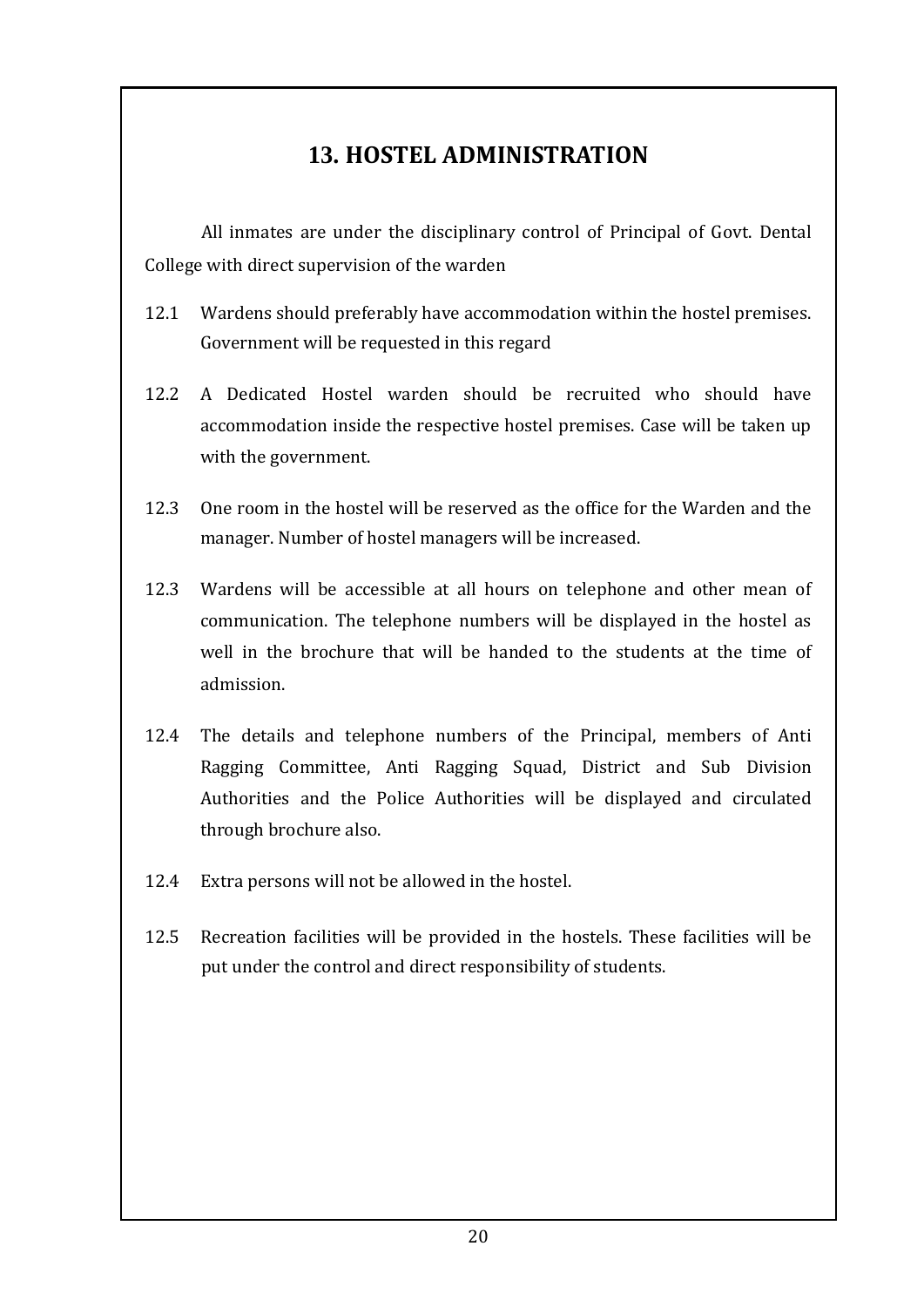# <span id="page-22-0"></span>**14. SERVICES OF PSYCHOLOGIST/COUNSELOR**

- 13.1 The services in the Department of Psychiatry, Medical College, Kottayam will be made available. If required, services of professional counselor shall also be availed.
- 13.2 This college will also undertake de addition activities in the college campus as and when required.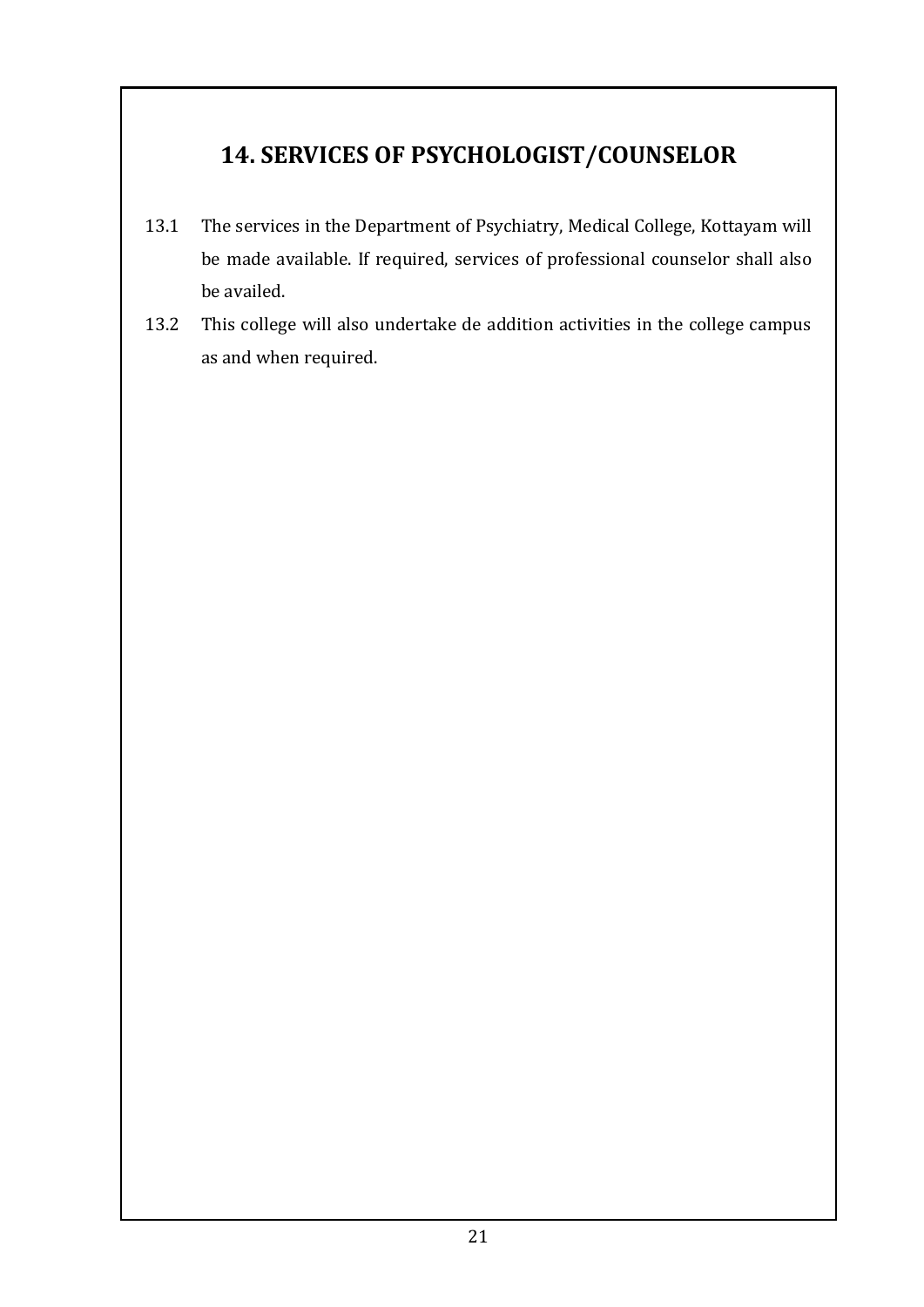## **15. MENS HOSTEL**

- <span id="page-23-0"></span>14.1 First year students in the Hostel should be monitored daily by a team of senior and junior teacher at night to interact with students, suggest solutions for their problems and have dinner with them.
- 14.2 During the visit to the hostel, this team will look for the facilities as per the Performa (Annexure X), mark the attendance of the students, look for any untoward incident during the last 24 hours and inform the warden. The team will also Interact with students and discuss various issues for their welfare.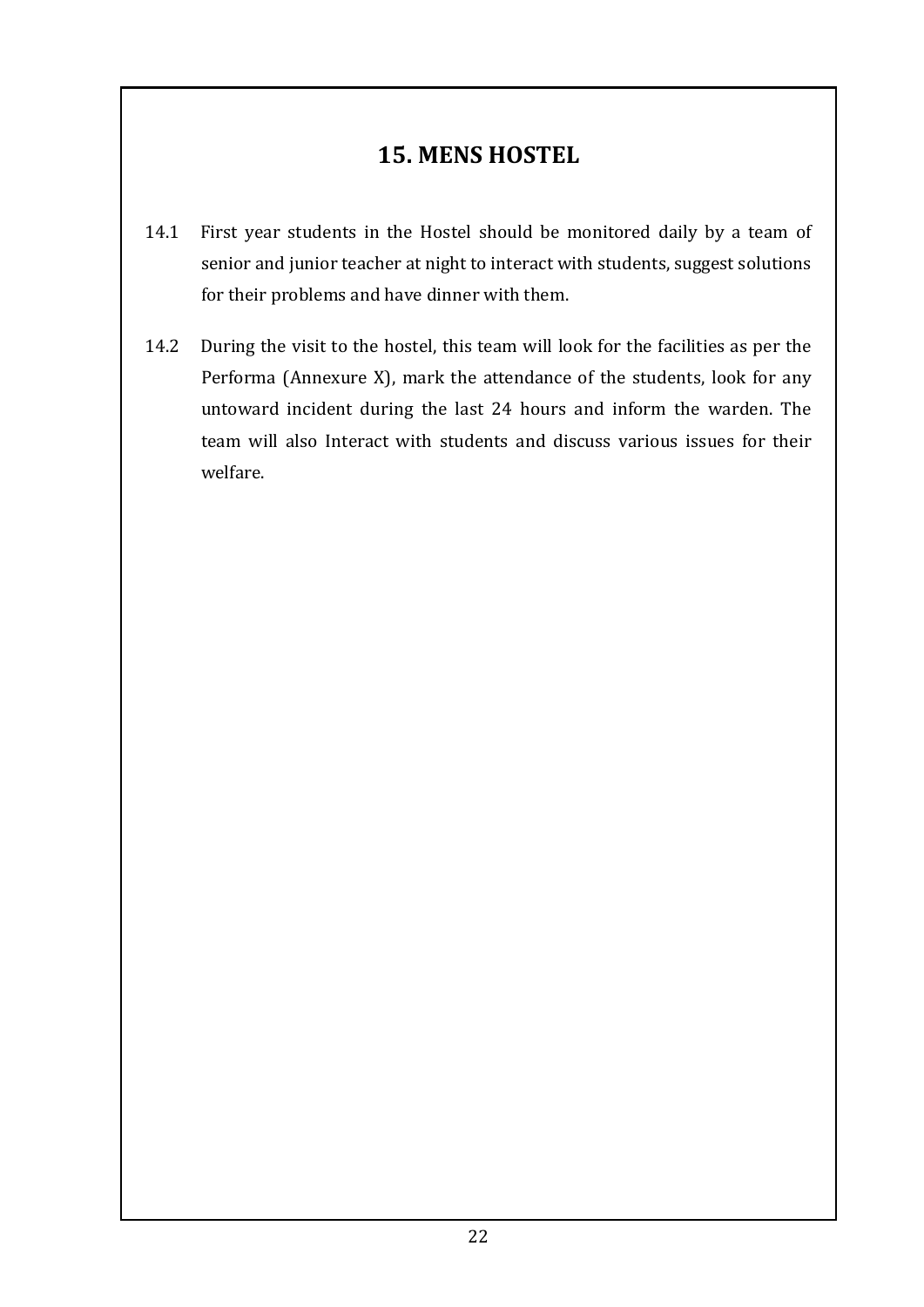# **16. REPORTS OF RAGGING**

<span id="page-24-0"></span>15.1 Any incident of ragging if at all it takes place or the Nil report along with the Action Taken Report (Annexure XI) will be sent to the Kerala University of the health sciences, director of medical education to the government and to DCI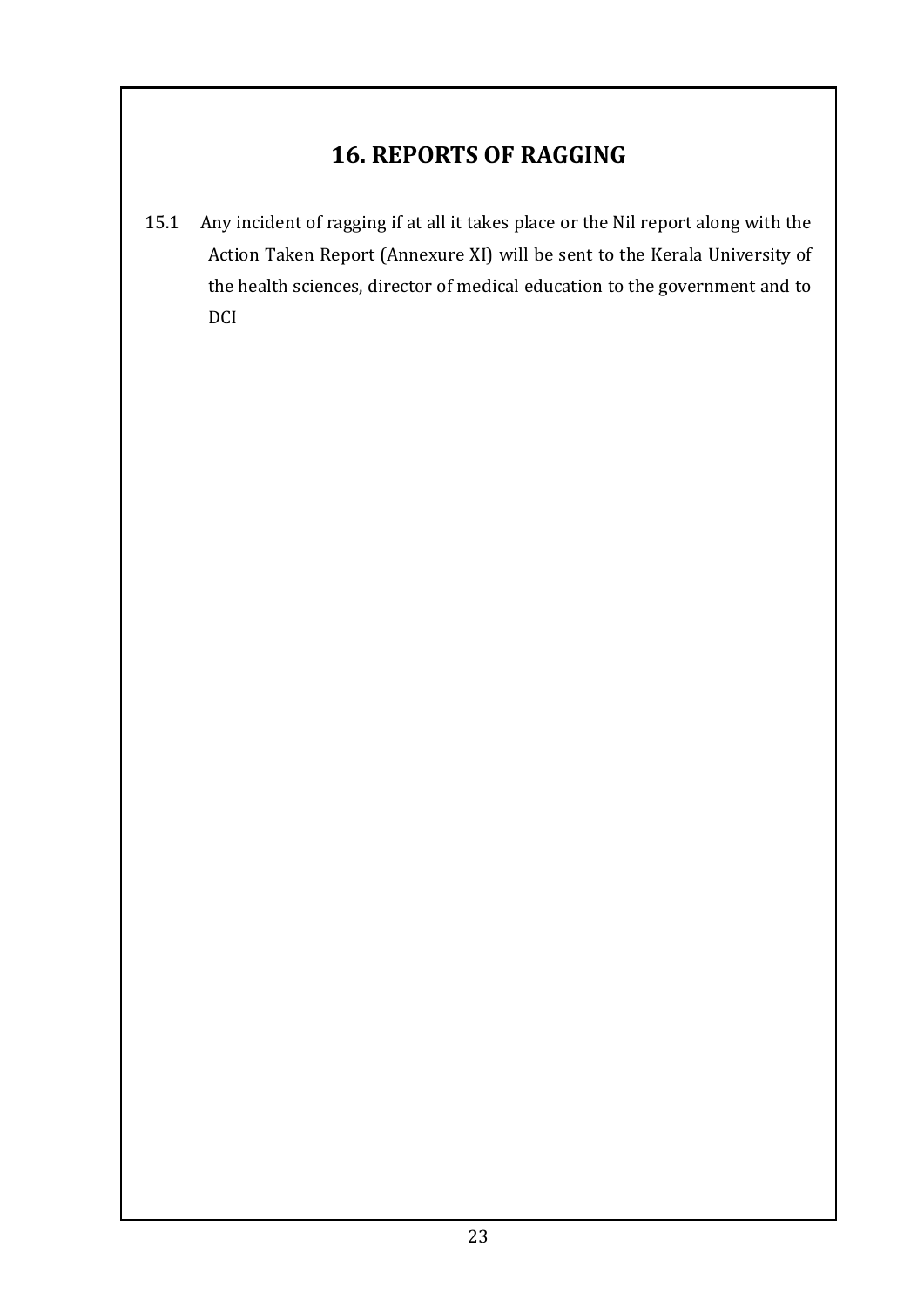## **ANNEXURE I**

# <span id="page-25-1"></span><span id="page-25-0"></span>**GOVERNMENT DENTAL COLLEGE KOTTAYAM PARENT - TEACHERS ASSOCIATION 2020-2021**

# **The office bearers**

|    | 1. President         | Dr. V T Beena                                  |
|----|----------------------|------------------------------------------------|
|    | 2. Vice President    | Mr. Faizal P R                                 |
| 3. | Secretary            | Dr. Anupama Ramachandran                       |
|    | 4. Joint Secretary   | Dr. Mini K John, Sr. T K Raju                  |
| 5. | Treasurer            | Dr. Tony Kurien                                |
|    | 6. Staff advisor     | Dr. Shibu Aman                                 |
|    | 7. Ex Offcio members | Dr. P G Antony (Warden MH)                     |
|    |                      | Dr. Mini K John, (Warden Ladies Hostel)        |
|    |                      | DR. Pradeesh Sathyan (Warden residents hostel) |
| 8. | Executive members    | E N Satheesh Kumar                             |
|    |                      | Mrs. Sudha Farook                              |
|    |                      | Mr. T N Rajan                                  |
|    |                      | Mr. P K Raju                                   |
|    |                      | Mr. Thomas John                                |
|    |                      | Mr. Sunil Kumar P                              |
|    |                      | Mrs. Beena Sanjeev                             |
|    |                      |                                                |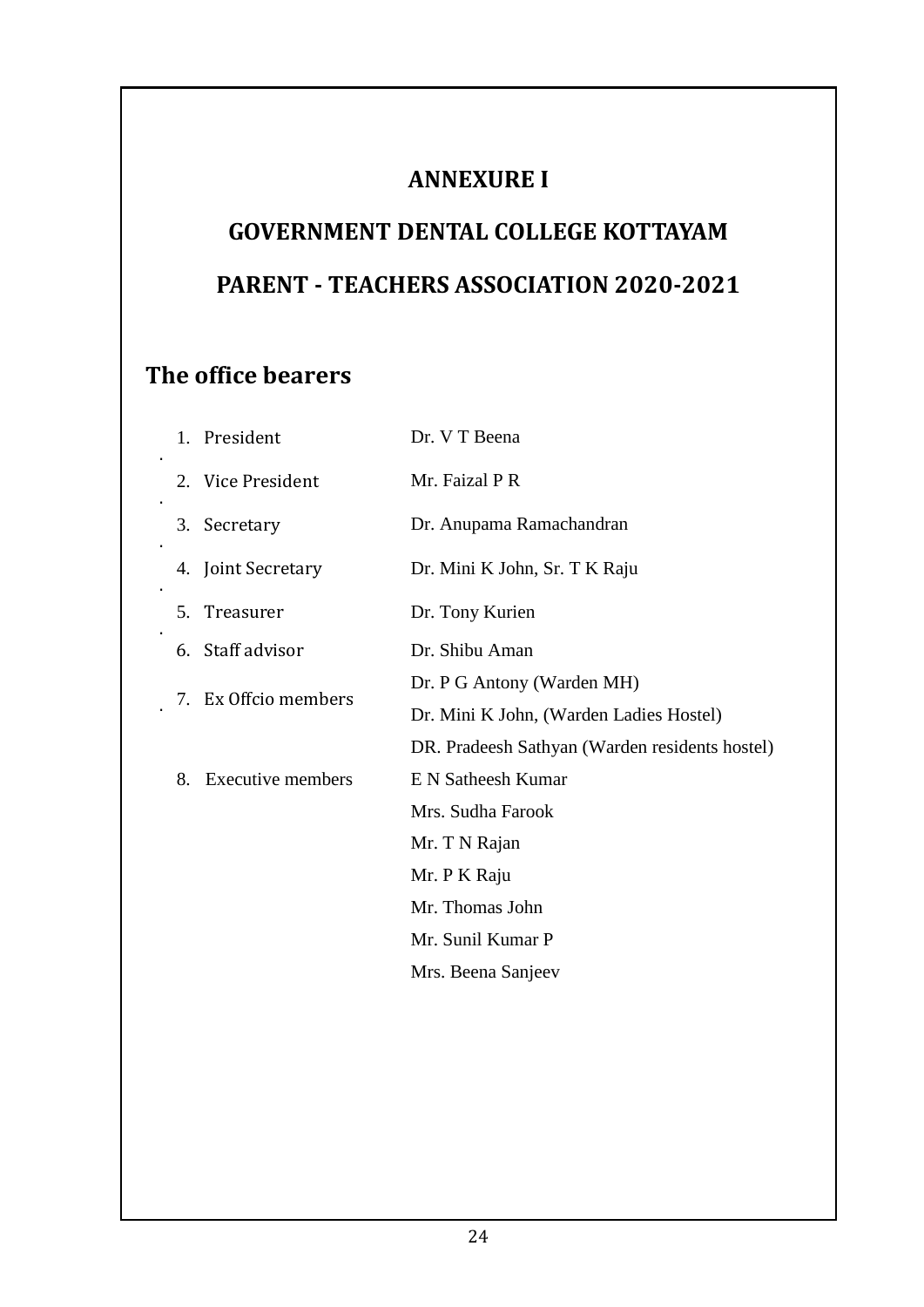## **ANNEXURE II**

# <span id="page-26-1"></span><span id="page-26-0"></span>**GOVERNMENT DENTAL COLLEGE KOTTAYAM PERFORMA TO BE SUBMITTED BY THE STUDENT**

| i.   | Name of student               |                                 |
|------|-------------------------------|---------------------------------|
| ii.  | Name of Parent/Guardian       |                                 |
|      | with address and Tel          |                                 |
|      |                               |                                 |
|      |                               |                                 |
| iii. | Date of admission             |                                 |
| V.   | Accommodation                 | Hostel<br>Self $\Box$<br>$\Box$ |
|      |                               |                                 |
| vi.  | Details of own Accommodation  |                                 |
|      | (address with mobile/Tel No.) |                                 |
|      |                               |                                 |
|      |                               |                                 |
|      |                               |                                 |
|      |                               |                                 |
|      |                               |                                 |
|      |                               |                                 |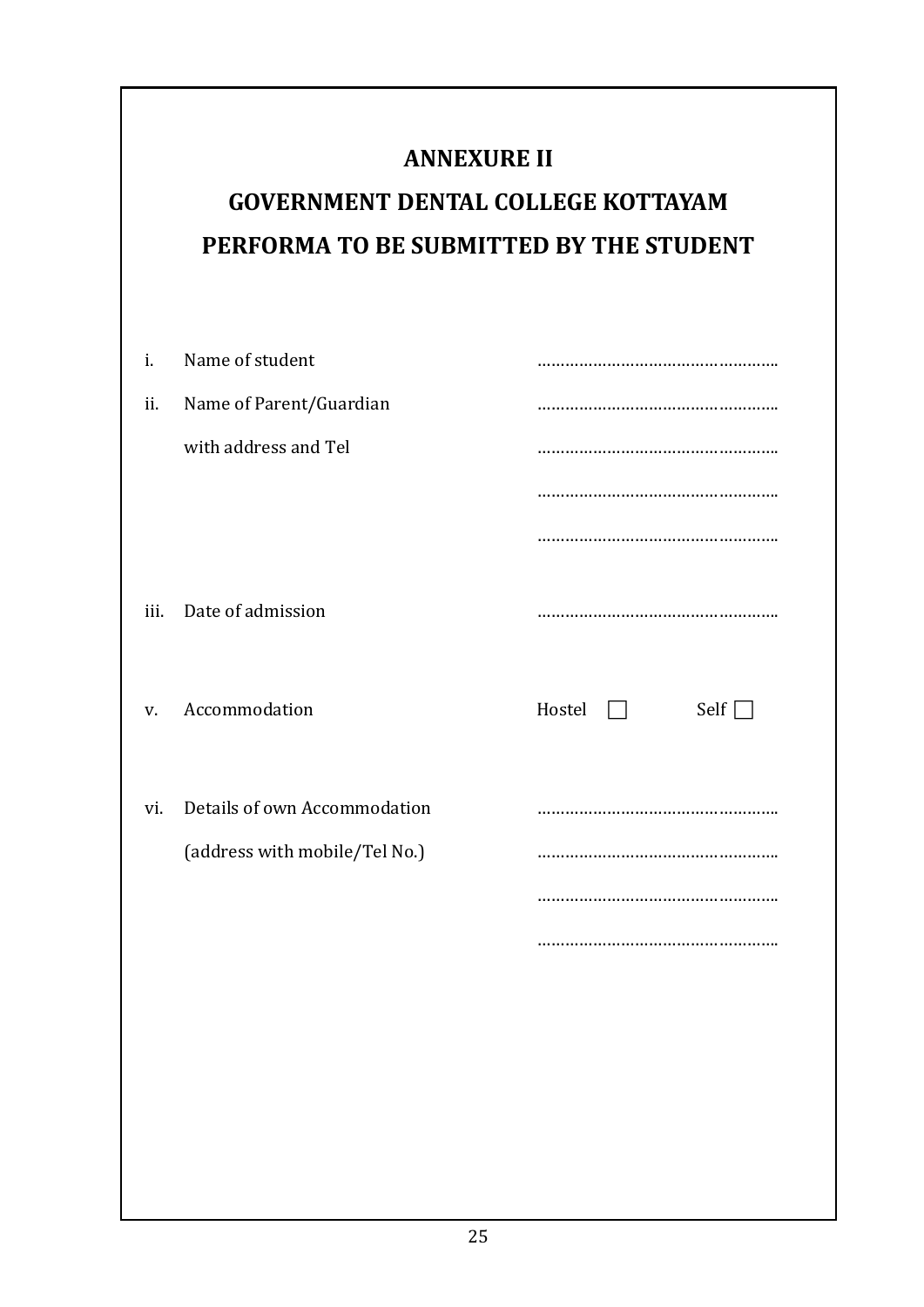<span id="page-27-0"></span>

| <b>ANNEXURE III</b>                                                                                                                                                  |  |
|----------------------------------------------------------------------------------------------------------------------------------------------------------------------|--|
| <b>UNDERTAKING BY THE STUDENT</b>                                                                                                                                    |  |
|                                                                                                                                                                      |  |
|                                                                                                                                                                      |  |
| Studying for BDS/MDS in Government Dental College Kottayam, ____________________                                                                                     |  |
| (name of class) hereby give undertaking that I will not                                                                                                              |  |
| indulge in any kind of Ragging or indiscipline in the cams/ hostel/ outside/ any<br>where. If so, strict disciplinary action may be taken against me as per the law. |  |
| <b>Signature of Candidate</b>                                                                                                                                        |  |
|                                                                                                                                                                      |  |
|                                                                                                                                                                      |  |
| Mobile/Tel No.                                                                                                                                                       |  |
| Countersigned                                                                                                                                                        |  |
| Parent/guardian                                                                                                                                                      |  |
| Address:                                                                                                                                                             |  |
| Tel/ contact No.                                                                                                                                                     |  |
|                                                                                                                                                                      |  |
|                                                                                                                                                                      |  |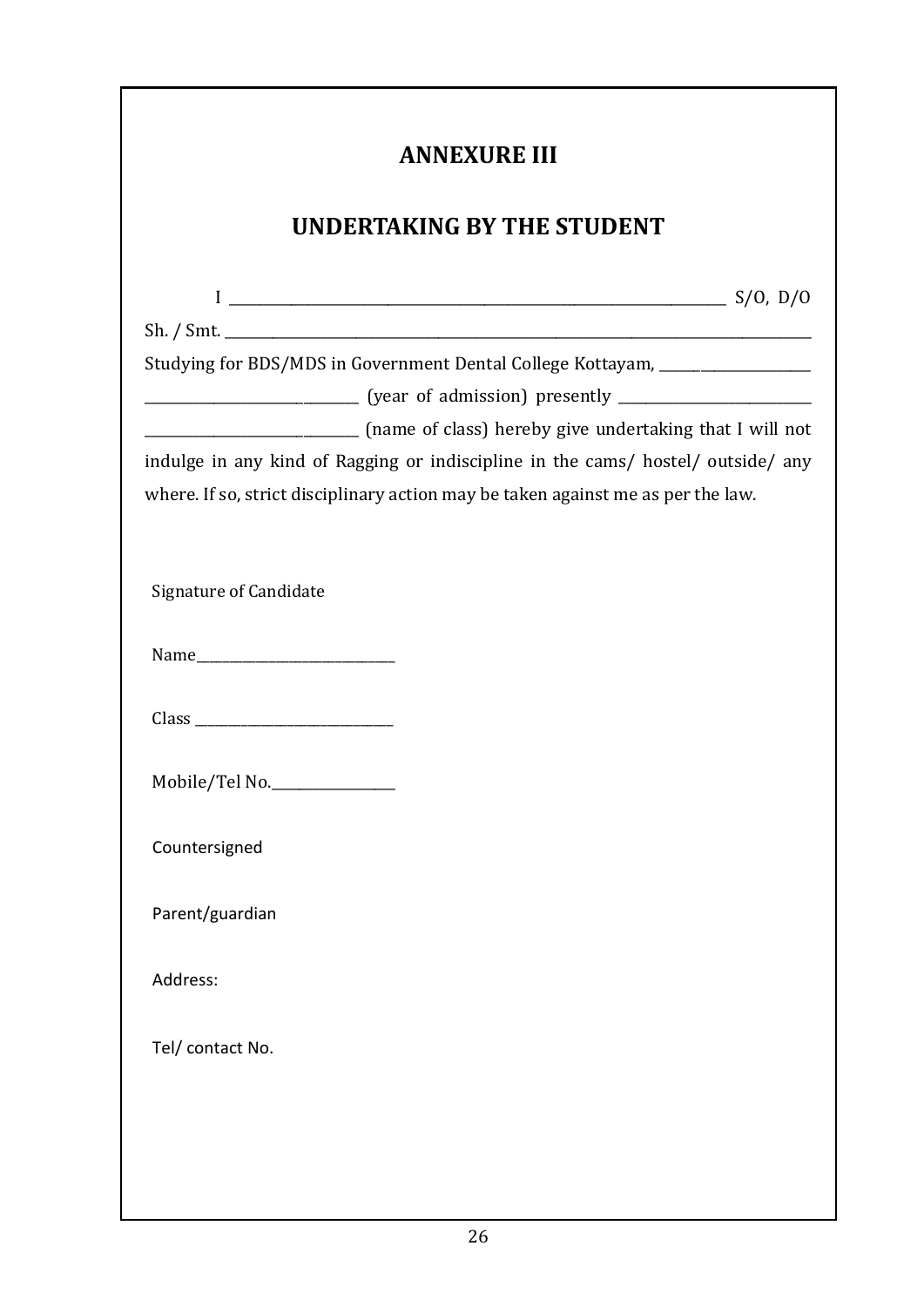## **ANNEXURE IV**

# <span id="page-28-0"></span>**GOVERNMENT DENTAL COLLEGE KOTTAYAM AFFIDAVIT BY THE STUDENT**

 $\rm I.$ 

<span id="page-28-1"></span>

| $\sim$ |  |
|--------|--|

 $S$ /o. D/o. Mr./Mrs.

have carefully read and fully understood the law prohibiting ragging and the directions of the Supreme Court and the Central/State Government in this regard.

2. I have received a copy of the MCI/ UGC Regulations on Curbing the Menace of Ragging in Higher Educational Institutions, 2009.

- 3. I hereby undertake that:
	- I will not indulge in any behavior or act that may come under the definition of ragging,
	- I will not participate in or abet or propagate ragging in any form,
	- I will not hurt anyone physically or psychologically or cause any other harm.
- 4. I hereby agree that if found guilty of any aspect of ragging, I may be punished as per the provisions of the MCI/ UGC Regulations mentioned above to the extent of expulsion from the college and/ or imprisonment and/or as per the law in force.
- 5. I will not indulge in any type of activity/ anti social act which is going to lower the prestige of the institution and the profession at large.

|           | $\equiv$ month of $\equiv$ | _year |
|-----------|----------------------------|-------|
|           |                            |       |
| Signature |                            |       |
| Name:     |                            |       |
|           |                            |       |
| Address:  |                            |       |
|           |                            |       |
|           |                            |       |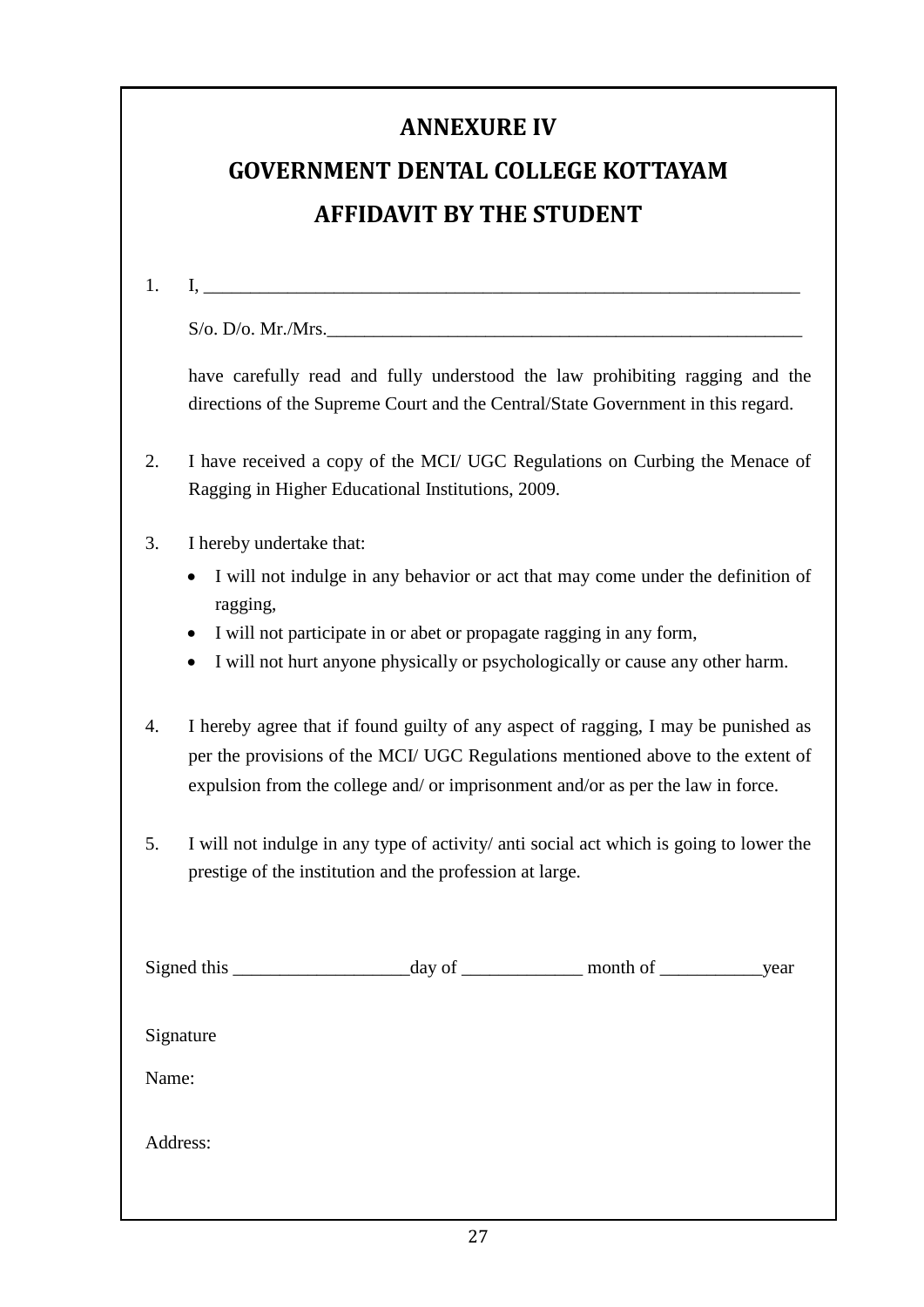<span id="page-29-1"></span><span id="page-29-0"></span>

|                               |                                                                           | <b>ANNEXURE V</b> |                                                                                              |
|-------------------------------|---------------------------------------------------------------------------|-------------------|----------------------------------------------------------------------------------------------|
|                               | <b>GOVERNMENT DENTAL COLLEGE KOTTAYAM</b>                                 |                   |                                                                                              |
|                               | <b>AFFIDAVIT BY PARENT/GUARDIAN</b>                                       |                   |                                                                                              |
|                               |                                                                           |                   |                                                                                              |
|                               |                                                                           |                   |                                                                                              |
|                               |                                                                           |                   | the year ________________________at Government dental College Kottayam, presently student of |
|                               |                                                                           |                   | (Class/ year) hereby declare that my son/ daughter / ward will                               |
|                               |                                                                           |                   | not indulge in any type of Ragging or Indiscipline in the campus/ hostel and out side. In    |
|                               |                                                                           |                   | case of any such violation strict disciplinary action should be followed as per ordinance    |
|                               |                                                                           |                   | issued by Kerala Government and I/ we will not interfere in any way in the action taken      |
| against my son/daughter/ward. |                                                                           |                   |                                                                                              |
|                               |                                                                           |                   |                                                                                              |
|                               |                                                                           |                   |                                                                                              |
|                               |                                                                           |                   |                                                                                              |
|                               |                                                                           |                   |                                                                                              |
|                               | Signed this _______________ day of ___________ month of ____________ Year |                   |                                                                                              |
|                               |                                                                           |                   |                                                                                              |
| Signature                     |                                                                           |                   |                                                                                              |
|                               |                                                                           |                   |                                                                                              |
| Name:                         |                                                                           |                   |                                                                                              |
| Address:                      |                                                                           |                   |                                                                                              |
|                               |                                                                           |                   |                                                                                              |
|                               |                                                                           |                   |                                                                                              |
|                               |                                                                           |                   |                                                                                              |
|                               |                                                                           |                   |                                                                                              |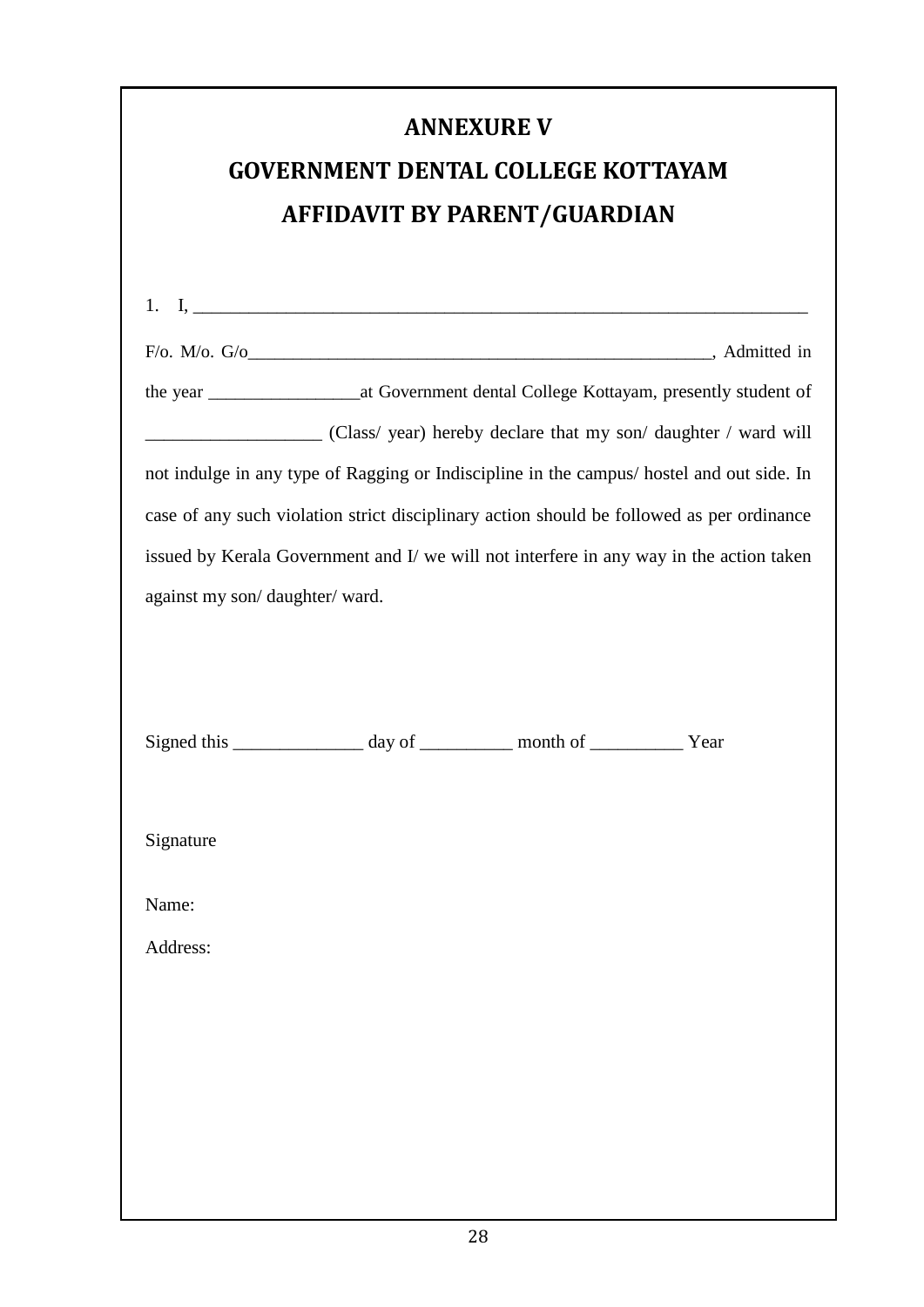# **ANNEXURE VI**

## **PLEDGE**

<span id="page-30-0"></span>I ………………………………………………………………………………………. (A student / a faculty member) of Government Dental College Kottayam voluntarily pledge:

That I will not indulge in Ragging in any form.

That I will not tolerate Ragging in any form.

That if an act of Ragging comes to my notice in any form I shall intervene to stop it there and then.

That I will report any and every act of Ragging that comes to my notice directly or indirectly to the anti Ragging committee forthwith.

That my objective is to make Government Dental College Kottayam a ZERO Ragging Campus.

That I solemnly commit myself to this pledge on this day ………………………………………………………………

Student Signature

Name:

Fathers Name:

Batch: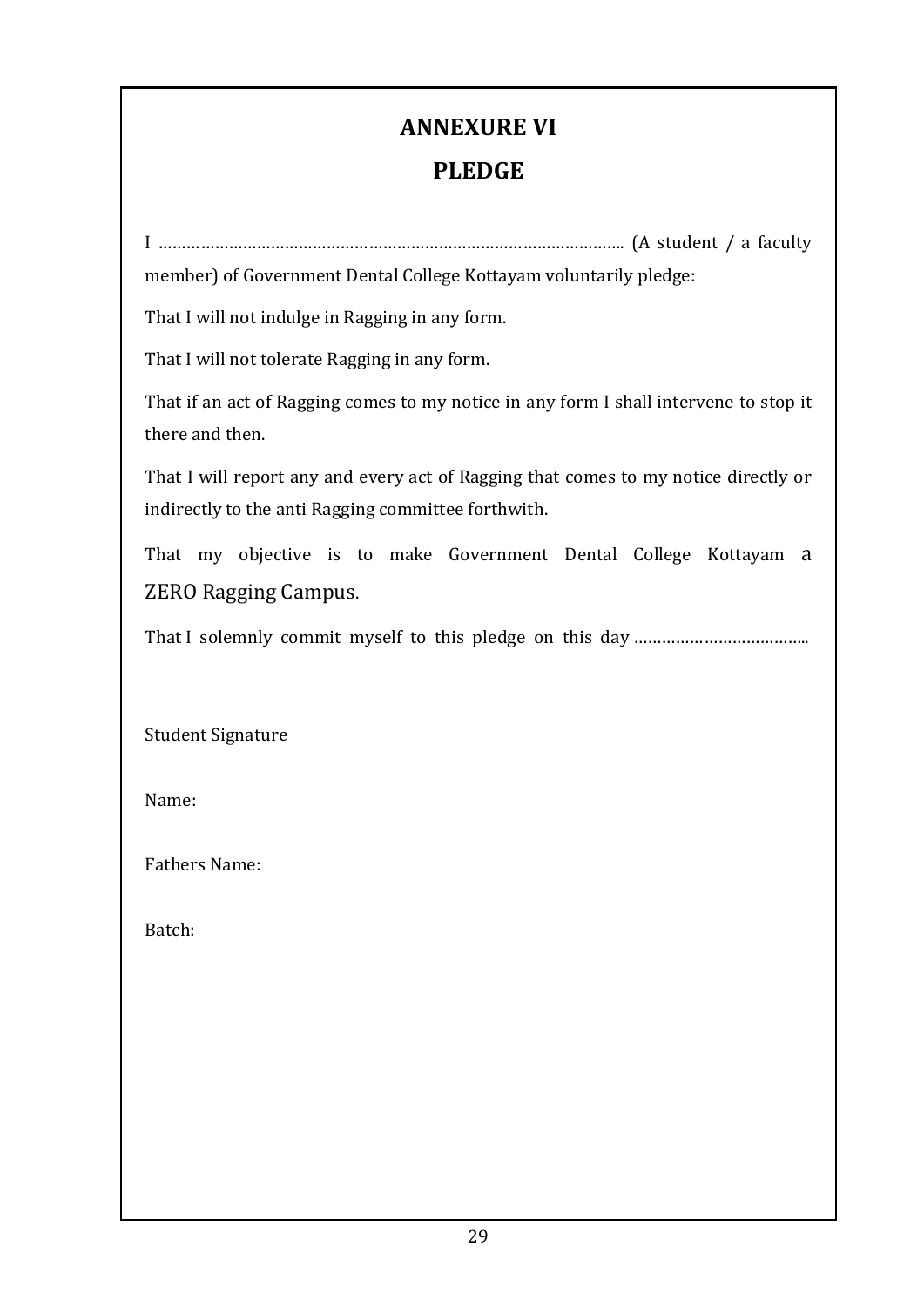# **ANNEXURE VII**

### **THE SUPREME COURT OF INDIA**

<span id="page-31-1"></span><span id="page-31-0"></span>UPON hearing counsel the Court made the following O R D E R

We have perused the Report of the Committee constituted pursuant to this Court's order to suggest remedial measures to tackle with the problem of ragging in educational institutions.

An elaborate report has been submitted by the Committee headed by Dr.R.K. Raghavan.

According to the Committee, the following factors need to be focused to tackle with the problem:

- (a) Primary responsibility for curbing ragging rests with academic institutions themselves.
- (b) Ragging adversely impacts the standards of higher education.
- (c) Incentives should be available to institutions for curbing the menace and there should be disincentives for failure to do so.
- (d) Enrolment in academic pursuits or a campus life should not immunize any adult citizen from penal provisions of the laws of the land.
- (e) Ragging needs to be perceived as failure to inculcate human values from the schooling stage.
- (f) Behavioral patterns among students, particularly potential 'raggers', need to be identified.
- (g) Measures against ragging must deter its recurrence.
- (h) Concerted action is required at the level of the school, higher educational institution, district administration, university, State and Central Governments to make any curb effective.
- (i) Media and the Civil Society should be involved in this exercise. The Committee has made several recommendations.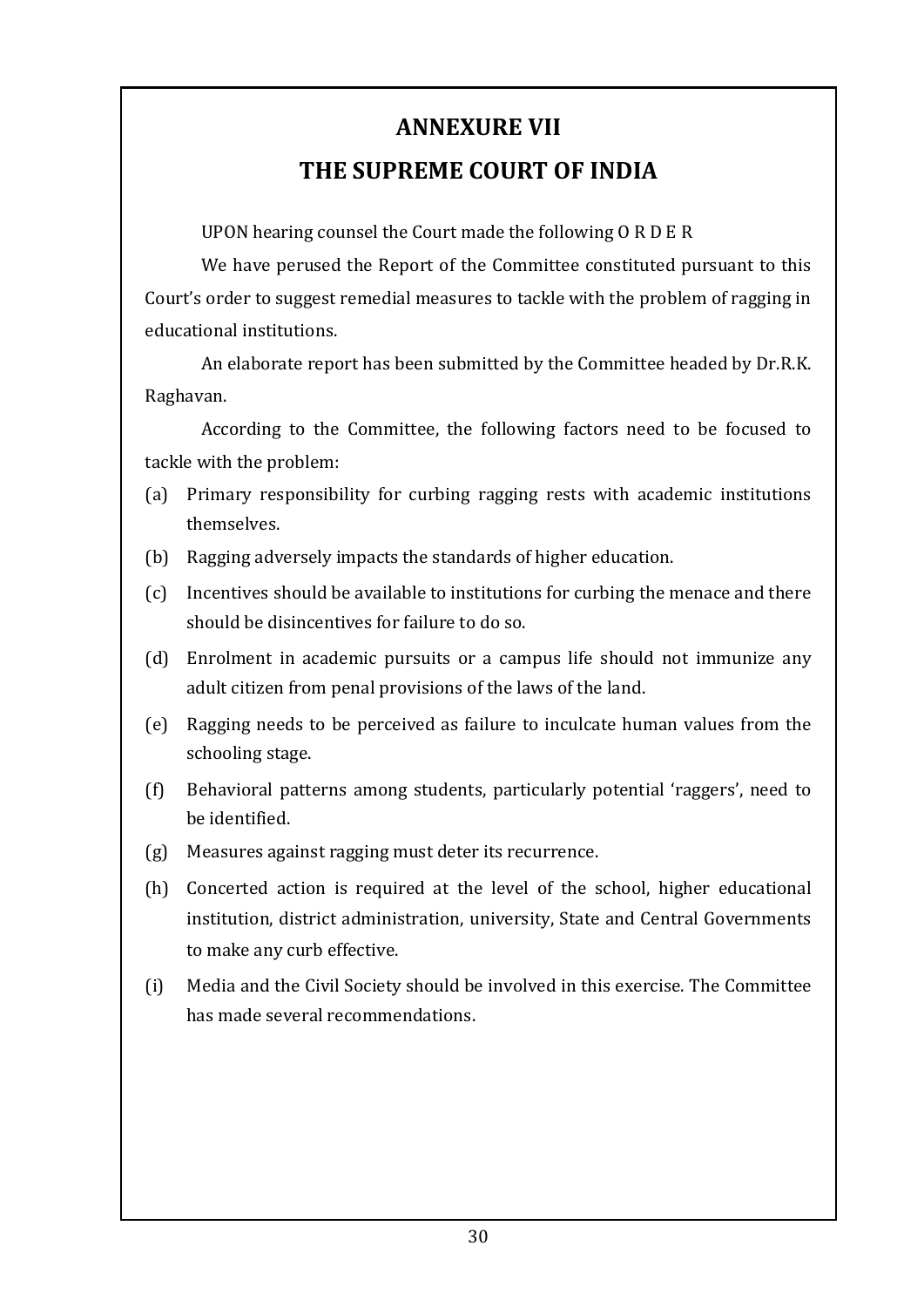For the present, we feel that the following recommendations should be implemented without any further lapse of time.

- (1) The punishment to be meted out has to be exemplary and justifiably harsh to act as a deterrent against recurrence of such incidents.
- (2) Every single incident of ragging where the victim or his parent/guardian or the Head of institution is not satisfied with the institutional arrangement for action, a First Information Report must be filed without exception by the institutional authorities with the local police authorities. Any failure on the part of the institutional authority or negligence or deliberate delay in lodging the FIR with the local police shall be construed to be an act of culpable negligence on the part of the institutional authority. If any victim of ragging or his parent / guardian intends to file FIR directly with the police, that will not absolve the institutional authority from the requirement of filing the FIR.
- (3) Courts should make an effort to ensure that cases involving ragging are taken up on a priority basis to send the correct message that ragging is not only to be discourages but also to be dealt with sternness.
- (4) In addition, we direct that the possibility of introducing in the educational curriculum a subject relating to ragging shall be explored by the National Council of Educational Research and Training (NCERT) and the respective State Council of Educational Research and Training (SCERT). This aspect can be included in the teaching of the subjects "Human Rights".
- (5) In the prospectus to be issued for admission by educational institutions, it shall be clearly stipulated that in case the applicant for admission is found to have indulged in ragging in the past or if it is noticed later that he has indulged in ragging, admission may be refused or he shall be expelled from the educational institution.
- (6) The Central Government and the State Governments shall launch a programme giving wide publicity to the menace of ragging and the consequences which follow in case any student is detected to have been involved in ragging.
- (7) It shall be the collective responsibility of the authorities and functionaries of the concerned institution, and their role shall also be open to scrutiny for the purpose of finding out whether they have taken effective steps for preventing ragging and in case of their failure, action can be taken; for example, denial of any grant-in-aid or assistance from the State Governments.
- (8) Anti-ragging committees and squads shall be forthwith formed by the institutions and it shall be the job of the committee or the squad, as the case may be, to see that the Committee's recommendations, more for particularly those noted above, are observed without exception and if it is noticed that there is any deviation, the same shall be forthwith brought to the notice of this Court.
- (9) The Committee constituted pursuant to the order of this Court shall continue to monitor the functioning of the anti-ragging committees and the squads to be formed. They shall also monitor the implementation of the recommendations to which reference has been made above.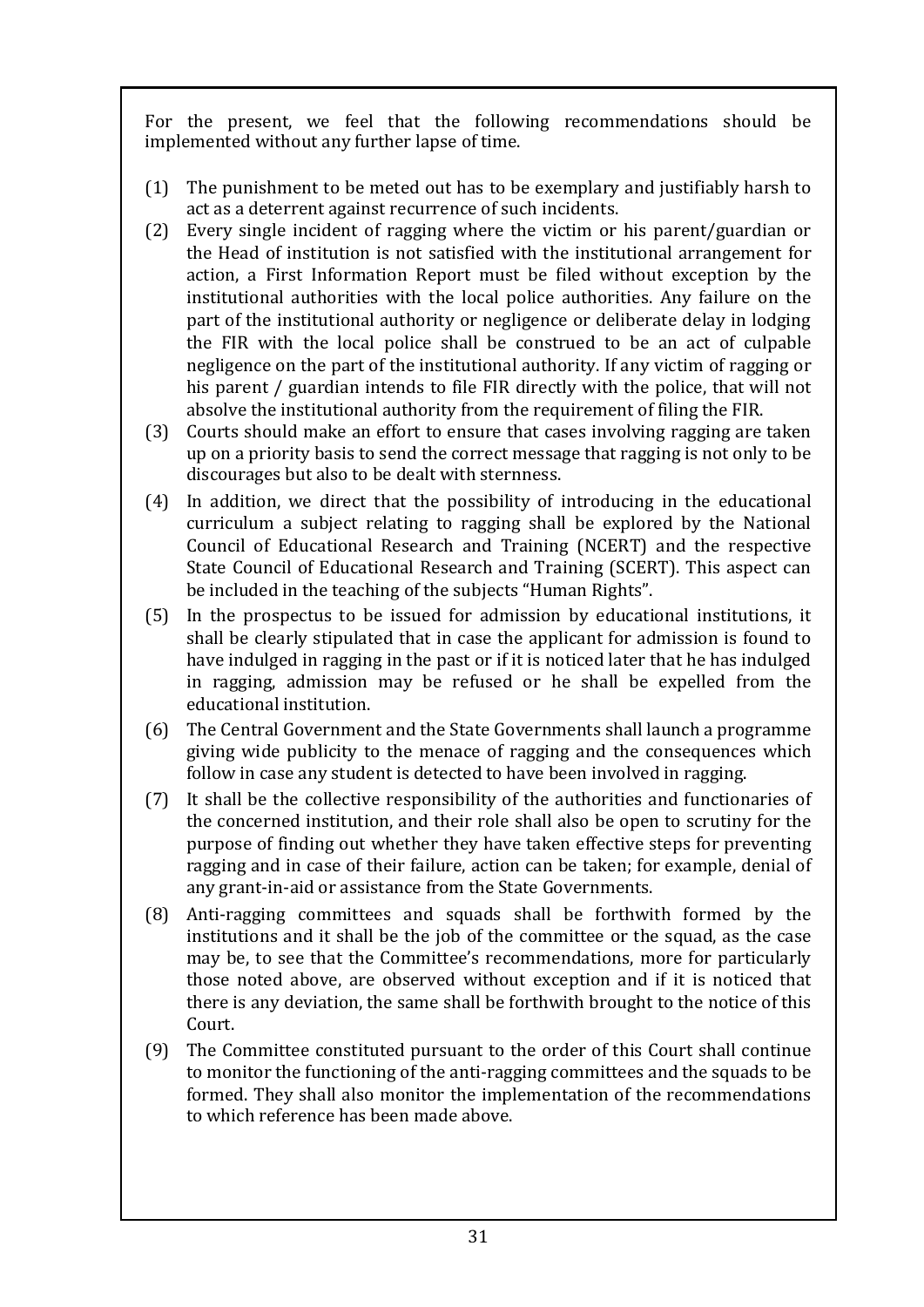## **ANNEXURE VIII**

<span id="page-33-0"></span>Central Government Act

## <span id="page-33-1"></span>The DCI Regulations on Curbing the Menace of Ragging in Dental Colleges, 2009 **THE DCI REGULATIONS ON CURBING THE MENACE OF RAGGING IN DENTAL COLLEGES, 2009**

1 Short title and commencement. -

(i) These regulations may be called the DCI Regulations on Curbing the Menace of Ragging in Dental Colleges, 2009.

(ii) They shall come into force from the date 1 of their publication in the Official Gazette.

2 Notwithstanding anything contained in the Dentists Act, 1948 and any of the regulations made thereunder as amended from time to time, it shall be the duty and responsibility of Management/Principal of the Dental Colleges to create a conducive atmosphere for imparting dental education to the UG/PG Dental students undergoing training in such colleges and take all necessary steps to prevent/prohibit/curb ragging of any type in their Dental Colleges to enable students to study the vast UG/PG Dental Course and its various parameters and concepts of dental education in a calm and peaceful atmosphere as the dental education requires gruelling studies.

3 Various Types of Ragging. -The Raghvan Committee constituted by the Hon'ble Supreme Court has, inter alia, mentioned the following types of ragging:-

(i) Ragging has several aspects with, among others, psychological, social, political, economic, cultural, and academic dimensions.

(ii) Any act that prevents, disrupts or disturbs the regular academic activity of a student should be considered within the academics related aspect of ragging; similarly, exploiting the services of a junior student for completing the academic tasks assigned to an individual or a group of seniors is also an aspect of academics related ragging prevalent in many institutions, particularly in the professional institutions in medicine.

(iii) Any act of financial extortion or forceful expenditure burden put on a junior student by senior students should be considered an aspect of ragging for ragging economic dimensions.

(iv) Any act of physical abuse including all variants of it: sexual abuse, homosexual assaults, stripping, forcing obscene and lewd acts, gestures, causing bodily harm or any other danger to health or person can be put in the category of ragging with criminal dimensions.

(v) Any act or abuse by spoken words, emails, snail-mails, public insults should be considered with in the psychological aspects of ragging. This aspect would also include deriving perverted pleasure, vicarious or sadistic thrill from actively or passively participating in the discomfiture to others; the absence of preparing 'freshers' in the run up to their admission to higher education and life in hostels also can be ascribed as a psychological aspect of ragging - coping skills in interaction with seniors or strangers can be imparted by parents as well. Any act that affects the mental health and self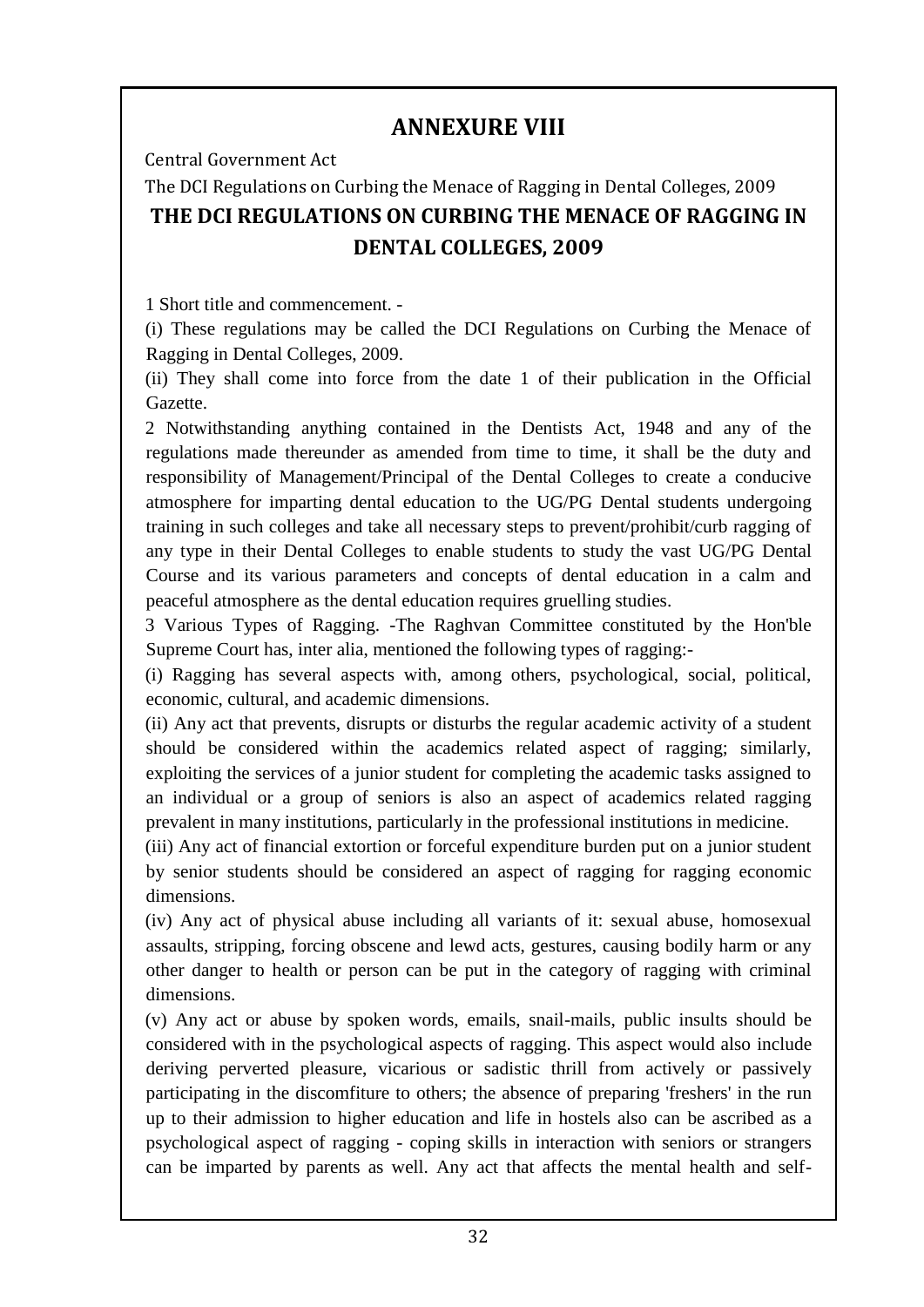confidence of students also can be described in terms of the psychological aspect of ragging.

(vi) The political aspect of ragging is apparent from the fact that incidents of ragging are low in institutions which promote democratic participation of students in representation and provide an identity to students to participate in governance and decision making within the Institute bodies.

(vii) The human rights perspective of ragging involves the injury caused to the fundamental right to human dignity through humiliation heaped on junior students by seniors; often resulting in the extreme step of suicide by the victims.

4 Directions of the Hon'ble Supreme Court of India Regarding Curbing the Menace of Ragging. -The Raghvan Committee constituted by the Hon'ble Supreme Court in SLP No. 24295/2006 has submitted its detailed report to the Hon'ble Supreme Court on 7-5- 2007. The Hon'ble Supreme Court vide its Order dated 16-5-2007 has passed the following Order in the matter:- We have perused the Report of the Committee constituted pursuant to this Court's order to suggest remedial measures to tackle with the problem of ragging in educational institutions. An elaborate report has been submitted by the Committee headed by Dr. R.K. Raghavan. According to the Committee, the following factors need to be focused to tackle with the problem:-

(a) Primary responsibility for curbing ragging rests with academic institutions themselves.

(b) Ragging adversely impacts the standards of higher education.

(c) Incentives should be available to institutions for curbing the menace and there should be disincentives for failure to do so.

(d) Enrolment in academic pursuits or a campus life should not immunize any adult citizen from penal provisions of the laws of the land.

(e) Ragging needs to be perceived as failure to inculcate human values from the schooling stage.

(f) Behavioural patterns among students, particularly potential 'raggers', need to be identified.

(g) Measures against ragging must deter its recurrence.

(h) Concerted action is required at the level of the school, higher educational institution, district administration, university, State and Central Governments to make any curb effective.

(i) Media and the Civil Society should be involved in this exercise.

The Committee has made several recommendations. For the present, we feel that the following recommendations should be implemented without any further lapse of time:-

(1) The punishment to be meted out has to be exemplary and justifiably harsh to act as a deterrent against recurrence of such incidents.

(2) Every single incident of ragging where the victim or his parent/guardian or the Head of institution is not satisfied with the institution arrangement for action, a First Information Report must be filed without exception by the institutional authorities with the local police authorities. Any failure on the part of the institutional authority or negligence or deliberate delay in lodging the FIR with the local police shall be construed to be an act of culpable negligence on the part of the institutional authority. If any victim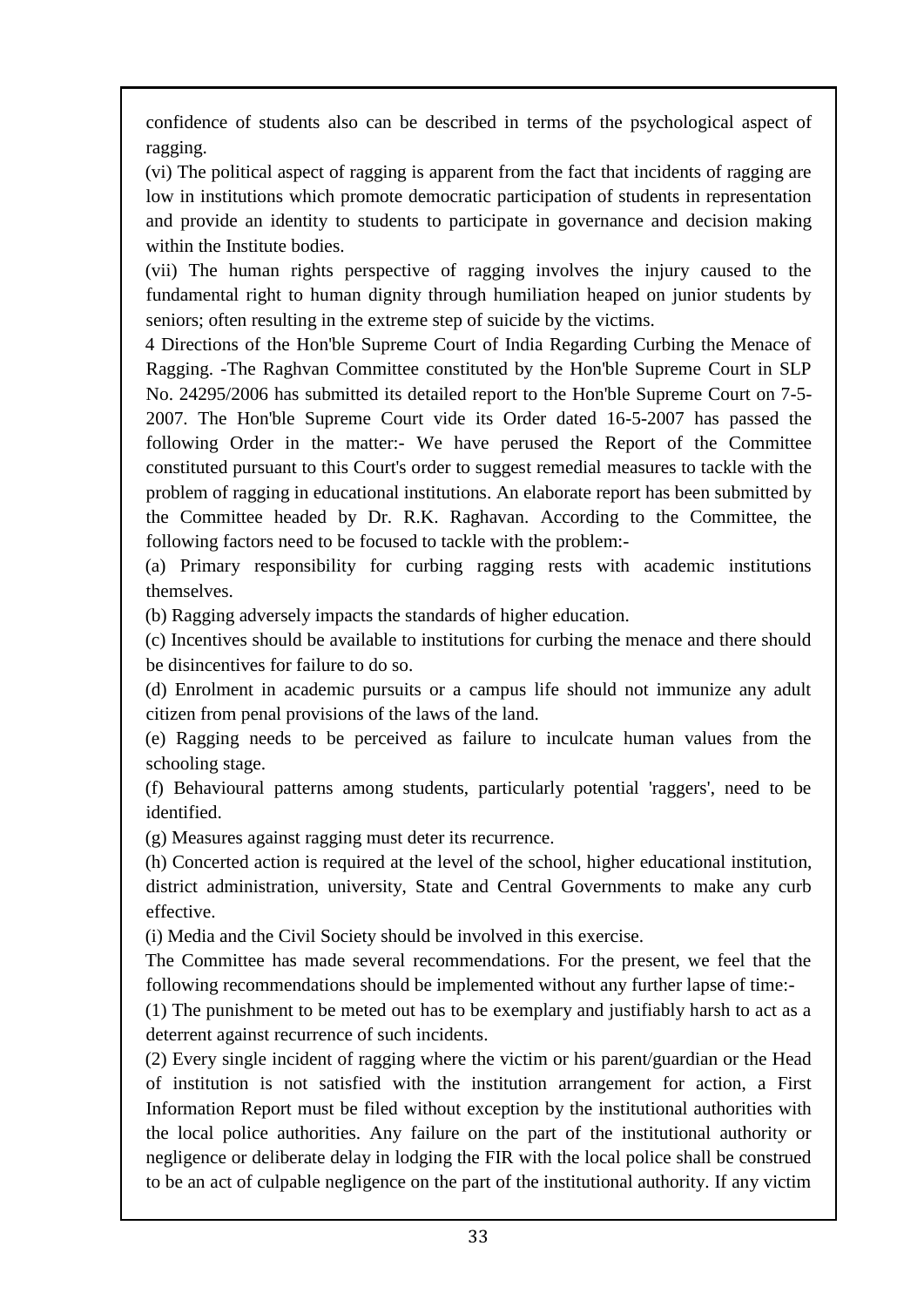or his parent/guardian of ragging intends to file FIR directly with the police, that will not absolve the institutional authority from the requirement of filing the FIR.

(3) Courts should make an effort to ensure that cases involving ragging are taken up on a priority basis to send the correct message that ragging is not only to be discouraged but also to be dealt with sternness. In addition, we direct that the possibility of introducing in the educational curriculum a subject relating to ragging shall be explored by the National Council of Educational Research and Training (NCERT) and the respective State Council of Educational Research and Training (SCERT). This aspect can be included in the teaching of the subjects 'Human Rights'. In the prospectus to be issued for admission by educational institutions, it shall be clearly stipulated that in case the applicant for admission is found to have indulged in ragging in the past or if it is noticed later that he has indulged in ragging, admission may be refused or he shall be expelled from the educational institution. The Central Government and the State Governments shall launch a programme giving wide publicity to the menace of ragging and the consequences which follow in case any student is detected to have been involved in ragging. It shall be the collective responsibility of the authorities and functionaries of the concerned institution and their role shall also be open to scrutiny for the purpose of finding out whether they have taken effective steps for preventing ragging and in case of their failure, action can be taken; for example, denial of any grant-in-aid or assistance from the State Governments. Anti-ragging committees and squads shall be forthwith formed by the institutions and it shall be the job of the committee or the squad, as the case may be, to see that the committee's recommendations, more particularly those noted above, are observed without exception and if it is noticed that there is any deviation, the same shall be forthwith brought to the notice of this Court. The committee constituted pursuant to the order of this Court shall continue to monitor the functioning of the antiragging committees and the squads to be formed. They shall also monitor the implementation of the recommendations to which reference has been made above.\* \*Extracts of the judgment of Hon'ble Supreme Court dated 8-5-2009 in Civil Petition No. 887 of 2009 in the matter of University of Kerala v. Council, Principal Colleges, Kerala are also enclosed at Annexure-A for information, guidance and strict compliance by the dental institutions.

5 Objective. -To root out ragging in all its forms from dental colleges/institutions in the country by prohibiting it by law preventing its occurrence by following the provisions of these regulations and punishing those who indulge in ragging as provided for in these regulations and the appropriate law in force.

6 Definitions. -For the purposes of these regulations,-

6. 1 "institution/college" means any dental college/institution established in accordance with provisions of the Dentists Act, 1948 and regulations made thereunder as amended from time to time, for the purpose of imparting dental education in the country.

6. 2 "Head of the Institution" means the Principal/Dean (or by whatever designation may be called) of the dental college/institution.

6. 3 "Ragging" means any conduct whether by words spoken or written or by an act which has the effect of teasing, treating or handling with rudeness any other student, indulging in rowdy or undisciplined activities which causes or is likely to cause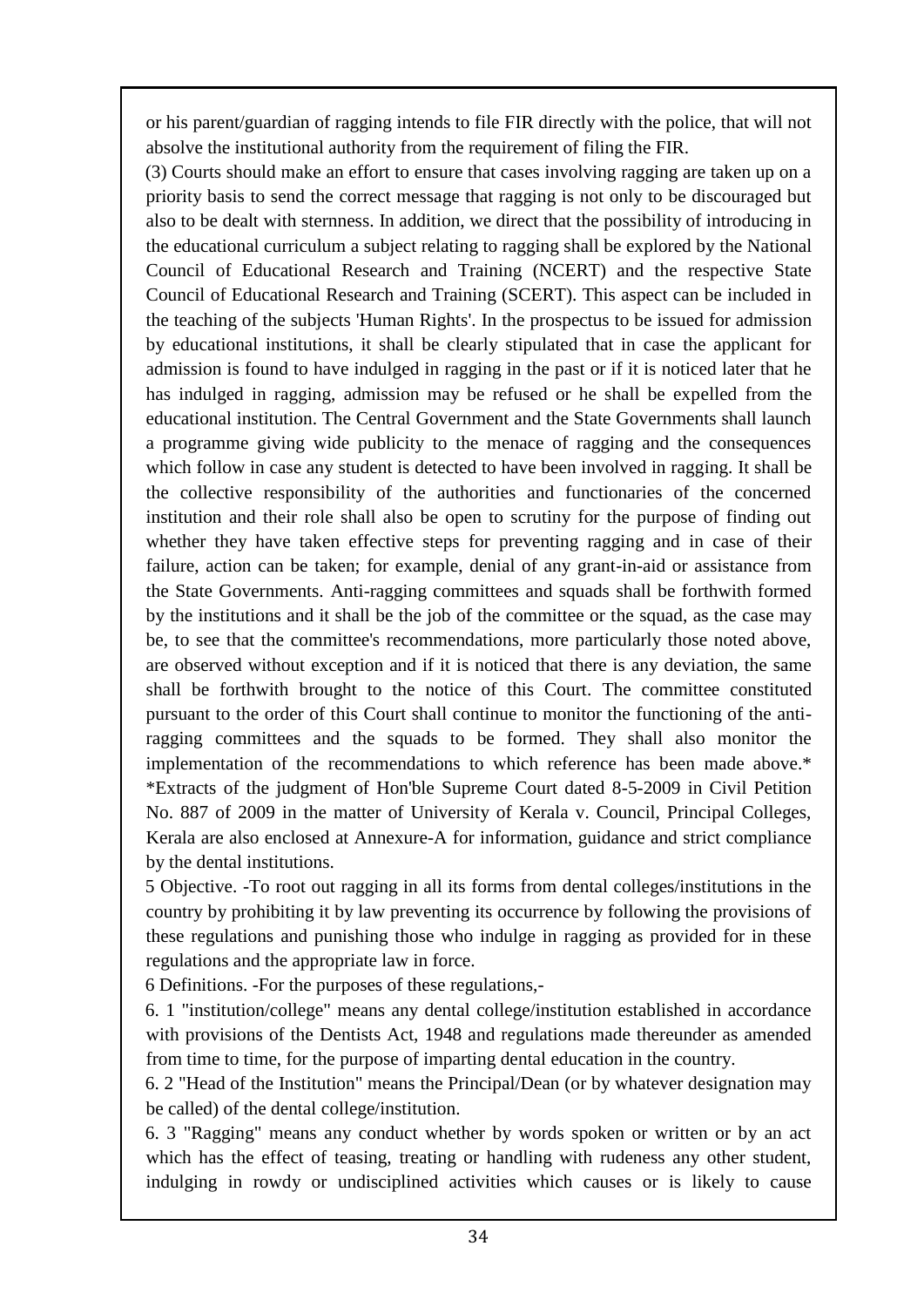annoyance, hardship or psychological harm or to raise fear or apprehension thereof in a fresher or a junior student or asking the students to do any act or perform something which such student will not in the ordinary course and which has the effect of causing or generating a sense of shame or embarrassment so as to adversely affect the physique or psyche of a fresher or a junior student.

7 Punishable Ingredients of Ragging. -. Abetment to ragging;. Criminal conspiracy to rag;. Unlawful assembly and rioting while ragging;. Public nuisance created during ragging;. Violation of decency and morals through ragging;. Injury to body, causing hurt or grievous hurt;. Wrongful restraint;. Wrongful confinement;. Use of criminal force;. Assault as well as sexual offences or even unnatural offences;. Extortion;. Criminal trespass;. Offences against property;. Criminal intimidation;. Attempts to commit any or all of the above mentioned offences against the victim(s);. Physical or psychological humiliation;. All other offences flowing from the definition of "Ragging".

8 Measures for prohibition of ragging at the institution level. -

8. 1 The institution shall strictly observe the provisions of the Act of the Central Government and the State Governments, if any, or if enacted, considering ragging as a cognizable offence under the law on a par with rape and other atrocities against women and ill-treatment of persons belonging to the SC/ST, and prohibiting ragging in all its forms in all institutions.

8. 2 Ragging in all its forms shall be totally banned in the entire institution, including its departments, constituent units, all its premises (academic, residential, sports, canteen, etc) whether located within the campus or outside and in all means of transportation of students, whether public or private.

8. 3 The institution shall take strict action against those, found guilty of ragging and/or of abetting ragging.

9 Measures for prevention of ragging at the institution level. - HTML PUBLIC "- //W3C//DTD HTML 4.01 Transitional//EN" "http://www.w3.org/TR/html4/loose.dtd" 10 Monitoring Mechanism to ensure compliance. - HTML PUBLIC "-//W3C//DTD HTML 4.01 Transitional//EN" "http://www.w3.org/TR/html4/loose.dtd" 11 Punishments. -

(11) 1 At the institution level: Depending upon the nature and gravity of the offence as established by the Anti-Ragging Committee of the institution, the possible punishments for those found guilty of ragging at the institution level shall be any one or any combination of the following:-

(11) 1.1 Suspension from attending classes and academic privileges.

(11) 1.2 Withholding/withdrawing scholarship/fellowship and other benefits.

(11) 1.3 Debarring from appearing in any test/examination or other evaluation process.

(11) 1.4 Withholding results.

(11) 1.5 Debarring from representing the institution in any regional, national or international meet, tournament, youth festival, etc.

(11) 1.6 Suspension/expulsion from the hostel.

(11) 1:7 Cancellation of admission.

(11) 1.8 Rustication from the institution for period ranging from 1 to 4 semesters.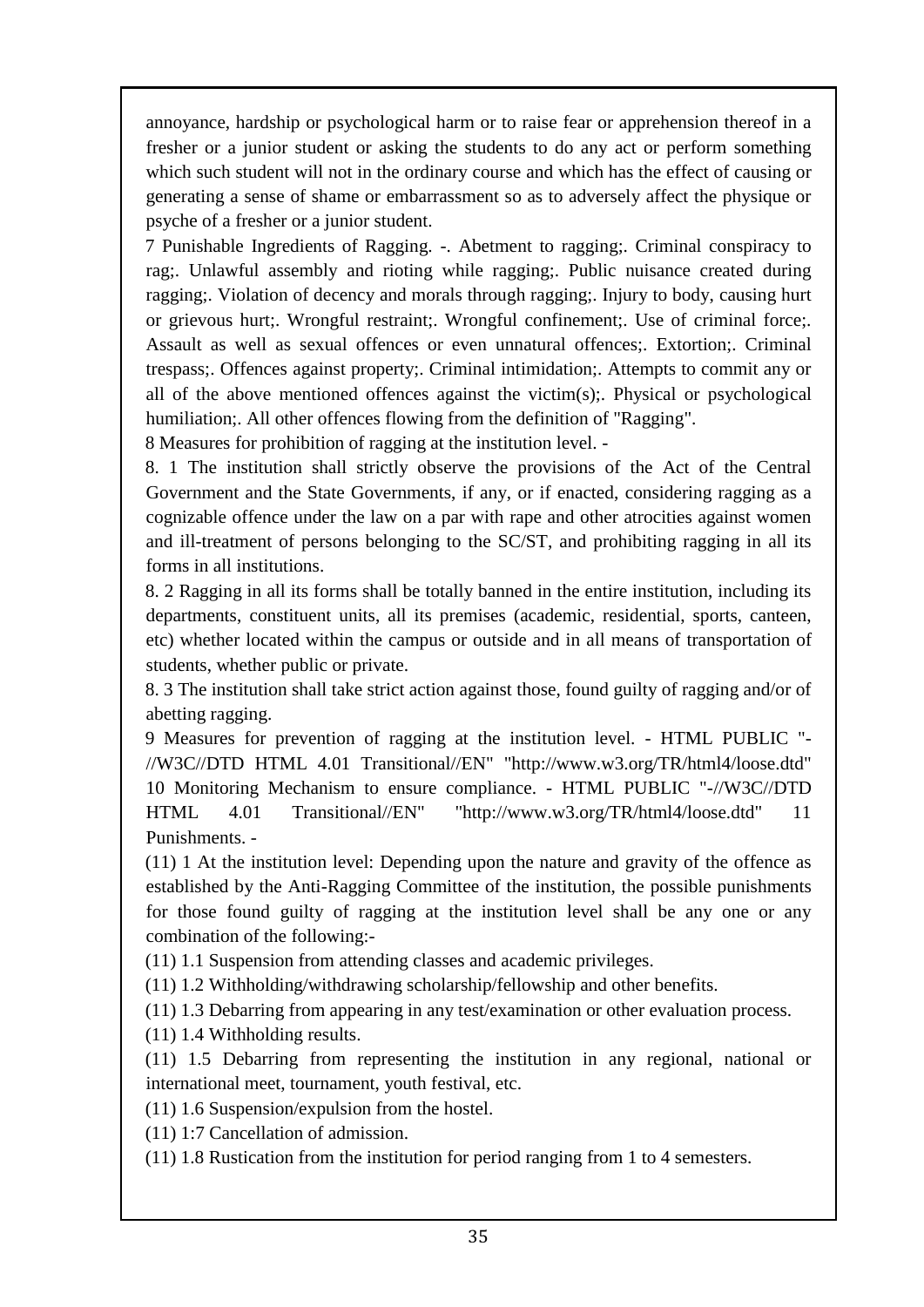(11) 1.9 Expulsion from the institution and consequent debarring from admission to any other institution for a specified period.

(11) 1.10 Fine ranging between Rupees 25,000 and Rupees 1 lakh.

(11) 1.11 Collective punishment: When the persons committing or abetting the crime of ragging are not identified, the institution shall resort to collective punishment.

(11) 2 At the university level in respect of institutions affiliated to.- If an institution fails to comply with any of the provisions of these regulations and fails to curb ragging effectively, the university shall impose any one or any combination of the following penalties on it:-

(11) 2.1 Withdrawal of affiliation and/or other privileges conferred on it.

(11) 2.2 Prohibiting such institution from presenting any students then undergoing any programme of study therein for the award of any degree/diploma of the university.

(11) 2.3 Withholding grants allocated to it by the university, if any.

(11) 2.4 Withholding any grants chanellised through the university to the institution, if any.

(11) 2.5 Any other appropriate penalty within the powers of the university.

(11) 3 At the Management level.- The authorities/Management (Trust, Societies, etc.) of the institution, particularly the Head of the Institution, shall be responsible to ensure that no incident of ragging takes place in the institution. In case any incident of ragging takes place, the Management/Head shall take prompt and appropriate action against the person(s) whose dereliction of duty lead to the incident. The authority designated to appoint the Head shall, in its turn, take prompt and appropriate action against the Head.

(11) 4 At the DCI level.- If an institution fails to curb ragging, the Dental Council of India shall impose any one or any combination of the following penalties on it:-

(11) 4.1 To initiate the derecognition process against the institution under section 16A of the Dentists Act, 1948.

(11) 4.2 To reduce the admission capacity of the institution to the extent to which the Council deem fit

(11) 4.3 To stop further admission in the institution till further orders.

(11) 4.4 To stop renewal of permission respect of UG/PG Dental Courses.

(11) 4.6 To post the information regarding penalties so imposed on the concerned institution on the website of DCI for information of all concerned.

HTML PUBLIC "-//W3C//DTD HTML 4.01 Transitional//EN" "http://www.w3.org/TR/html4/loose.dtd" 12 Submission of Report to DCI. - The each and every institution shall submit its reports in prescribed format ( Annexure II ) to the Secretary, Dental Council of India, Aiwan-E-Galib Marg, Kotla Road, New Delhi-110002, as per the following time schedule:-

(12) 1 by 31st October of every year in which admissions are made, indicating the action taken by institution for implementation of Regulations 9.1 and 9.2 of these Regulations failing which action referred to in Regulation 11.4 would be initiated against defaulting institution; and

(12) 2 by 30th April of every year in respect of the previous academic session, in the prescribed format ( Annexure II ), indicating the requisite information against each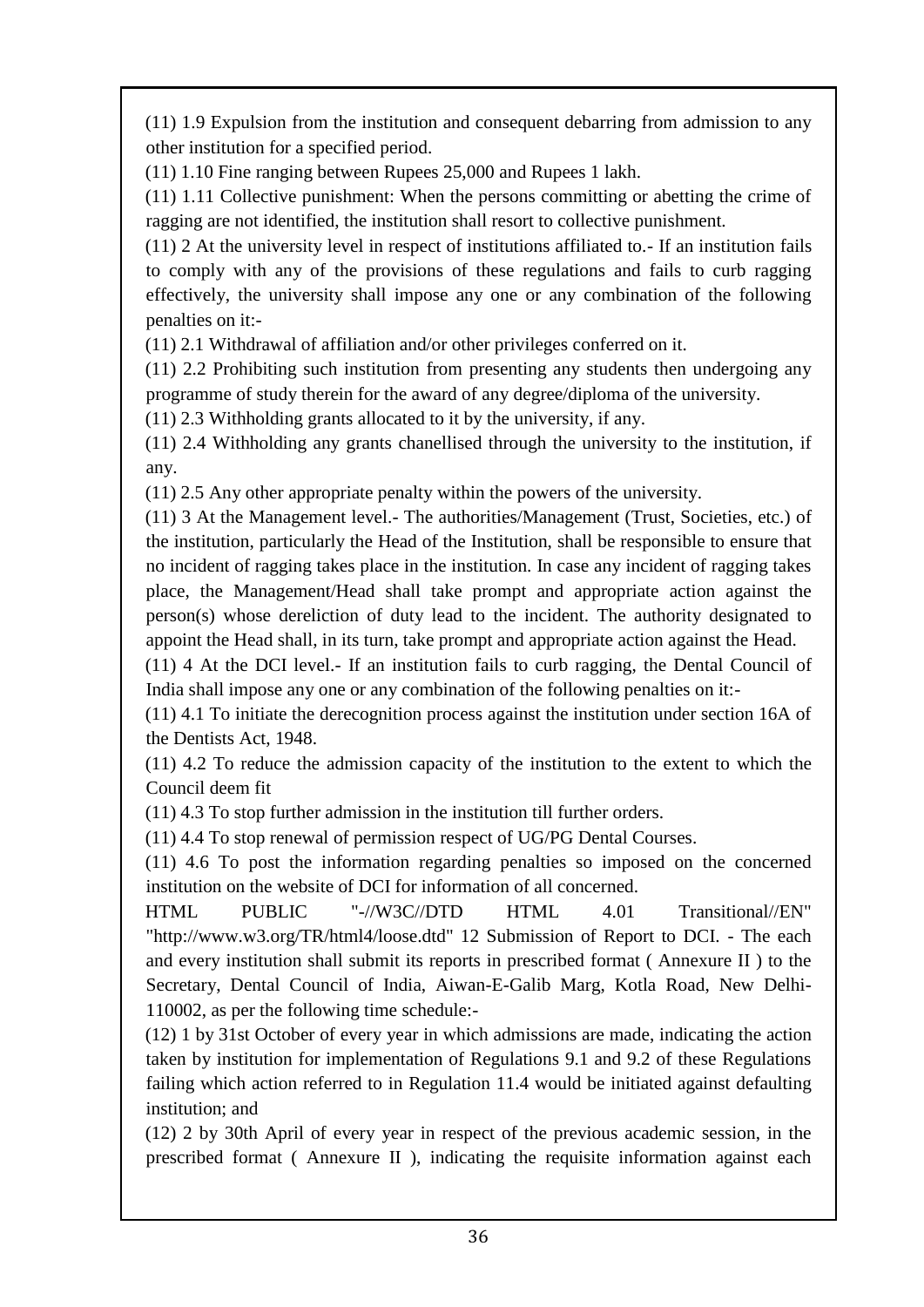column thereof, failing which action mentioned in Regulation 11.4 would be initiated against defaulting institution.

9. 1 Before admissions

9. 1.1 The advertisement for admissions shall clearly mention that ragging is totally banned in the institution, and anyone found guilty of ragging and/or abetting ragging is liable to be punished appropriately (for punishments, ref. regulation 11 below).

9. 1.2 These regulations shall be printed in full, indicating Annexure I, Part I and Part II, in the brochure of admission/instruction booklet for candidates.

9. 1.3 The 'Prospectus' and other admission related documents shall incorporate all directions of the Supreme Court and/or the Central or State Governments as applicable, so that the candidates and their parents/guardians are sensitized in respect of the prohibition and consequences of ragging. If the institution is an affiliating university, it shall make it mandatory for the institutions under it to compulsorily incorporate such information in their 'Prospectus'.

9. 1.4 The application form for admission/enrolment shall have a printed undertaking, preferably both in English/Hindi and in one of the regional languages known to the institution and the applicant (English version given in Annexure l, Part I), to be filled up and signed by the candidate to the effect that he/she is aware of the law regarding prohibition of ragging as well as the punishments, and to the effect that he/she has not found been expelled and/or debarred from admission by any institution and that he/she if found guilty of the offence of ragging and/or abetting ragging, is liable to be punished appropriately.

9. 1.5 The application form shall also contain printed undertaking, preferably both in English/Hindi and in one of the regional languages known to the institution and the parent/guardian (English version given in Annexure I, Part II), to be signed by the parent/guardian of the applicant to the effect that he/she is also aware of the law in this regard and agrees to abide by the punishment meted out to his/her ward in case the latter is found guilty of ragging and/or abetting ragging.

9. 1.6 The application for admission shall be accompanied by a document in the form of the School Leaving Certificate/Transfer Certificate/Migration Certificate/Character Certificate, as the case may be, which shall include a report on the behavioral pattern of .the applicant, so that the institution can thereafter keep intense watch upon a student who has a negative entry in this regard.

9. 1.7 A student seeking admission to the hostel shall have to submit additional undertaking in the form of Annexure I (both Parts) along with his/her application for hostel accommodation.

9. 1.8 At the commencement of the academic session, the Head of the Institution shall convene and address a meeting of various functionaries/agencies, like Hostel Wardens, representatives of students, parents/guardians, faculty, district administration including police, to discuss the measures to be taken to prevent ragging in the institution and steps to be taken to identify the offenders and punish them suitably.

9. 1.9 To make the community at large and the students in particular aware of the dehumanizing effect of ragging, and the approach of the institution towards those indulging in ragging, big posters (preferably multicoloured with different colours for the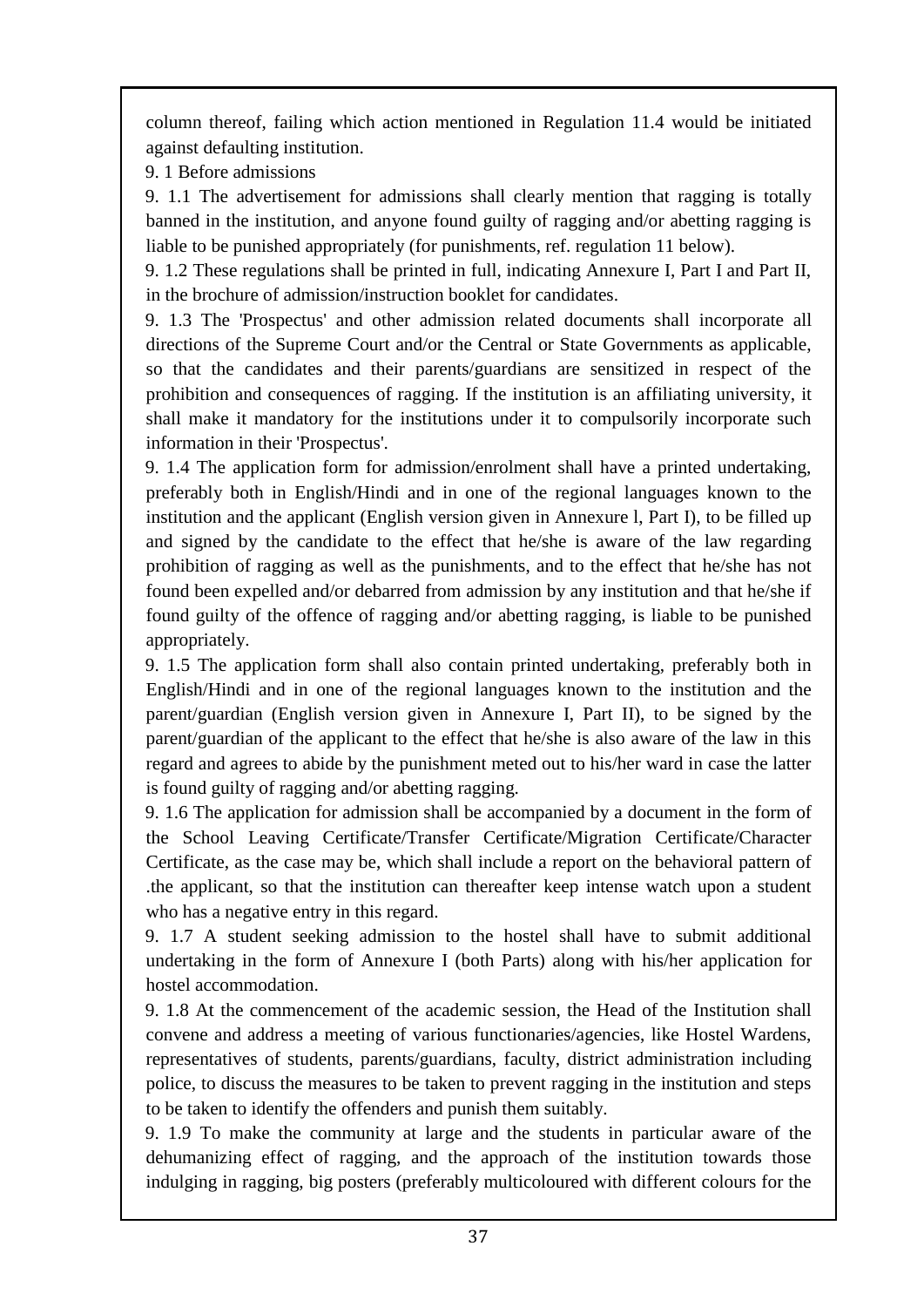provisions of law, punishments, etc.) shall be prominently displayed on all Notice Boards of all departments, hostels and other buildings as well as at vulnerable places. Some of such posters shall be of permanent nature in certain vulnerable places.

9. 1.10 The institution shall request the media to give adequate publicity to the law prohibiting ragging and the negative aspects of ragging and the institution's resolve to ban ragging and punish those found guilty without fear or favour.

9. 1.11 The institution shall identify, properly illuminate and man all vulnerable locations.

9. 1.12 The institution shall tighten security in its premises, especially at the vulnerable places. If necessary, intense policing shall be resorted to at such points at odd hours during the early months of the academic session.

9. 1.13 The institution shall utilize the vacation period before the start of the new academic year to launch wide publicity campaign against ragging through posters, leaflets, seminars, street plays, etc.

9. 1.14 The faculties/departments/units of the institution shall have induction arrangements (including those which anticipate. identify and plan to meet any special needs of any specific section of students) in place well in advance of the beginning of the academic year with a clear sense of the main aims and objectives of the induction process.

9. 2 On admission

9. 2.1 Every fresh student admitted to the institution shall be given a printed leaflet detailing when and to whom he/she has to turn to for help and guidance for various purposes (including Wardens, Head of the institution, members of the anti-ragging committees, relevant district and police authorities), addresses and telephone numbers of such persons/authorities, etc., so that the fresher need not look up to the seniors for help in such matters and get indebted to them and start doing things, right or wrong, at their behest. Such a step will reduce the freshers' dependence on their seniors.

9. 2.2 The institution, through the leaflet mentioned above, shall explain to the new entrants the arrangements for their induction and orientation which promote efficient and effective means of integrating them fully as students.

9. 2.3 The leaflet mentioned above shall also tell the freshers about their rights as bona fide students of the institution and clearly instructing them that they should desist from doing anything against their will even if ordered by the seniors, and that they have nothing to fear as the institution cares for them and shall not tolerate any atrocities against them.

9. 2.4 The leaflet mentioned above shall contain a calendar of events and activities laid down by the institution to facilitate and complement familiarization of freshers with the academic environment of the institution.

9. 2.5 The institution shall also organize joint sensitization programmes of 'freshers' and seniors.

9. 2.6 Freshers shall be encouraged to report incidents of ragging, either as victims, or even as witnesses.

9. 3 At the end of the academic year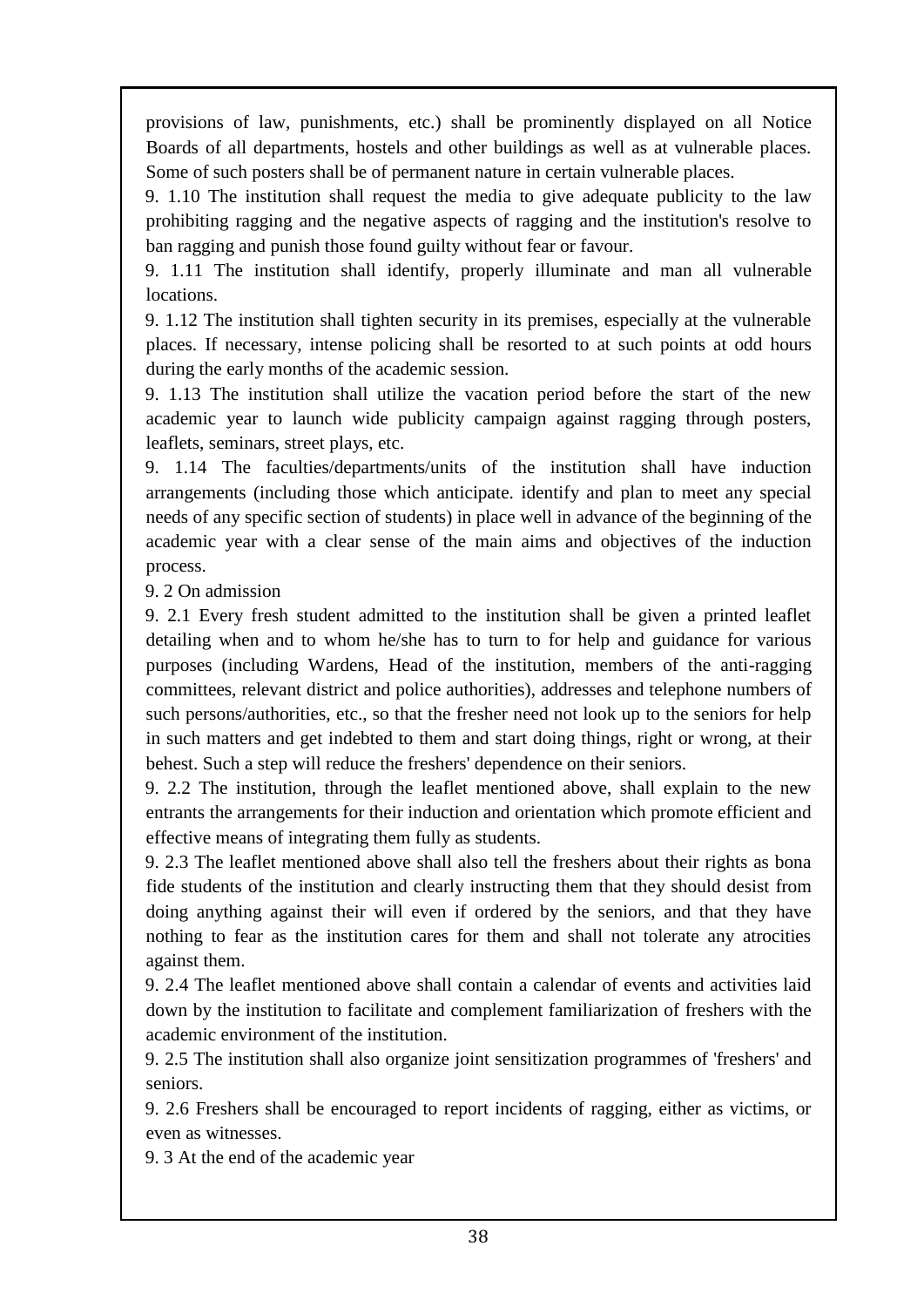9. 3.1 At the end of every academic year the Principal/Dean shall send a letter to the parents/guardians of the students who are completing the first year informing them about the law regarding ragging and the punishments, and appealing to them to impress upon their wards to desist from indulging in ragging when they come back at the beginning of the next academic session.

9. 3.2 At the end of every academic year the institution shall form a 'Mentoring Cell' consisting of Mentors for the succeeding academic year. There shall be as many levels or tiers of Mentors as the number of batches in the institution, at the rate of 1 Mentor for 6 freshers and 1 Mentor of a higher level for 6 Mentors of the lower level.

9. 4 Setting up of Committees and their functions

9. 4.1 The Anti-Ragging Committee. -The Anti-Ragging Committee shall be headed by the Head of the institution and shall consist of representatives of faculty members, parents, students belonging to the freshers category as well as seniors and non-teaching staff. It shall consider the recommendations of the Anti-Ragging Squad and take appropriate decisions, including spelling out suitable punishments to those found guilty.

9. 4.2 The Anti-Ragging Squad. -The Anti-Ragging Squad shall be nominated by the Head of the institution with such representation as considered necessary and shall consist of members belonging to the various sections of the campus community. The Squad shall have vigil, oversight and patrolling functions. It shall be kept mobile, alert and active at all times and shall be empowered to inspect places of potential ragging and make surprise raids on hostels and other hot spots. The Squad shall investigate incidents of ragging and make recommendations to the Anti-Ragging Committee and shall work under the overall guidance of the said Committee.

9. 4.3 Monitoring Cell on Ragging. -The institution shall have a Monitoring Cell on Ragging to coordinate with activities of the Anti-Ragging Committees, Squads and Mentoring Cells, regarding compliance with the instructions on conducting orientation programmes, counselling sessions, etc., and regarding the incidents of ragging, the problems faced by wardens and other officials, etc. This Cell shall also review the efforts made by them to publicize anti-ragging measures, cross-verify the recipt of undertakings from condidates/students and their parents/guardians every year, and shall be the prime mover for initiating action to facilitate the implementation of anti-ragging measures at the level of the institution.

9. 5 Other measures

9. 5.1 The Annexures mentioned in 9.1.4, 9.1.5 and 9.1.7 of these regulations shall be furnished at the beginning of each academic year by every student, that is, by freshers as well as seniors.

9. 5.2 The institution shall arrange for regular and periodic psychological counselling and orientation for students (for freshers separately, as well as jointly with seniors) by professional counsellors during the first three months of the new academic year. This shall be done at the institution and department/course levels. Parents and teachers shall also be involved in such sessions.

9. 5.3 Apart from placing posters mentioned in 9.1.9 above at strategic places, the institution shall undertake measures for extensive publicity against ragging by means of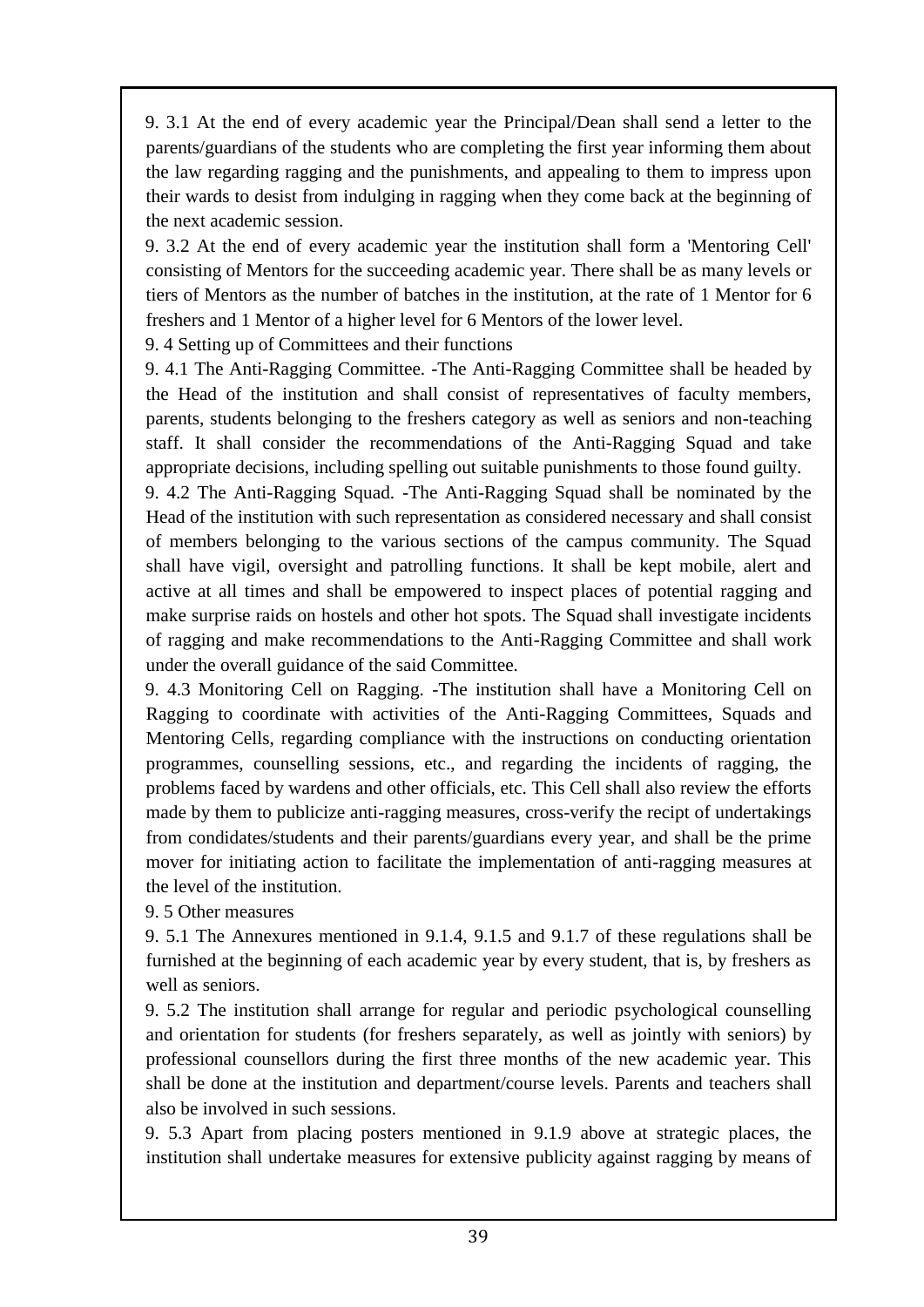audio-visual aids, by holding counselling sessions, workshops, painting and design competitions among students and other methods as it deems fit.

9. 5.4 Wardens shall be appointed as per the eligibility criteria laid down by UGC or any other competent authority of the concerned University/the State Govt. for the post reflecting both the command and control aspects of maintaining discipline, as well as the softer skills of counselling and communicating with the youth outside the class-room situations. Wardens shall be accessible at all hours and shall be provided with mobile phones. The institution shall review and suitably enhance the powers and perquisites of Wardens and authorities involved in curbing the menace of ragging.

9. 5.5 The security personnel posted in hostels shall be under the direct control of the Wardens and assessed by them.

9. 5.6 Private commercially managed lodges and hostels shall be registered with the local police authorities, and this shall be done necessarily on the recommendation of the Head of the institution. Local police, local administration and the institutional authorities shall ensure vigil on incidents that may come within the definition of ragging and shall be responsible for action in the event of ragging in such premises, just as they would be for incidents within the campus. Managements of such private hostels shall be responsible for not reporting cases of ragging in their premises.

9. 5.7 The Head of the institution shall take immediate action on receipt of the recommendations of the Anti-Ragging Squad. He/She shall also take action suo motto if the circumstances so warrant.

9. 5.8 Freshers who do not report the incidents of ragging either as victims or as witnesses shall also be punished suitably.

9. 5.9 Anonymous random surveys shall be conducted across the 1st year batch of students (freshers) every fortnight by the institution on during the first three months of the academic year to verify and cross-check whether the campus is indeed free of ragging or not. The institution may design its own methodology of conducting such surveys.

9. 5.10 The burden of proof shall lie on the perpetrator of ragging and not on the victim.

9. 5.11 The institution shall file an FIR with the police/local authorities whenever a case of ragging is reported, but continue with its own enquiry and other measures without waiting for action on the part of the police/local authorities. Remedial action shall be initiated and completed within one week of the incident itself.

9. 5.12 The Migration/Transfer Certificate issued to the student by the institution shall have an entry, apart from those relating to general conduct and behaviour, whether the student has been punished for the offence of committing or abetting ragging, or not as also whether the student has displayed persistent violent or aggressive behaviour or any inclination to harm others.

9. 5.13 Preventing or acting against ragging shall be the collective responsibility of all levels and sections of authorities or functionaries in the institution, including faculty, and not merely that of the specific body/committee constituted for prevention of ragging.

9. 5.14 The Heads of institutions other than universities shall submit weekly reports to the Vice-Chancellor of the university the institution is affiliated to or recognized by, during the first three months of new academic year and thereafter each month on the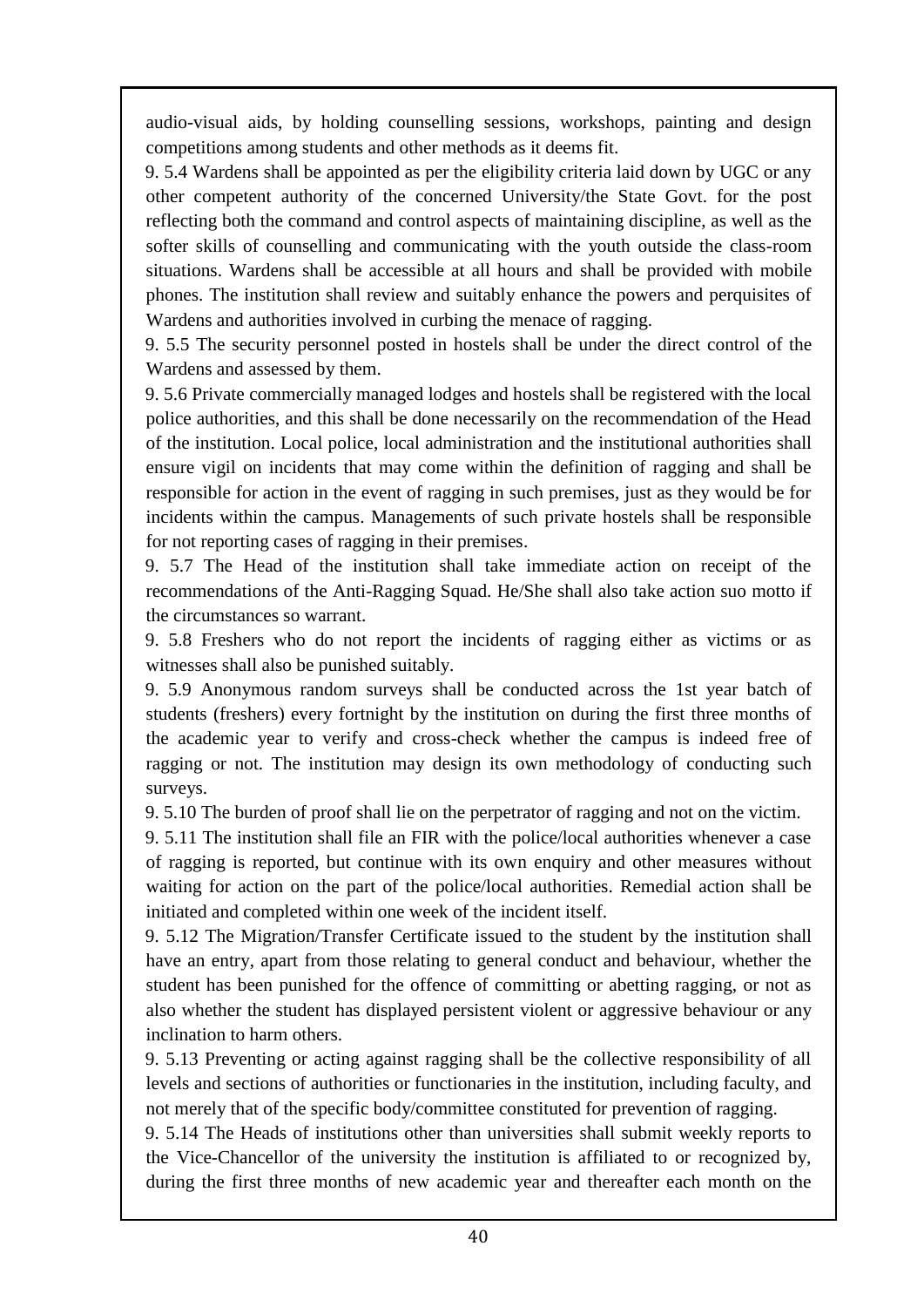status of compliance with anti-ragging measures. The Vice- Chancellor of each university shall submit fortnightly reports of the university, including those of the Monitoring Cell on Ragging in case of an affiliating university, to the Chancellor.

9. 5.15 Access to mobile phones and public phones shall be unrestricted in hostels and campuses, except in class-rooms, seminar halls, library etc. where jammers shall be installed to restrict the use of mobile phones.

9. 6. Measures for encouraging healthy interaction between freshers and seniors

9. 6.1 The institution shall set up appropriate committees including the course-in-charge, student advisor. Warden and some senior students to actively monitor, promote and regulate healthy interaction between the freshers and senior students.

9. 6.2 Freshers' welcome parties shall be organized in each department by the senior students and the faculty together soon after admissions, preferably within the first two weeks of the beginning of the academic session, for proper introduction to one another and where the talents of the freshers are brought out properly in the presence of the faculty, thus helping them to shed their inferiority complex, if any, and remove their inhibitions.

9. 6.3 The institution shall enhance the student-faculty interaction by involving the students in all matters of the institution, except those relating to the actual processes of evaluation and of faculty appointments, so that the students shall feel that they are responsible partners in managing the affairs of the institution and consequently the credit due to the institution for good work/performance is due to them as well.

10. 1 The Dental Council of India shall also have an Anti-Ragging Cell within the Council as an institutional mechanism to provide secretarial support for collection of information and monitoring, and to coordinate with institution level Committees for effective implementation of anti-ragging measures.

10. 2 In case the DCI observe that any institution has submitted false/forge report in respect of any case of ragging taken place in their institution or DCI receive any complaint of ragging taken place in any dental institutions, the DCI may depute its fact finding-team to verify the factual position. The TA/DA or other financial implication if any shall be paid, as per rules, by the concerned institution.

1. Came into force on 13-8-2009.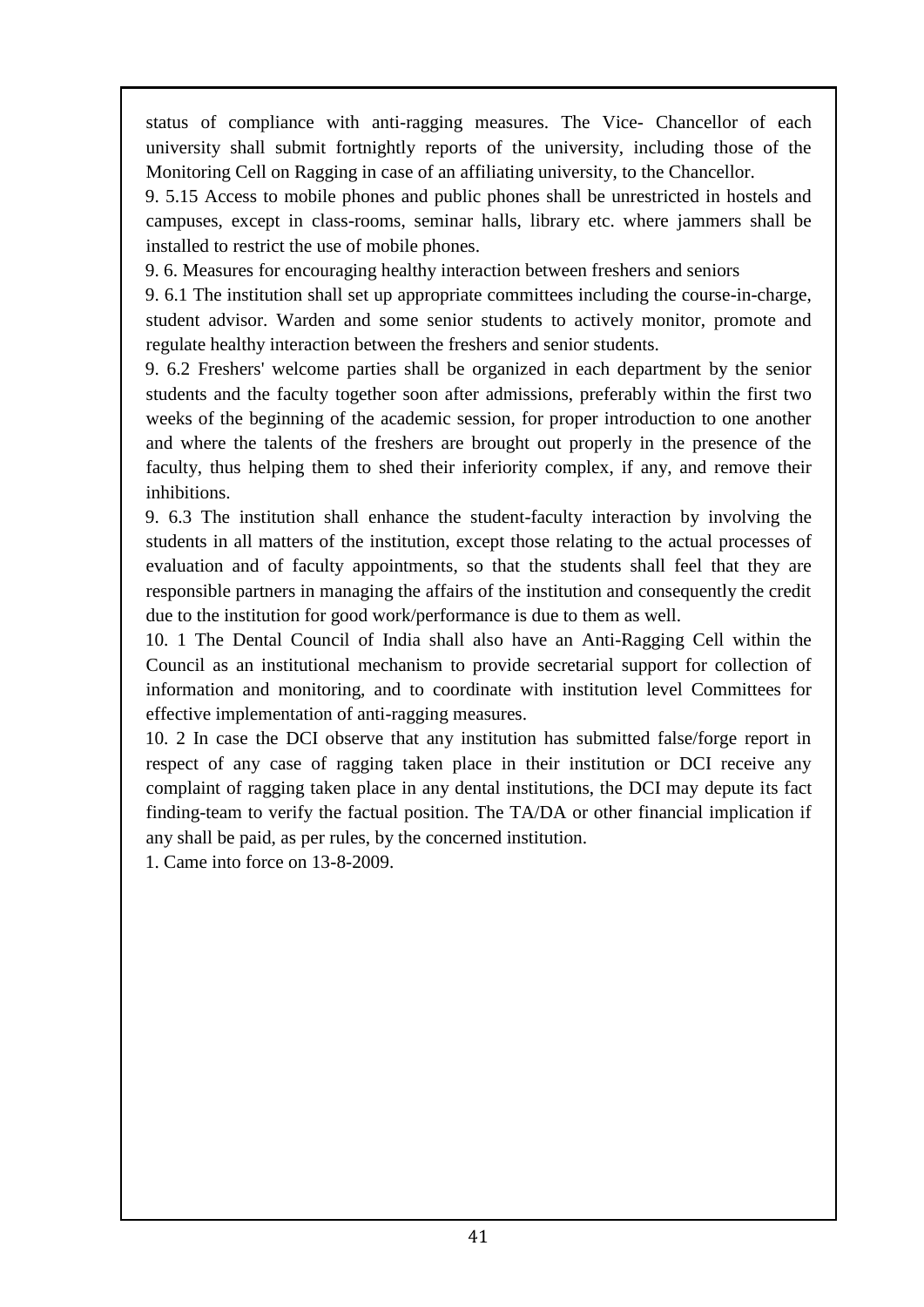## **ANNEXURE IX**

## <span id="page-43-0"></span>**THE KERALA PROHIBITION OF RAGGING ACT, 1998**

[Translation in English of the Kerala Prohibition of Ragging Act, 1998 published under the authority of the Governor]

THE KERALA PROHIBITION OF RAGGING ACT, 1998\* (Act 10 of 1998)

An Act to Prohibit ragging in educational institutions in the State of Kerala.

Preamble.- WHEREAS it is expedient to prohibit ragging in educational institutions in the State of Kerala.

BE it enacted in the Forty-Ninth Year of the Republic of India as follows:-

1. Short title, extent and Commencement.(1) This Act may be called the Kerala

Prohibition of Ragging Act, 1998.

(2) It extends the whole of the State of Kerala.

(3) It shall be deemed to have come into force on the 23rd day of October, 1997.

2. Definition.-In this Act, unless the context otherwise required,-

(a) 'head of the educational institution' means the Principal or the Headmaster or the person responsible for the management of that educational institution;

(b) 'Ragging' means doing of any act, by disorderly conduct, to a student of an educational institution, which causes or is likely to cause physical or psychological harm or raising apprehension or fear or shame or embarrassment to that student and includes-

(i) teasing, abusing or paying practical jokes on, or causing hurt to, such student; or (ii) asking a student to do any act or perform something which such student will not, in the ordinary course willingly, do.

3. Prohibition of ragging.- Ragging within or without any educational institution is prohibited.

4. Penalty for ragging.- Whoever commits, participates in, abets or propagates ragging within, or without, any educational institution shall, on conviction, be punished with imprisonment for a term which may extent to two years and shall also be liable to a fine which may extent to ten thousand rupees.

5. Dismissal of student.- Any student convicted of an offence under section 4 shall be dismissed from the educational institution and such student shall not be admitted in any other educational institution for a period of three years from the date of order of such dismissal.

6. Suspension of student.- (1) Whenever any student or , as the case amy be, the parents or guardian, or a teacher of an educational institution complaints, in writing, of ragging to the head of the educational institution, the head of that educational institution shall, without prejudice to the foregoing provisions, within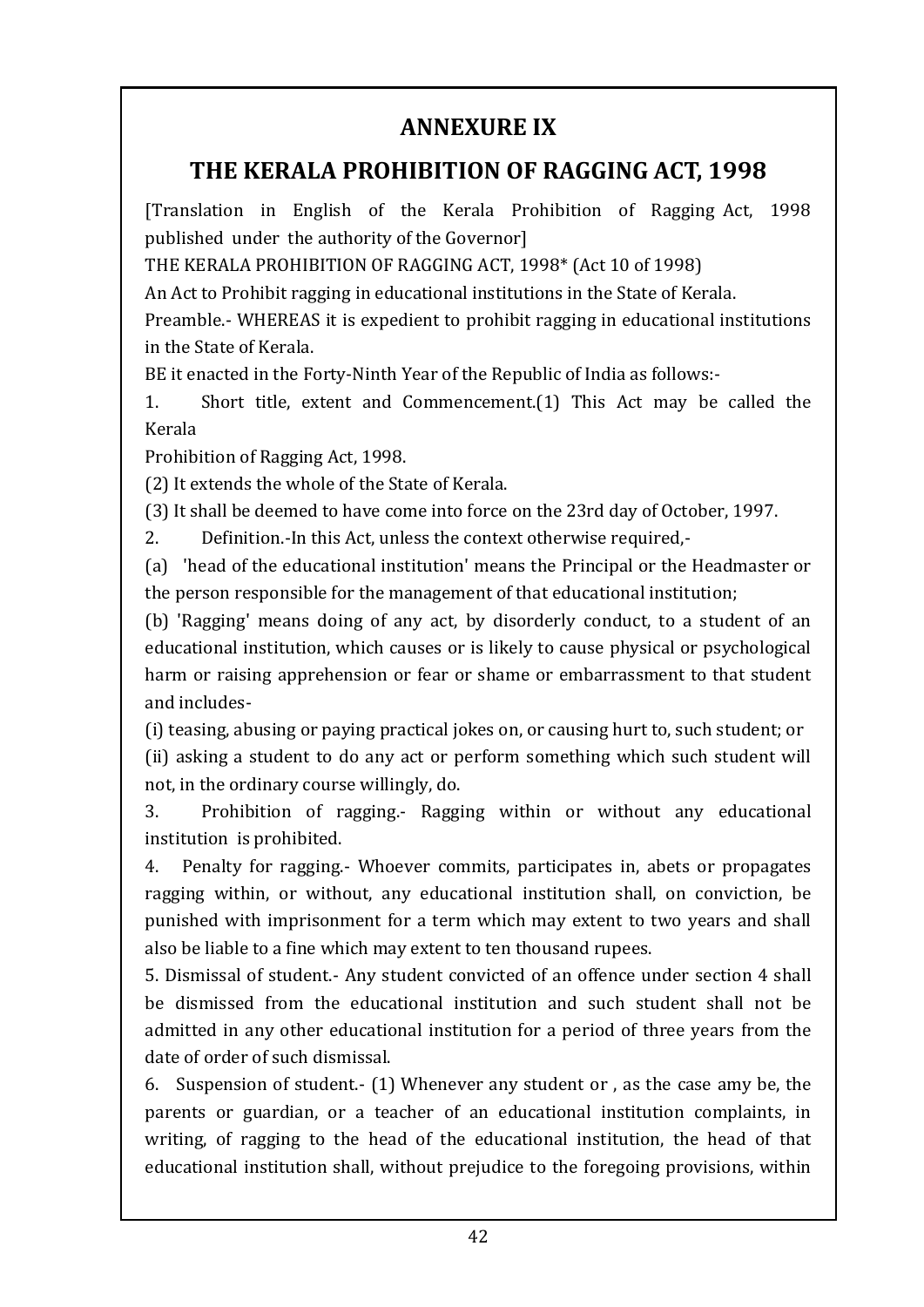seven days of the receipt of the complaint, enquire into the matter mentioned in the complaint and if, prima facie, it is found true, suspend the student who is accused of the offence, and shall, immediately, forward the complaint to the police station having jurisdiction over the area in which the educational institution is situate, for further action.

(2) Where, on enquiry by the head of the educational institution, it is proved that there is no substance prima facie in the complaint received under sub-section (1), he shall intimate the fact, in writing, to the complainant.

7. Deemed abetment.- If the head of the educational institution fails or neglects to take action in the manner specified in section 6 when a complaint of ragging is made, such person shall be deemed to have abetted the offence of ragging and shall, on conviction, be punished as provided for in section 4.

8. Power to make rules.- (1) The Government may, by notification in the Gazette, make rules for carrying out all or any of the purposes of this Act.

(2) Every rule made under this Act shall be laid, as soon as may be after it is made, before the Legislative Assembly, while it is in session for a total period of fourteen days, which may be comprised in one session or in two successive sessions, and if before the expiry of the session in which it is so laid, or the session immediately following, the Legislative Assembly makes any modification in the rule or decides that the rule should not be made, the rule shall, thereafter, have effect only in such modified form or be of no effect, as the case may be, so, however that any such modification or annulment shall be without prejudice to the validity of anything previously done under that rule.

9. Repeal and saving.-(1) The Kerala prohibition of Ragging Ordinance, 1998 (2 of 1998) is hereby repealed.

(2) Notwithstanding such repeal, anything done or deemed to have been done or any action taken or deemed to have been taken under the said Ordinance shall be deemed to have been done or taken under this Act.

\*Received the assent of the Governor on 23rd day of April 1998 and published in the Kerala Gazette

Extraordinary No. 1007 dated 24th June, 1998.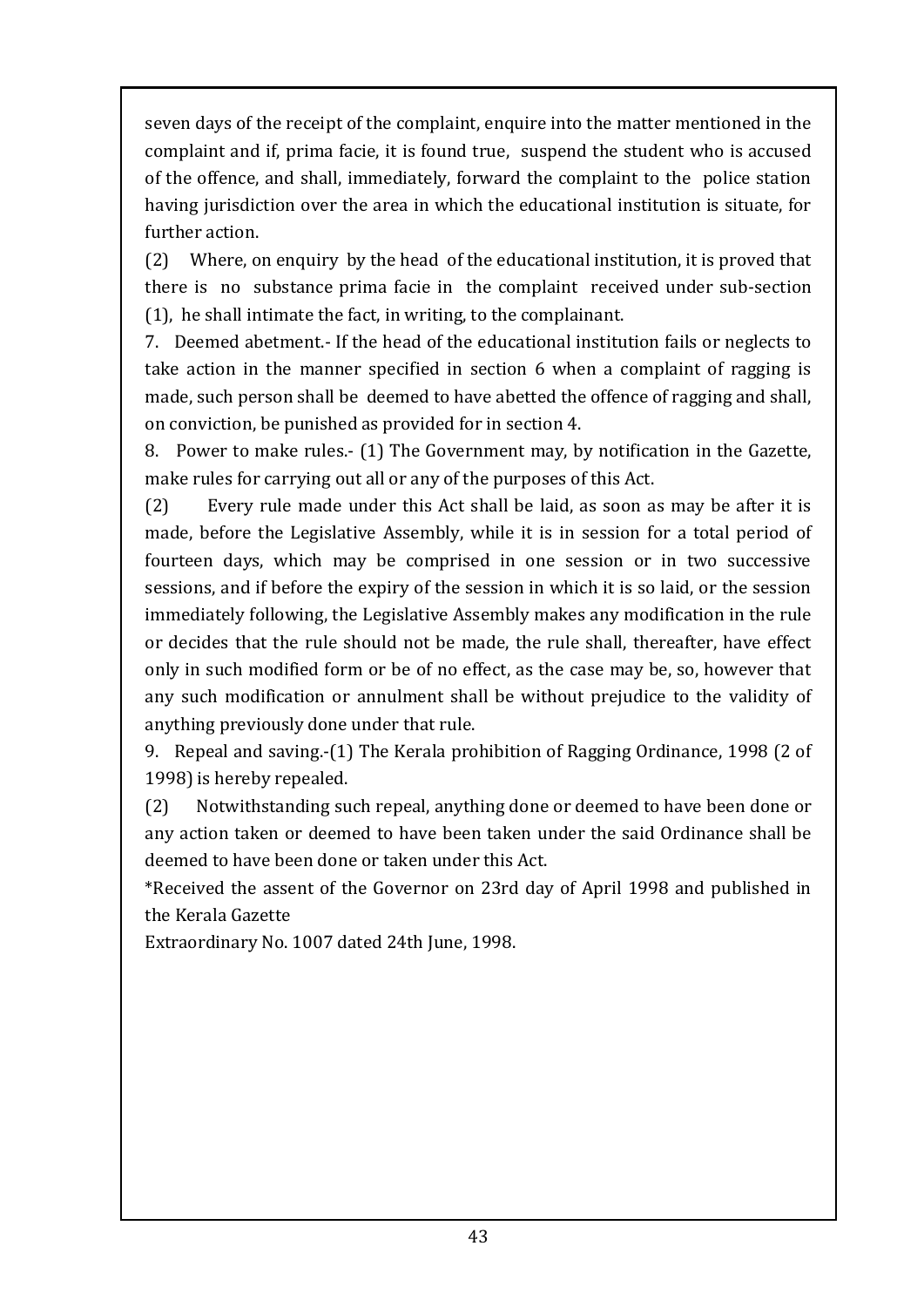### **ANNEXURE X**

### <span id="page-45-1"></span><span id="page-45-0"></span>**KERALA POLICE RAGGING REGULATIONS**

#### **No. U5/10854/2008**

Police Headquarters Kerala, Thiruvananthapuram Dated: 16/07/2009

#### **CIRCULAR No. 26/2009**

Sub: - Ragging - Action against - Revised Instructions – Reg Ref: - PHQ Circular No. 26/2005 dated 19/11/2005

Hon'ble Supreme Court of India had taken serious note of ragging in Campuses and in its Judgment in Civil Appeal No. 887/2009 the Hon' Supreme Court had directed that the recommendations of the Raghavan Committee appointed by the Court shall be implemented and compliance reported. Hon'ble High Court of Kerala in OP No. 31139/99 had also directed certain steps to be taken by the Police Department.

2. Based on the pronouncements by the Hon' Supreme Court, the following instructions are issued for strict implementation by all the formations.

a. Every educational institution must have an "Anti Ragging Committee". Anti Ragging Committee at the level of institutions should consist of representatives of Civil and Police Administrations, Local Media, NGO's involved in youth activities, representatives of the faculty members, representatives of parents, representatives of students belonging to freshers category as well as non teaching staff. This committee should be headed be the head of the institution.

Supdts of Police/Commrs of Police shall take the initiative every year to constitute Institutional Level Committees by liaising with the Heads of the concerned institutions. The C.I. having jurisdiction of the place in which the institution is situated shall be the ex-officio member of the Institutional Level Committee. A detailed Police Station-wise list of educational Institutions, the names and contact numbers of the Heads of these institutions and members of the committee should be maintained at the Police Stations, CI Offices, SDPO Offices and at DPO. This list should be updated whenever changes occur based on inputs to be given by the CIs who are members.

b. Every institution must similarly have an "Anti Ragging Squad" and its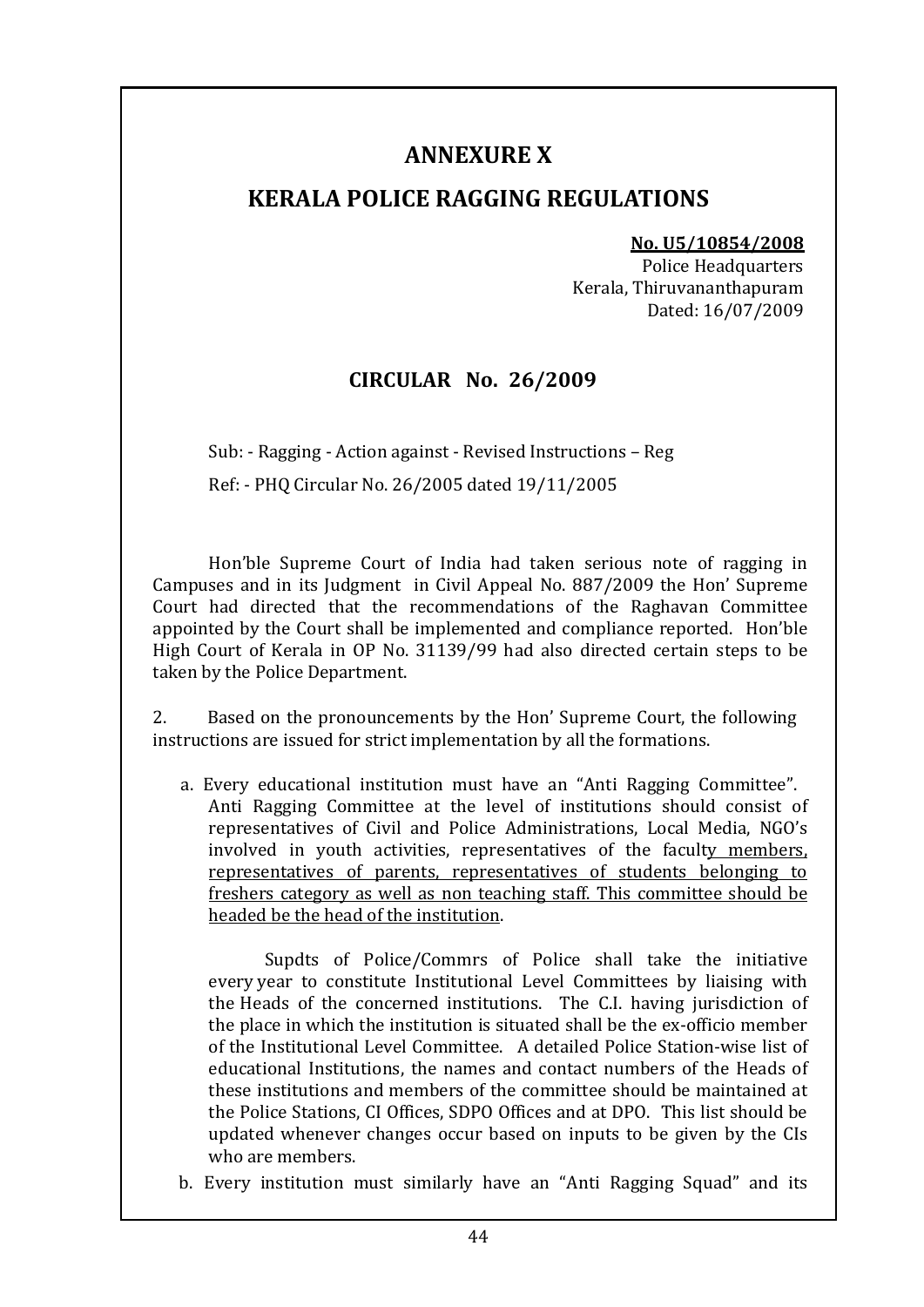members are to be nominated by the Heads of the institutions with such representatives considered necessary to keep it mobile, active and alert all the time. The squad shall be empowered to inspect places of potential ragging and also conduct surprise raids on hostels and other hot spots. The squad consists of members of various sections of the Campus Community and should work under the guidance of the Anti Ragging Committee.

Heads of the institutions should be instructed every year by the SPs/CPs to form the Anti Ragging Squads immediately.

c. District Level Anti Ragging Committee should consist of Heads of Higher Educational Institutions as members. It should be headed by District Collector and SP/CP will be a Member and ADM will be the Member Secretary.

SPs/CPs should take up the matter with District Collector and ensure that the committees are formed every year and that they start functioning. It should have representation from local Media, NGOs associated with youth activities and representatives of students' organizations. The Committee should hold preparatory meetings during summer vacations to take stock of the state of preparedness of each institution to counter the menace of ragging.

d. In the light of increasing numbers of private commercially managed Colleges or Hostels outside Campus, such hostels and management must be registered with the local police authorities and permission to start such Hostels or register them must necessarily be based on recommendations by the Heads of educational institutions. It should be mandatory for local Police, local Administration and the institutional authorities to ensure vigil on incidents that may come within the definitions of ragging.

Management of such private Hostels will be responsible for nonreporting such incidents. Local authorities and institutional authorities will be responsible for action in the event of ragging in such premises similar to the incidents within the campus.

SPs/CPs should collect and maintain the list of such hostels and ensure that they are registered with the local police. Details including ownership, contact details of owners/manager also should be maintained up-to-date. SPs/CPs shall ensure that all such hostels are registered in the respective Police Station and their details incorporated in SC H Part IV. A separate Register containing relevant details shall also be maintained.

e. Warden should be accessible at all hours and should be provided with Mobile Phones and their contact numbers widely publicized.

These numbers and details of wardens must be obtained from the head of the institution officially and maintained in the local PS and centrally at the District HQ.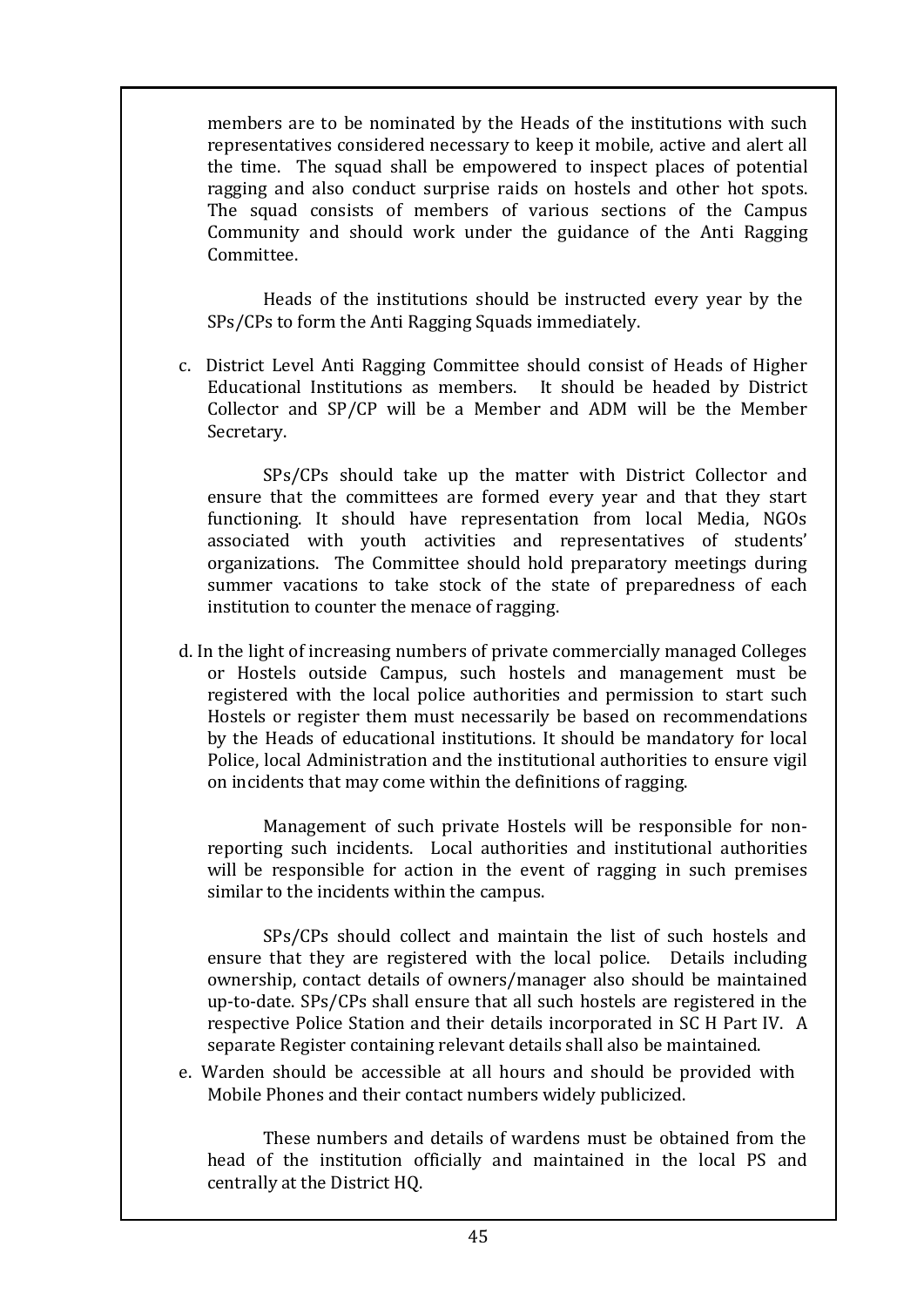f. SHO/SP within whose jurisdiction a particular college falls, shall be responsible for ensuring that no ragging takes place on the campus of the concerned colleges, and to effectively deal with incidents of ragging should, any such incidents take place. SP/ SHO shall deal effectively with the incidents and co-operate and communicate with **"crises hot line**" to be set up by the Ministry of CEIT and/ or the independent monitoring agency wherever available.

SPs/CPs may prepare their websites to receive any information from public regarding instances of ragging. The Janamaithri beat officers should be sensitized to watch-out for any reference to ragging in colleges within their beats during their work. District Control Rooms should be sensitized to respond to any such information proactively.

g. The Court has also observed that "formulation of guidelines and regulations is not sufficient. Such regulation shall have to be enforced strictly and penal consequences for the heads of institutions/ administration of the institution who do not take timely steps in the prevention of ragging and punishing those who rag.

SPs/CPs are instructed to keep in mind the offences prescribed under Sections 4 and 7 of "The Kerala Prohibition of Ragging Act 1998 and to initiate appropriate action wherever necessary.

- 3. In addition to the instructions flowing from the judgement of the Hon' Supreme Court, the following points are also to be noted for compliance.
	- a. Phone numbers and Mobile numbers of concerned SHOs/CIs/SDPOs having jurisdiction and the concerned SPs/CPs should be circulated to all Staff of educational institutions. These should be got displayed prominently in the institutions as well as at all Hostels both within and outside campuses, with the request to inform any instances of ragging immediately.
	- b. The Cell for Anti Ragging Efforts (CARE) constituted vide Circulars 33/99 and 26/2005 will be the nodal point at Police Headquarters for co- ordinating the police effort in this matter. The constitution of the Cell is modified as follows:-
		- 1. Inspector General of Police (Headquarters)
		- 2. Assistant Inspector General of Police-I
		- 3. Assistant Inspector General of Police (Public Grievance)

The functions of CARE at the State level and instructions for the setting up of District and Circle level formations as well as their role and activities have been elaborated in PHQ Circular 33/99 which may be referred to and complied with.

#### **DIRECTOR GENERAL OF POLICE**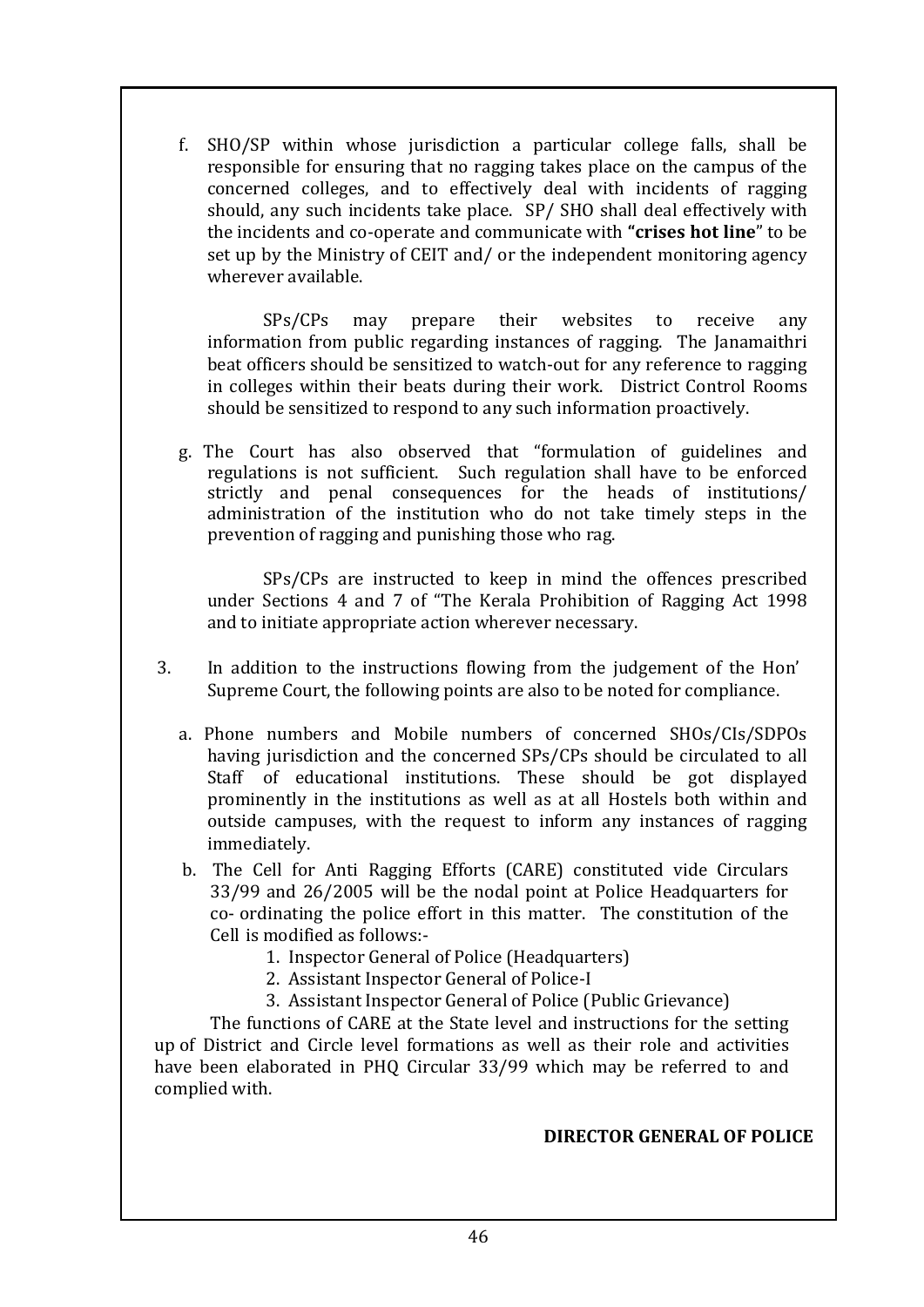### **ANNEXURE XI**

# <span id="page-48-1"></span><span id="page-48-0"></span>**COUNCIL OF ANTI-RAGGING THE KERALA PROHIBITION OF RAGGING ORDINANCE. 1997**

To prohibit ragging in educational institutions in the State of Kerala • Short title, extend of commencement - (1) This ordinance may be called the Kerala Prohibition of Ragging Ordinance, 1997 (2) It extends to the whole of the State of Kerala (3) It shall come into force at once. Definition - in this ordinance, unless the context otherwise requires "ragging" means display of disorderly conduct, doing any act which causes or is likely to cause physical or psychological harm or raise apprehension or fear or shame or emban'assment to a student in any educational institution and includes; (a) teasing, abusing or playing practical jokes on or causing hurt to such student; or (b)asking the student to do any act or perform something which such student will not in the ordinary course willingly do. • Prohibition of ragging - Ragging within or without any educational institution is prohibited. • Penalty for ragging - whoever directly or indirectly commits, participates in, abets or propagates ragging within, or without, any educational institution, shall, on conviction be punished with imprisonment or line which may extend to ten thousand rupees. • Dismissal of students - Any student convicted of an offense under section 4 shall also be dismissed from the educational institution and such student shall not be admitted in any other educational institution for a period of live years from the date of order of such dismissal. • Suspension of student: (1) without prejudice of the foregoing provisions, whenever any student complains of ragging to the head of an educational institution or to any other person responsible for the management of educational institution, such head of the educational institution or person responsible for the management of the educational institution shall inquire into the same immediately and if found true shall suspend the student, who has committed the offence, from the educational institution.

(2) The decision of the head of the educational institution, that any student has indulged in ragging under subsection (1) shall be final.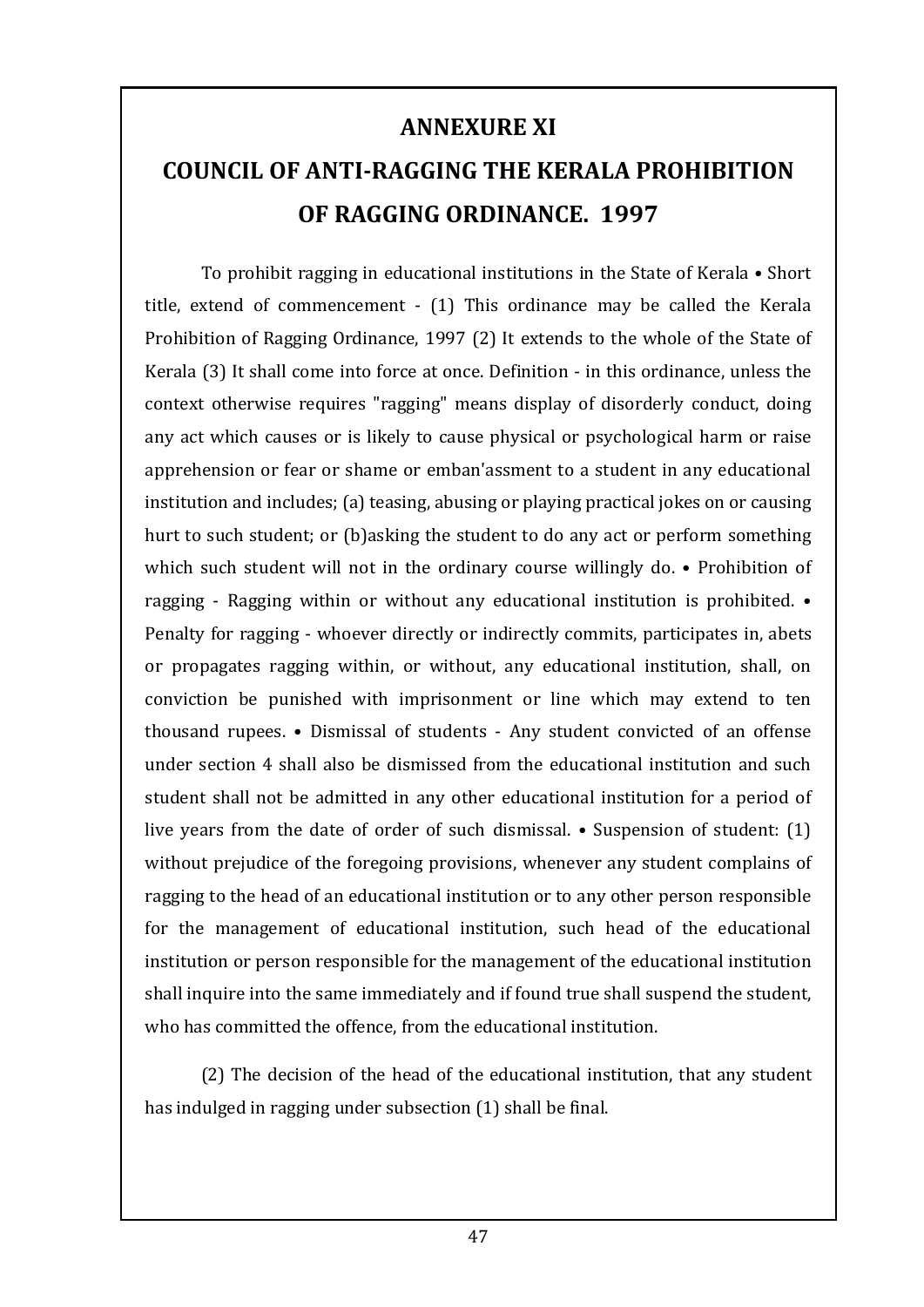Deemed Abetment: If the head of the educational institution or the person responsible for the management of the educational institution fails or neglects to take action in the manner specified in sub-section (1) of section 6 when a complaint of ragging is made, such persons shall be deemed to have abetted the offense of ragging and shall, on conviction, be punished as provided for in section 4.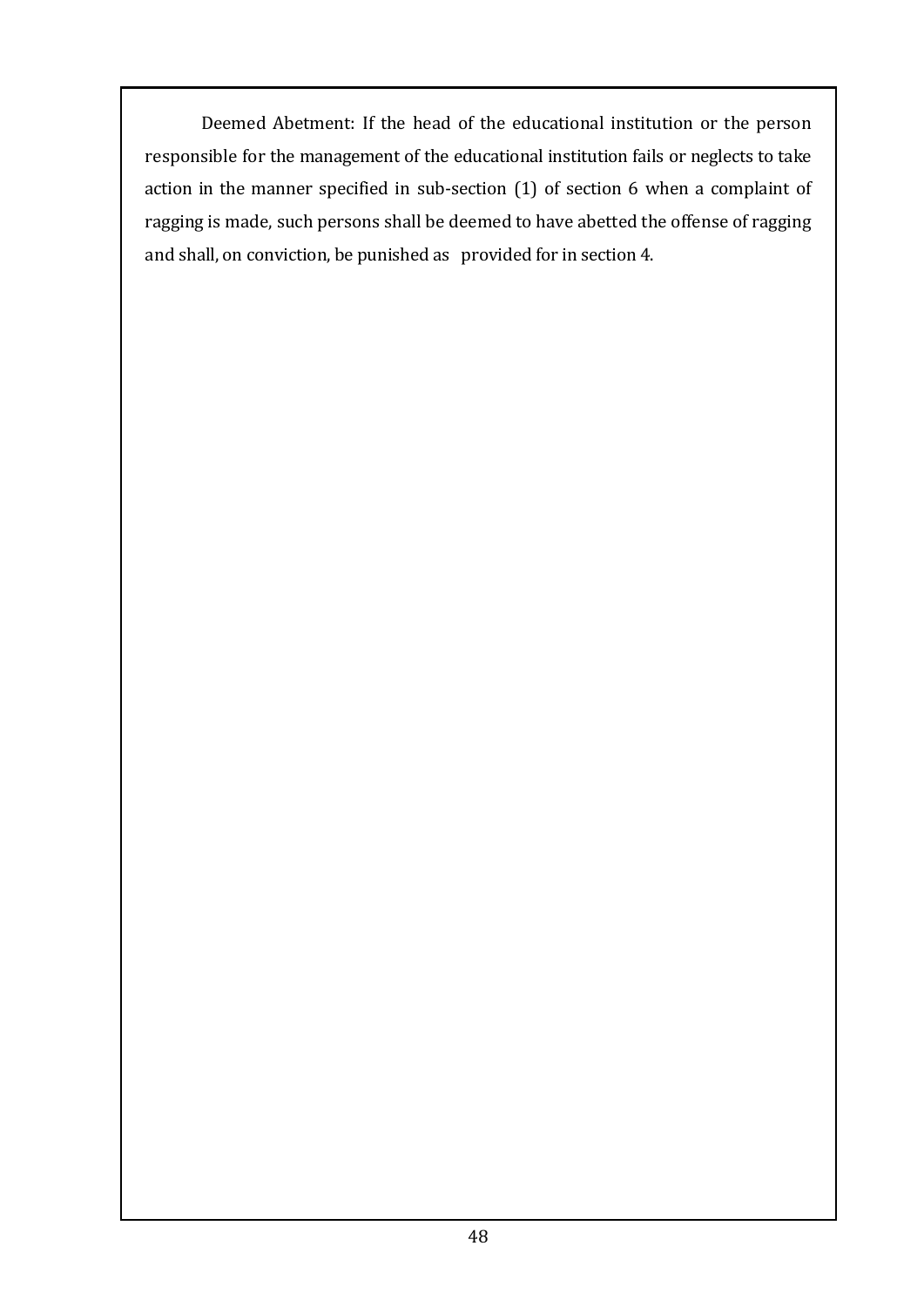# <span id="page-50-0"></span>**ANNEXURE XII GOVT DENTAL COLLEGE KOTTAYAM ANTIRAGGING MEASURES**

<span id="page-50-1"></span>Ragging is totally prohibited in the campus and anyone found guilty of ragging and / or abetting ragging whether actively or passively, or being a part of conspiracy to promote ragging, is liable to be punished in accordance with UGC Regulations 2009 as well as under the provisions of any penal law for the time being in force.

As per UGC Regulations on curbing the menace of Ragging in Higher Educational Institutions, 2009, Ragging constitutes one or more of any of following acts:

- 1. Any act of financial extortion or forceful expenditure burden put on a fresher or any other student by students
- 2. Any act by senior student that prevents, disrupts or disturbs the regular academic activity of any other student or a fresher
- 3. Indulging in rowdy or indiscipline activities by any student which causes or is likely to cause annoyance, hardship, physical or psychological harm or to raise fear or apprehension thereof in any fresher or any other student
- 4. Asking any student to do any act which he/she will not in the ordinary course do and which has the effect of causing or generating a sense of shame, or torment or embarrassment so as to adversely affect the physique or psyche of such fresher or any other student
- 5. Any conduct by any student whether by words spoken or written or by act which has the effect of teasing, treating or handling with rudeness a fresher or any other student
- 6. Exploiting the service of a fresher or any other student for completing the academic tasks assigned to an individual or a group of students
- 7. Any act that affects the mental health and sell- confidence of a fresher or any other student with or without an intent to derive a sadistic pleasure or showing off power, authority or superiority by a student over any fresher or any other student.